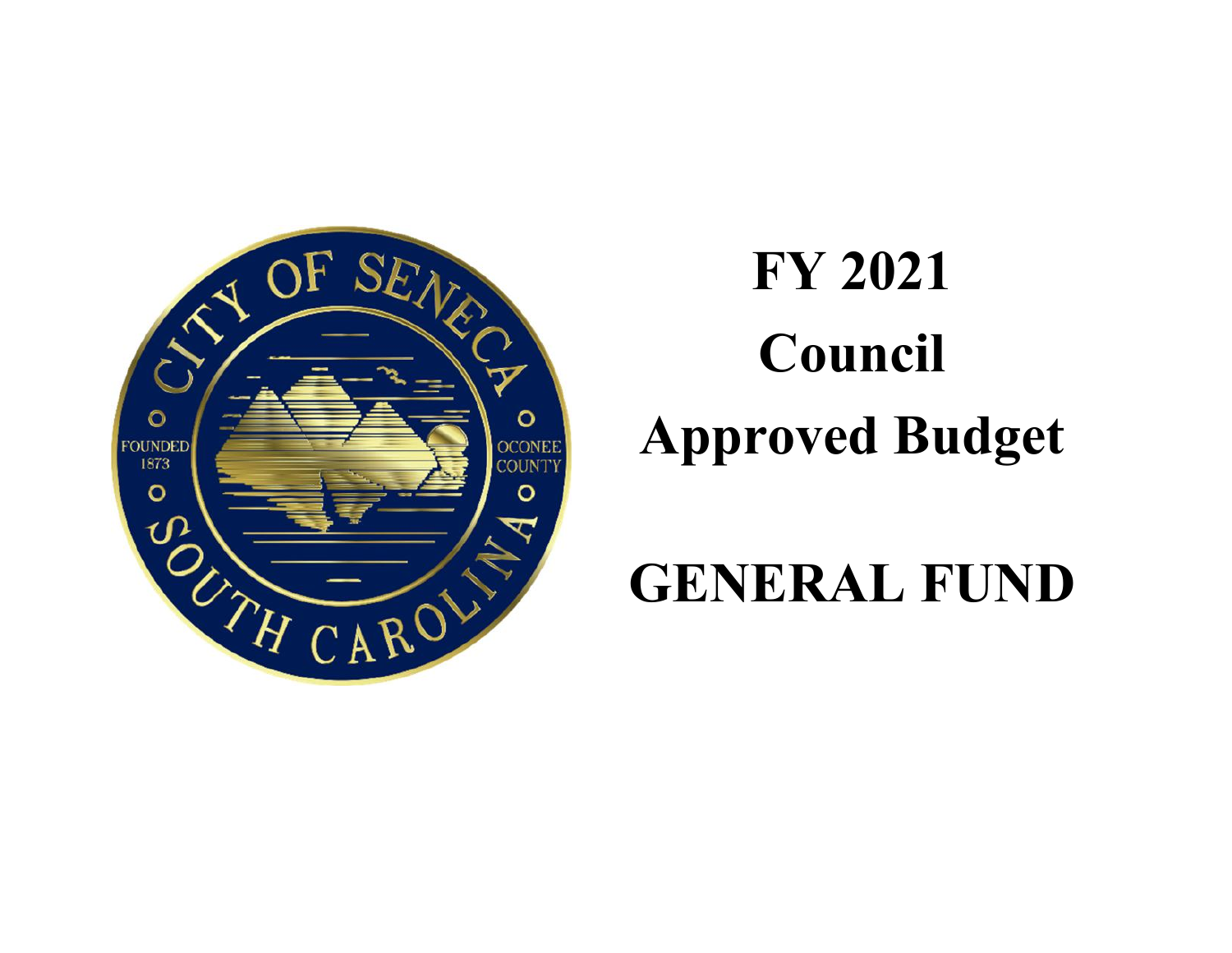#### **CITY OF SENECA BUDGET SUMMARYFISCAL YEAR 2021**

|                         |                       | <b>REVENUES</b>       |                       |                       |                       |
|-------------------------|-----------------------|-----------------------|-----------------------|-----------------------|-----------------------|
| <b>GENERAL FUND</b>     | 2017<br><b>ACTUAL</b> | 2018<br><b>ACTUAL</b> | 2019<br><b>ACTUAL</b> | 2020<br><b>BUDGET</b> | 2021<br><b>BUDGET</b> |
| <b>REVENUES:</b>        |                       |                       |                       |                       |                       |
| <b>Property Taxes</b>   | 2,092,090             | 2,208,835             | 2,365,175             | 2,295,000             | 2,315,000             |
| <b>Franchise Fees</b>   | 84,440                | 84,879                | 76,568                | 84,000                | 78,000                |
| Licenses and Permits    | 2,162,578             | 2,246,617             | 2,461,523             | 2,173,500             | 2,119,430             |
| Intergovernmental       | 762,510               | 662,887               | 650,000               | 650,000               | 650,000               |
| Grants                  | 2,000                 | 2,000                 | 2,950                 | 2,000                 | 3,000                 |
| State Intergovernmental | 139,799               | 195,351               | 189,450               | 183,809               | 191,000               |
| Sanitation              | 991,084               | 1,085,867             | 1,098,030             | 1,096,000             | 1,100,000             |
| Recreation              | 68,048                | 48,596                | 68,270                | 55,500                | 58,000                |
| Court                   | 155,514               | 97,867                | 74,912                | 98,000                | 60,000                |
| Investment              | (10, 282)             | (6,501)               | 51,500                |                       |                       |
| Natural Gas Authority   | 135,972               | 130,618               | 152,147               | 135,000               | 150,000               |
| Miscellaneous Income    | 113,845               | 230,384               | 166,244               | 40,000                | 72,500                |
| Other Financing Sources | 4,495,873             | 5,282,027             | 4,843,775             | 6,047,601             | 5,674,037             |
| <b>TOTAL REVENUE</b>    | 11,193,471            | 12,269,427            | 12,200,543            | 12,860,411            | 12,470,967            |

|                                 |                       | <b>EXPENSES</b>       |                       |                       |                         |
|---------------------------------|-----------------------|-----------------------|-----------------------|-----------------------|-------------------------|
| <b>GENERAL FUND</b>             | 2017<br><b>ACTUAL</b> | 2018<br><b>ACTUAL</b> | 2019<br><b>ACTUAL</b> | 2020<br><b>BUDGET</b> | 2021<br><b>PROPOSED</b> |
| <b>EXPENSES:</b>                |                       |                       |                       |                       |                         |
| Municipal Judge (412)           | 244,113               | 242,832               | 270,331               | 244,686               | 250,348                 |
| Mayor/Council (413)             | 173,084               | 174,293               | 226,408               | 208,548               | 201,006                 |
| Finance/Administration (415)    | 1,144,795             | 1,048,742             | 1,277,115             | 1,853,934             | 1,886,495               |
| Planning & Community Dev. (418) | 469,861               | 409,268               | 376,168               | 419,565               | 453,027                 |
| Police $(421)$                  | 3,476,343             | 3,323,511             | 3,676,709             | 3,496,006             | 3,535,220               |
| Fire $(422)$                    | 2,025,050             | 1,868,868             | 1,988,416             | 2,060,785             | 2,157,764               |
| Street $(431)$                  | 1,107,837             | 893,551               | 929,294               | 916,427               | 881,275                 |
| Sanitation and Recycling (432)  | 857,201               | 598,738               | 551,884               | 548,900               | 552,889                 |
| Motor Pool (435)                | 440,658               | 430,782               | 386,124               | 386,677               | 421,958                 |
| Recreation (450)                | 1,457,811             | 1,502,490             | 1,572,715             | 1,292,363             | 1,291,309               |
| Museums $(460)$                 | 153,815               | 163,068               | 399,885               | 337,208               | 298,642                 |
| Other Financing Uses            | (107, 343)            | 81,624                | (34,012)              | 1,095,313             | 541,036                 |
| <b>TOTAL EXPENSES</b>           | 11,443,226            | 10,737,768            | 11,621,037            | 12,860,411            | 12,470,967              |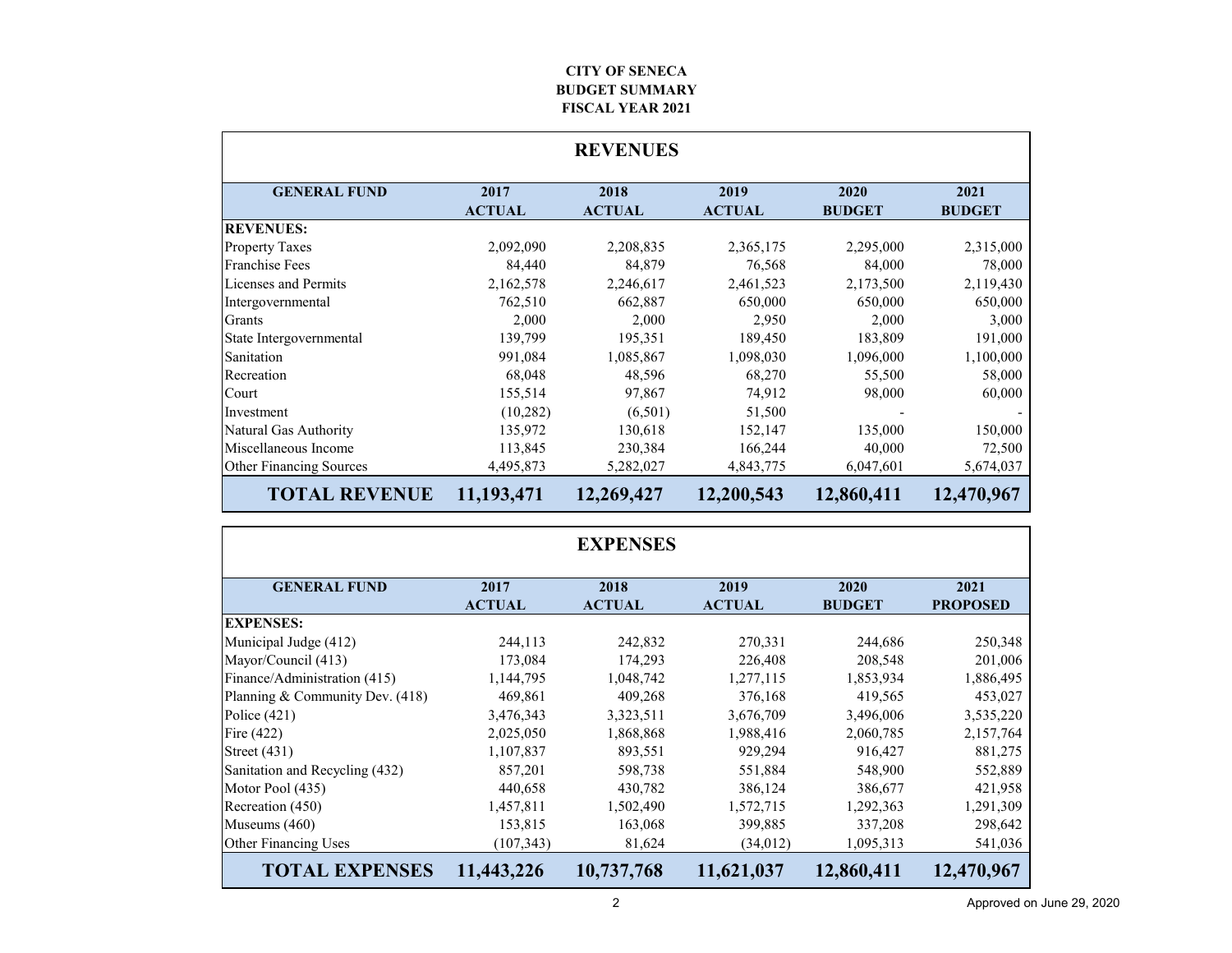#### **CITY OF SENECA REVENUESFISCAL YEAR 2021**

| <b>GENERAL FUND</b>                               | 2017          | 2018          | 2019          | 2020          | 2021          |
|---------------------------------------------------|---------------|---------------|---------------|---------------|---------------|
|                                                   | <b>ACTUAL</b> | <b>ACTUAL</b> | <b>ACTUAL</b> | <b>BUDGET</b> | <b>BUDGET</b> |
| <b>REVENUE:</b>                                   |               |               |               |               |               |
| 10-311-001-000-00 Real Property Taxes             | 1,764,272     | 1,860,097     | 1,984,808     | 1,950,000     | 1,950,000     |
| 10-311-002-000-00 Vehicle Tax                     | 198,062       | 205,570       | 226,071       | 205,000       | 215,000       |
| 10-318-001-000-00 Other Taxes                     | 129,756       | 143,169       | 154,296       | 140,000       | 150,000       |
| 10-318-002-000-00 Cable TV Franchise              | 37,728        | 35,349        | 33,397        | 38,500        | 35,000        |
| 10-318-003-000-00 Blue Ridge Electric Franchise   | 26,492        | 24,903        | 25,183        | 25,500        | 25,500        |
| 10-318-004-000-00 Bellsouth Tele Franchise        | 20,220        | 24,627        | 17,988        | 20,000        | 17,500        |
| 10-321-000-000-00 Business Licenses               | 2,087,663     | 2,171,298     | 2,347,907     | 2,100,000     | 2,005,930     |
| 10-321-002-000-00 Miscellaneous Permits           | 23,135        | 22,884        | 29,232        | 22,000        | 35,000        |
| 10-322-010-000-00 Building Permits                | 51,380        | 51,885        | 83,454        | 51,000        | 78,000        |
| 10-323-000-000-00 Building Inspection Fee         | 400           | 550           | 930           | 500           | 500           |
| 10-328-000-000-00 County Fire Protection          | 650,000       | 650,000       | 650,000       | 650,000       | 650,000       |
| 10-330-000-000-00 Intergovernmental Revenues      | 112,510       | 12,887        |               |               |               |
| 10-334-422-000-00 SCMIT Fire Service Grant        | 2,000         | 2,000         | 2,950         | 2,000         | 3,000         |
| 10-335-000-000-00 State Government Shared Revenue | 139,799       | 183,001       | 185,250       | 175,809       | 176,000       |
| 10-335-002-000-00 State LOP Sunday Sales Alcohol  |               | 12,350        | 4,200         | 8,000         | 15,000        |
| 10-335-003-000-00 TNC Local Assessment            | 114           | 268           | 445           |               | 500           |
| 10-344-003-000-00 Sanitation                      | 991,084       | 1,085,867     | 1,098,030     | 1,096,000     | 1,100,000     |
| 10-347-001-000-00 General Recreation Revenue      | 7,962         | 4,465         | 5,455         | 7,500         | 5,000         |
| 10-347-003-000-00 Basketball                      | 12,718        | 10,696        | 12,248        | 12,000        | 12,000        |
| 10-347-004-000-00 Concession Stand                | 1,083         |               |               |               |               |
| 10-347-005-000-00 Soccer                          | 13,685        | 8,674         | 17,982        | 8,000         | 15,000        |
| 10-347-008-000-00 Baseball/Softball               | 20,796        | 16,660        | 19,580        | 20,000        | 18,000        |
| 10-347-008-001-00 Baseball/Softball Sponsorship   |               | (884)         |               |               |               |
| 10-347-009-000-00 Football                        | 11,491        | 8,984         | 13,005        | 8,000         | 8,000         |
| 10-347-012-000-00 Pickle Ball Registration        | 313           |               |               |               |               |
| 10-351-001-000-00 Municipal Court Fines           | 130,655       | 80,798        | 62,590        | 80,000        | 50,000        |
| 10-351-002-000-00 Victim's Rights Revenue         | 24,859        | 17,068        | 12,323        | 18,000        | 10,000        |
| 10-361-000-000-00 Interest Revenue                | 13            | 20            | 34            |               |               |
| 10-361-000-000-01 Gain/Loss on Investments        | (10, 295)     | (6,522)       | 51,466        |               |               |
| 10-364-000-000-00 Private Contribution            |               |               | 55,675        |               |               |
| 10-390-001-000-00 SC Housing Authority Tax        |               |               | 31,131        | 15,000        | 22,000        |
| 10-390-002-000-00 Natural Gas Authority           | 135,972       | 130,618       | 152,147       | 135,000       | 150,000       |
| 10-390-004-000-00 Miscellaneous Income            | 113,731       | 230,116       | 75,107        | 25,000        | 50,000        |
| 10-390-013-000-00 Police Officer Other            |               |               | 3,885         |               |               |
| <b>TOTAL REVENUE</b>                              | 6,697,598     | 6,987,400     | 7,356,769     | 6,812,809     | 6,796,930     |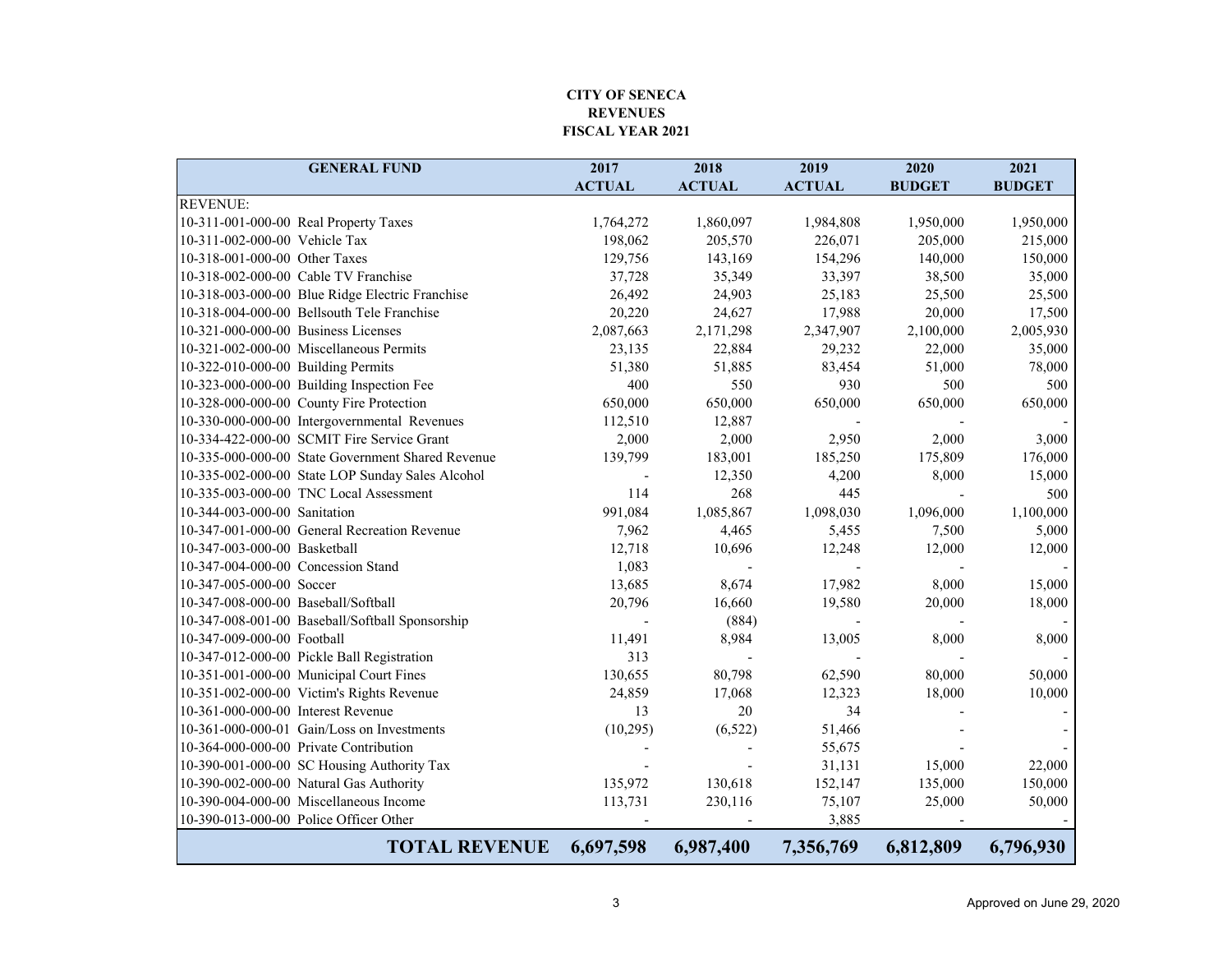# **CITY OF SENECAOTHER FINANCING SOURCES FISCAL YEAR 2021**

| <b>GENERAL FUND</b>                                      | 2017          | 2018          | 2019          | 2020          | 2021          |
|----------------------------------------------------------|---------------|---------------|---------------|---------------|---------------|
|                                                          | <b>ACTUAL</b> | <b>ACTUAL</b> | <b>ACTUAL</b> | <b>BUDGET</b> | <b>BUDGET</b> |
| <b>Other Financing Sources</b>                           |               |               |               |               |               |
| <b>REVENUE:</b>                                          |               |               |               |               |               |
| 10-390-003-000-00 Over/Short                             | 11            | 15            | 89            |               |               |
| 10-390-005-000-00 Other Financing Sources                | 555,404       | 7,323         | 313           | 444,029       | 65,957        |
| 10-390-005-000-01 Insurance Recovery                     |               |               |               |               |               |
| 10-390-010-000-00 Transfer from ATAX 31                  | 28,242        | 27,488        | 29,574        | 28,750        | 28,750        |
| 10-390-010-000-01 Transfer from ATAX Museum Emp.         | 42,142        | 32,338        | 59,466        | 48,750        | 48,750        |
| 10-390-011-000-00 Insurance Reimbursement                |               |               |               |               |               |
| 10-390-014-000-00 FEMA Reimbursement                     |               |               | 41,823        |               | 125,557       |
| 10-391-002-000-00 Light and Water Transfers              | 3,666,995     | 5,022,264     | 4,515,015     | 4,564,188     | 4,650,000     |
| 10-391-007-000-00 Transfer from SFC                      |               |               |               |               | 111,667       |
| 10-391-010-000-01 Transfer from Transit - Administrative |               |               |               | 93,000        | 93,000        |
| 10-391-010-000-02 Transfer from Transit - Fund Balance   |               |               |               | 333,284       | 297,756       |
| 10-391-011-000-00 Transfer from SFC - Mgmt Fee           | 50,000        | 50,000        | 50,000        | 50,000        | 50,000        |
| 10-391-012-000-00 Transfer from SFC - NMTC               |               |               |               | 268,000       |               |
| 10-391-485-000-00 Transfer from HAT                      | 142,600       | 142,600       | 135,717       | 207,600       | 192,600       |
| 10-391-485-000-02 Transfer from County Recreation        |               |               |               | 10,000        | 10,000        |
| 10-392-002-000-00 Proceed - Fixed Asset Disposition      | 10,479        |               | 11,778        |               |               |
| <b>OTHER FINANCING SOURCES TOTAL</b>                     | 4,495,873     | 5,282,027     | 4,843,775     | 6,047,601     | 5,674,037     |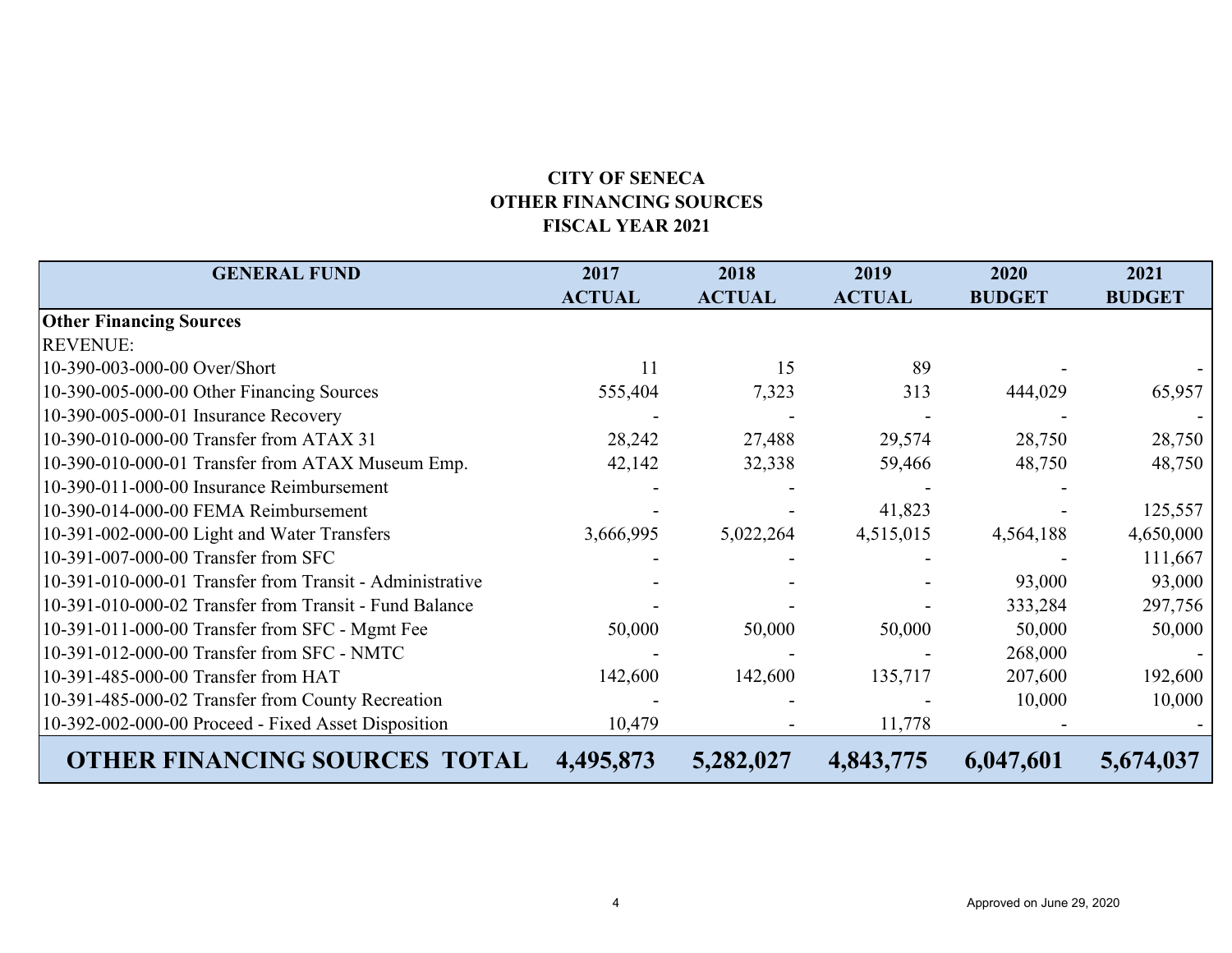# **CITY OF SENECA MUNICIPAL JUDGE (412) FISCAL YEAR 2021**

| <b>GENERAL FUND</b>                             | 2017          | 2018          | 2019          | 2020          | 2021          |
|-------------------------------------------------|---------------|---------------|---------------|---------------|---------------|
|                                                 | <b>ACTUAL</b> | <b>ACTUAL</b> | <b>ACTUAL</b> | <b>BUDGET</b> | <b>BUDGET</b> |
| 412 Municipal Judge                             |               |               |               |               |               |
| <b>EXPENDITURE:</b>                             |               |               |               |               |               |
| 10-412-000-110-00 Regular Employees             | 140,951       | 140,493       | 146,685       | 151,085       | 151,092       |
| 10-412-000-120-00 Temporary Help                |               |               |               |               |               |
| 10-412-000-210-00 Group Health Insurance        | 31,174        | 35,821        | 33,801        | 31,000        | 36,700        |
| 10-412-000-220-00 Social Security Contributions | 9,605         | 10,187        | 10,874        | 11,628        | 11,629        |
| 10-412-000-230-00 Retirement Contributions      | 16,034        | 17,292        | 20,128        | 21,998        | 23,303        |
| 10-412-000-260-00 Workers Compensation          | 1,269         | 1,406         | 510           | 704           | 704           |
| <b>Personnel Total</b>                          | 199,033       | 205,198       | 211,998       | 216,415       | 223,427       |
|                                                 |               |               |               |               |               |
| 10-412-000-280-00 Uniforms                      | 1,200         | 1,200         | 1,200         | 1,200         | 1,200         |
| 10-412-000-290-00 Christmas Bonuses             | 866           | 866           | 920           | 920           | 920           |
| 10-412-000-300-15 Information Technology Svc    | 7,577         | 5,772         | 10,571        |               |               |
| 10-412-000-410-00 Utility Services              | 3,278         | 3,506         | 3,257         |               |               |
| 10-412-000-423-00 Cleaning Services & Supplies  | 2,625         | 2,625         | 2,625         |               |               |
| 10-412-000-430-00 Maintenance & Repair Services | 546           | 230           | 458           | 600           | 1,000         |
| 10-412-000-530-00 Communications & Telephone    | 2,908         | 2,924         | 2,931         |               |               |
| 10-412-000-560-00 Postage                       | 1,703         | 1,108         | 1,141         | 1,300         | 1,300         |
| 10-412-000-610-00 Tools/Supplies                | 2,423         | 2,421         | 2,114         | 2,750         | 2,500         |
| 10-412-000-720-00 Buildings                     |               |               | 12,398        |               |               |
| 10-412-000-741-00 Machinery & Equipment         |               |               |               |               |               |
| 10-412-000-801-00 Operating Expense             | 18,327        | 15,460        | 17,174        | 18,500        | 17,000        |
| 10-412-000-810-00 Jury Expense                  | 3,627         | 1,522         | 3,543         | 3,000         | 3,000         |
| <b>Operations Total</b>                         | 45,080        | 37,634        | 58,333        | 28,270        | 26,920        |
| <b>MUNICIPAL JUDGE TOTAL</b>                    | 244,113       | 242,832       | 270,331       | 244,686       | 250,348       |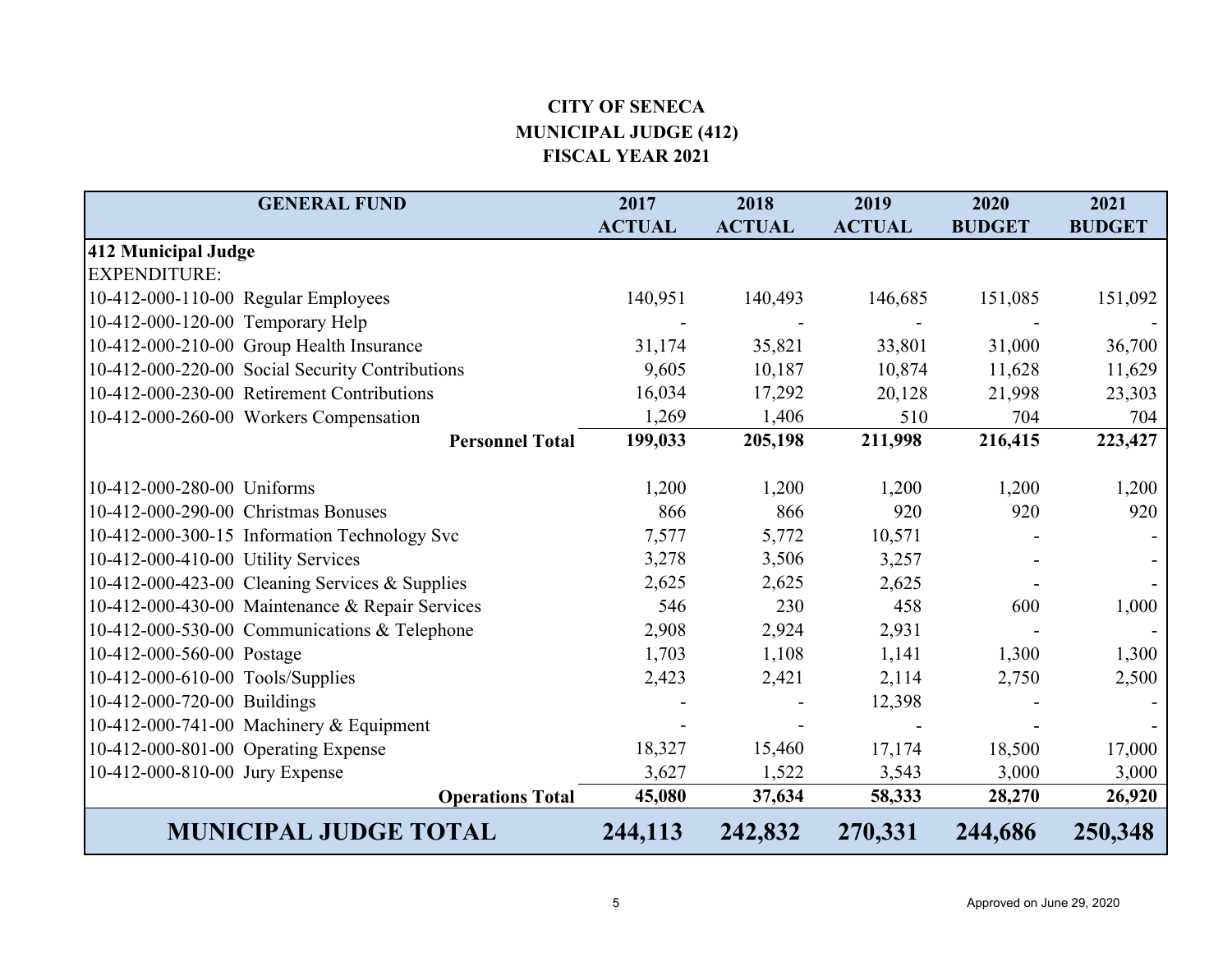# **CITY OF SENECA MAYOR/COUNCIL (413) FISCAL YEAR 2021**

| <b>GENERAL FUND</b>                           | 2017<br><b>ACTUAL</b> | 2018<br><b>ACTUAL</b> | 2019<br><b>ACTUAL</b> | 2020<br><b>BUDGET</b> | 2021<br><b>BUDGET</b> |
|-----------------------------------------------|-----------------------|-----------------------|-----------------------|-----------------------|-----------------------|
| 413 Mayor/Council                             |                       |                       |                       |                       |                       |
| <b>EXPENDITURE:</b>                           |                       |                       |                       |                       |                       |
| 10-413-000-110-00 Salaries                    | 73,542                | 74,160                | 74,659                | 75,748                | 75,748                |
| 10-413-000-210-00 Group Health Insurance      | 52,928                | 53,372                | 88,745                | 62,000                | 82,200                |
| 10-413-000-220-00 FICA Comtributions          | 5,130                 | 5,137                 | 4,537                 | 5,795                 | 5,795                 |
| 10-413-000-230-00 Retirement Contributions    | 6,747                 | 7,645                 | 8,798                 | 11,029                | 11,786                |
| 10-413-000-260-00 Workers Compensation        | 1,890                 | 1,717                 | 2,157                 | 2,976                 | 2,976                 |
| <b>Personnel Total</b>                        | 140,236               | 142,032               | 178,896               | 157,548               | 178,506               |
| 10-413-000-280-00 Uniforms                    |                       |                       |                       |                       |                       |
| 10-413-000-580-00 Travel                      | 13,175                | 19,835                | 26,293                | 15,000                | 1,500                 |
| 10-413-000-801-00 Operating Expense           | 19,673                | 11,445                | 17,303                | 35,000                | 20,000                |
| 10-413-000-820-00 Planning Commission Expense |                       | 980                   | 971                   | 1,000                 | 1,000                 |
| 10-414-000-801-00 Elections Operating Expense |                       |                       | 2,946                 |                       |                       |
| <b>Operations Total</b>                       | 32,848                | 32,261                | 47,512                | 51,000                | 22,500                |
| <b>MAYOR/COUNCIL TOTAL</b>                    | 173,084               | 174,293               | 226,408               | 208,548               | 201,006               |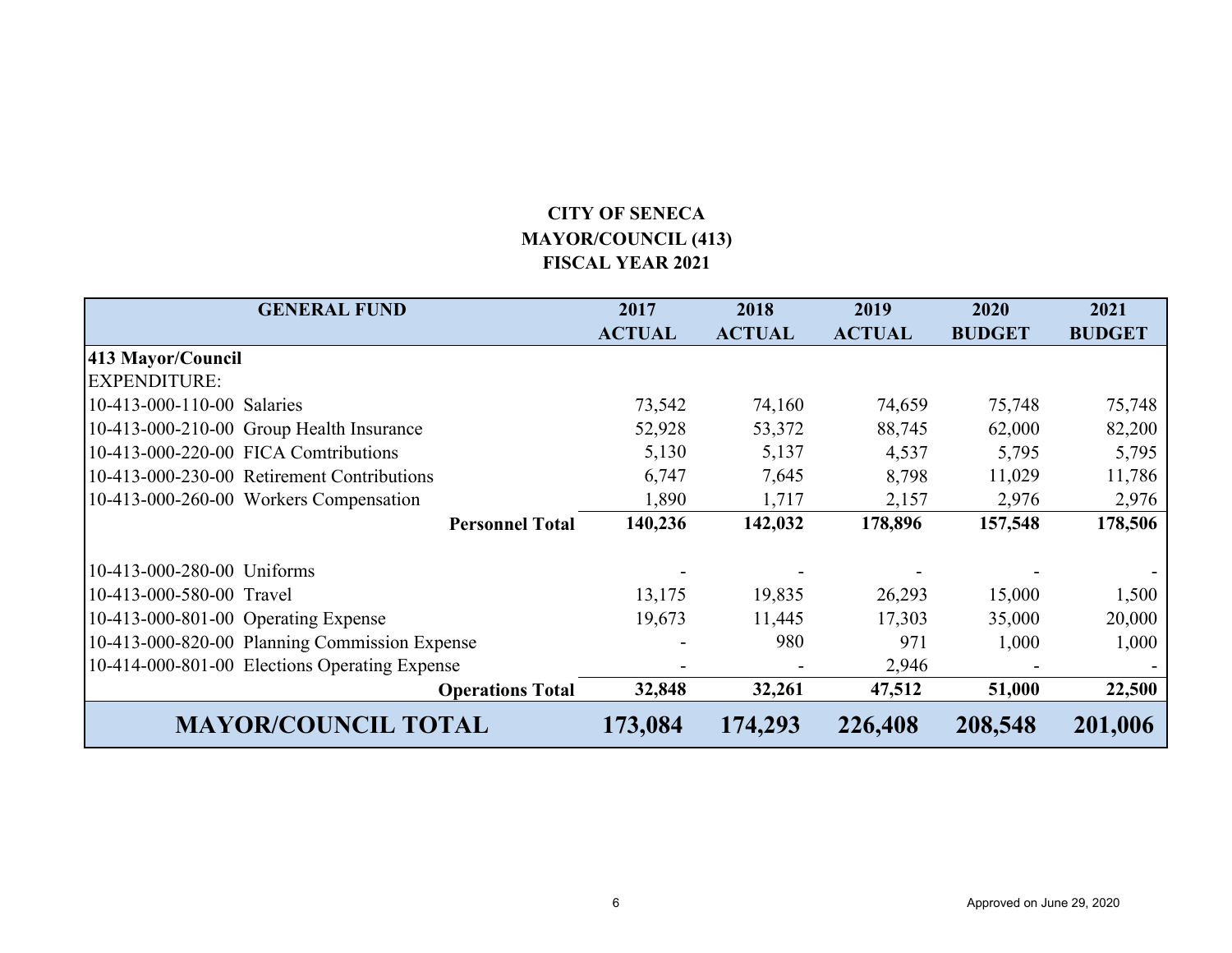#### **CITY OF SENECA FINANCE ADMINISTRATION (415) FISCAL YEAR 2021**

|                                     | <b>GENERAL FUND</b>                                             | 2017          | 2018           | 2019          | 2020          | 2021          |
|-------------------------------------|-----------------------------------------------------------------|---------------|----------------|---------------|---------------|---------------|
|                                     |                                                                 | <b>ACTUAL</b> | <b>ACTUAL</b>  | <b>ACTUAL</b> | <b>BUDGET</b> | <b>BUDGET</b> |
| <b>415 Finance Administration</b>   |                                                                 |               |                |               |               |               |
| EXPENDITURE:                        |                                                                 |               |                |               |               |               |
|                                     | 10-415-000-110-00 Regular Employees                             | 227,626       | 254,143        | 309,305       | 413,868       | 413,166       |
| 10-415-000-120-00 Temporary help    |                                                                 |               |                | 3,472         |               |               |
| 10-415-000-130-00 Overtime          |                                                                 | 5,060         | 6,549          | 6,576         | 8,240         | 2,500         |
|                                     | 10-415-000-210-00 Group Health Insurance                        | 61,763        | 60,380         | 61,779        | 78,000        | 81,700        |
|                                     | 10-415-000-220-00 Social Security Contributions                 | 16,493        | 19,520         | 23,931        | 32,498        | 31,931        |
|                                     | 10-415-000-230-00 Retirement Contributions                      | 27,175        | 31,684         | 43,480        | 61,459        | 64,154        |
|                                     | 10-415-000-250-00 Unemployment Compensation                     |               |                |               |               |               |
|                                     | 10-415-000-260-00 Workers Compensation                          | 786           | 735            | 949           | 1,211         | 1,211         |
|                                     | <b>Personnel Total</b>                                          | 338,903       | 373,011        | 449,493       | 595,276       | 594,663       |
|                                     |                                                                 |               |                |               |               |               |
| 10-415-000-280-00 Uniforms          |                                                                 | 2,450         | 2,450          | 2,700         | 2,700         | 3,300         |
| 10-415-000-290-00 Christmas Bonuses |                                                                 | 1,336         | 1,336          | 1,245         | 1,408         | 1,733         |
| 10-415-000-300-13 Independent Audit |                                                                 | 36,765        | 37,554         | 36,378        | 50,000        | 50,000        |
| 10-415-000-300-14 City Attorney     |                                                                 | 37,829        | 70,600         | 88,473        | 70,000        | 40,000        |
|                                     | 10-415-000-300-15 Information Technology Service                | 35,779        | 19,209         | 29,259        | 173,500       | 130,000       |
|                                     | 10-415-000-330-00 Other Professional Services                   | 1,555         | 1,021          | 643           | 1,000         | 10,000        |
|                                     | 10-415-000-380-00 Dues & Membership                             | 3,078         | 5,938          | 5,917         | 1,000         | 5,000         |
| 10-415-000-410-00 Utility Services  |                                                                 | 200,225       | 197,889        | 208,362       | 423,400       | 400,000       |
|                                     | 10-415-000-423-00 Cleaning Services & Supplies                  | 13,522        | 14,094         | 13,522        | 91,400        | 95,000        |
|                                     | 10-415-000-430-00 Maintenance & Repair Services                 | 44,675        | 11,057         | 7,354         | 10,000        | 10,000        |
| 10-415-000-520-00 Insurance         |                                                                 | 328,711       | 138,284        | 306,686       | 230,000       | 340,000       |
|                                     | 10-415-000-530-00 Communications & Telephone                    | 16,914        | 12,589         | 10,513        | 118,000       | 118,000       |
| 10-415-000-540-00 Advertising       |                                                                 | 3,832         | 914            | 607           | 1,000         | 1,000         |
|                                     | 10-415-000-550-00 Printing & Binding                            | 6,536         | 6,254          | 6,856         | 7,000         | 7,000         |
| 10-415-000-560-00 Postage           |                                                                 | 4,895         | 5,201          | 5,629         | 5,000         | 5,000         |
| 10-415-000-570-00 Training          |                                                                 | 412           | 7,745          | 5,040         | 7,500         | 2,500         |
| 10-415-000-580-00 Travel            |                                                                 | 4,109         | 3,855          | 3,877         | 5,000         | 1,500         |
| 10-415-000-610-00 Tools/Supplies    |                                                                 | 16,277        | 12,888         | 12,535        | 15,000        | 15,000        |
| 10-415-000-620-00 Gas & Oil         |                                                                 |               |                | 66            |               | 5,000         |
| 10-415-000-625-00 Vehicle Expense   |                                                                 |               | $\overline{a}$ |               |               | 2,000         |
| 10-415-000-630-00 Food              |                                                                 | 287           | 9              | 164           | 750           | 750           |
|                                     | 10-415-000-640-00 Books & Periodicals                           |               |                |               |               |               |
| 10-415-000-720-00 Buildings         |                                                                 |               |                | 19,645        | 10,000        | 10,000        |
|                                     | 10-415-000-730-00 Improvements other than Buildings             |               | $\overline{a}$ | 689           |               |               |
|                                     | 10-415-000-730-01 Property Purchase - Building contingency fund |               |                |               |               |               |
|                                     | 10-415-000-741-00 Machinery & Equipment                         |               | 98,055         | 10,491        | 10,000        | 7,500         |
| 10-415-000-742-00 Vehicles          |                                                                 |               |                |               |               |               |
| 10-415-000-801-00 Operating Expense |                                                                 | 46,703        | 28,790         | 50,972        | 25,000        | 25,890        |
|                                     | 10-415-000-806-00 Lease Purchase 2020                           |               |                |               |               | 5,660         |
|                                     | <b>Operations Total</b>                                         | 805,891       | 675,731        | 827,622       | 1,258,658     | 1,291,832     |
|                                     | <b>FINANCE ADMINISTRATION TOTAL</b>                             | 1,144,795     | 1,048,742      | 1,277,115     | 1,853,934     | 1,886,495     |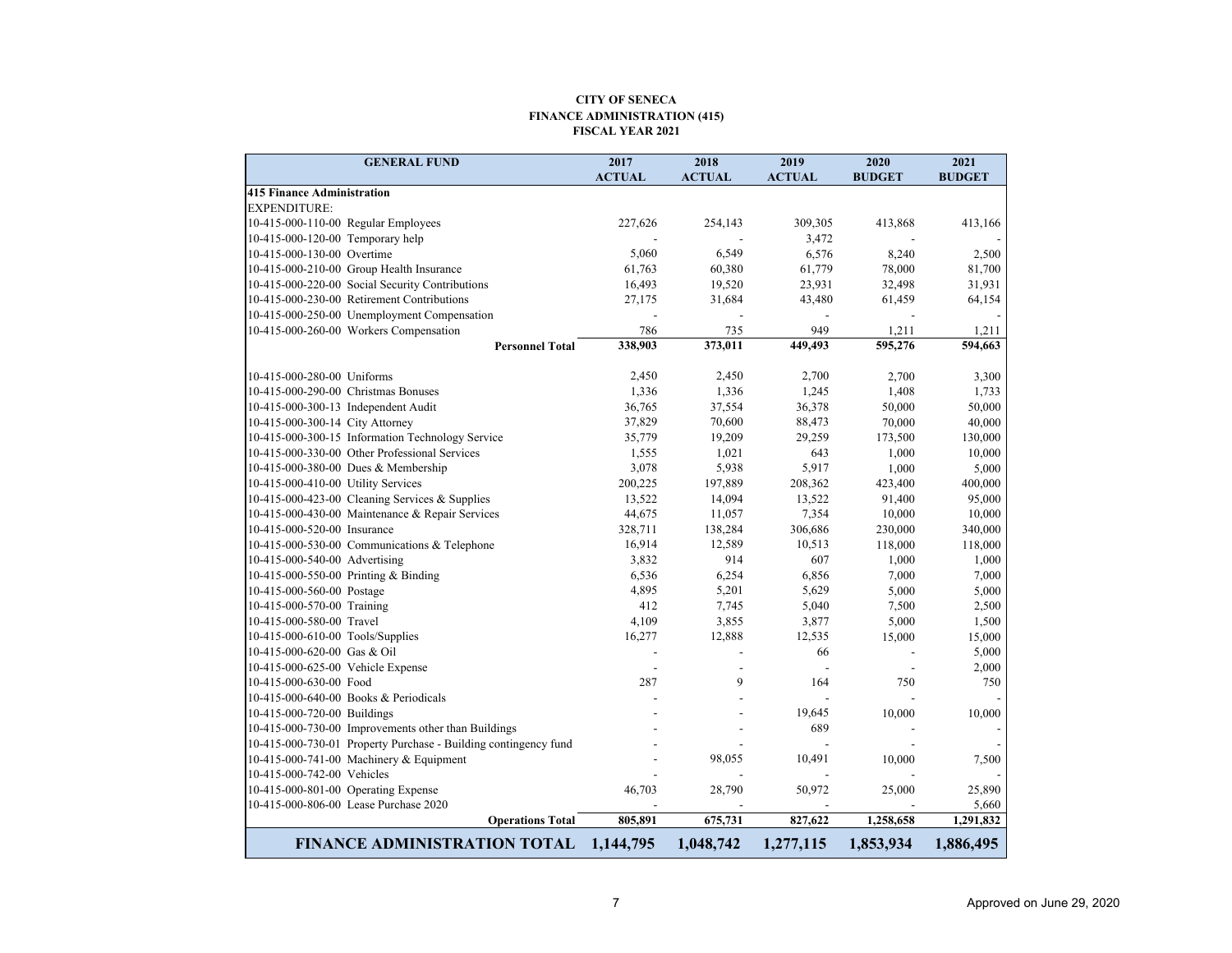#### **CITY OF SENECAPLANNING & COMMUNITY DEVELOPMENT (418) FISCAL YEAR 2021**

| <b>GENERAL FUND</b>                              | 2017          | 2018          | 2019                     | 2020          | 2021          |
|--------------------------------------------------|---------------|---------------|--------------------------|---------------|---------------|
|                                                  | <b>ACTUAL</b> | <b>ACTUAL</b> | <b>ACTUAL</b>            | <b>BUDGET</b> | <b>BUDGET</b> |
| 418 Planning & Comm Develop                      |               |               |                          |               |               |
| EXPENDITURE:                                     |               |               |                          |               |               |
| 10-418-000-110-00 Regular Employees              | 263,939       | 246,847       | 189,919                  | 254,595       | 283,140       |
| 10-418-000-130-00 Overtime                       | 49            |               | $\overline{\phantom{a}}$ |               |               |
| 10-418-000-210-00 Group Health Insurance         | 66,432        | 68,615        | 74,199                   | 70,000        | 62,000        |
| 10-418-000-220-00 Social Security Contributions  | 18,639        | 18,354        | 18,598                   | 19,588        | 21,768        |
| 10-418-000-230-00 Retirement Contributions       | 30,684        | 31,189        | 34,390                   | 37,069        | 43,461        |
| 10-418-000-260-00 Workers Compensation           | 3,935         | 3,484         | 3,122                    | 4,300         | 4,300         |
| <b>Personnel Total</b>                           | 383,678       | 368,488       | 320,228                  | 385,553       | 414,670       |
|                                                  |               |               |                          |               |               |
| 10-418-000-280-00 Uniforms                       | 2,600         | 2,400         | 2,200                    | 2,400         | 2,400         |
| 10-418-000-290-00 Christmas Bonuses              | 1,559         | 1,613         | 1,361                    | 1,462         | 1,408         |
| 10-418-000-300-15 Information Technology Service | 7,651         | 8,395         | 10,613                   |               | 13,500        |
| 10-418-000-330-00 Other Professional             |               |               |                          |               |               |
| 10-418-000-380-00 Dues & Memberships             |               |               |                          | 1,300         | 1,500         |
| 10-418-000-423-00 Cleaning Services & Supplies   | 1,357         | 1,357         | 1,357                    |               |               |
| 10-418-000-430-00 Maintenance & Repair Services  | 500           |               | 303                      |               |               |
| 10-418-000-520-00 Insurance                      |               |               |                          |               |               |
| 10-418-000-530-00 Communications & Telephone     | 6,260         | 5,808         | 6,495                    |               |               |
| 10-418-000-540-00 Advertising                    | 451           | 691           | 640                      | 800           | 1,200         |
| 10-418-000-550-00 Printing & Binding             | 512           | 432           | 543                      |               | 1,000         |
| 10-418-000-560-00 Postage                        | 546           | 246           | 393                      | 850           | 850           |
| 10-418-000-570-00 Training                       | 3,963         | 4,122         | 5,229                    | 4,000         | 1,000         |
| 10-418-000-580-00 Travel                         | 4,644         | 5,253         | 5,320                    | 5,500         | 1,500         |
| 10-418-000-610-00 Tools/Supplies                 | 2,949         | 2,143         | 3,045                    | 2,000         | 2,000         |
| 10-418-000-620-00 Gas & Oil                      | 4,882         | 5,316         | 5,226                    | 5,000         | 5,000         |
| 10-418-000-625-00 Vehicle Expense                | 3,370         | 1,224         | 948                      | 3,000         | 3,000         |
| 10-418-000-630-00 Food                           |               |               | $\overline{\phantom{a}}$ |               |               |
| 10-418-000-640-00 Books & Periodicals            | 1,006         | 84            | 681                      | 2,000         | 1,000         |
| 10-418-000-720-00 Building                       |               |               | 4,972                    |               |               |
| 10-418-000-741-00 Machinery & Equipment          |               |               |                          |               |               |
| 10-418-000-742-00 Vehicle                        | 30,629        |               |                          |               |               |
| 10-418-000-801-00 Operating Expense              | 13,303        | 1,695         | 6,214                    | 5,700         | 3,000         |
| 10-418-000-801-01 Electric Bus Expense           |               |               | 402                      |               |               |
| 10-418-000-878-00 Demolition & Clearing          |               |               |                          |               |               |
| <b>Operations Total</b>                          | 86,182        | 40,780        | 55,940                   | 34,012        | 38,358        |
| PLANNING & COMMUNITY DEV TOTAL                   | 469,861       | 409,268       | 376,168                  | 419,565       | 453,027       |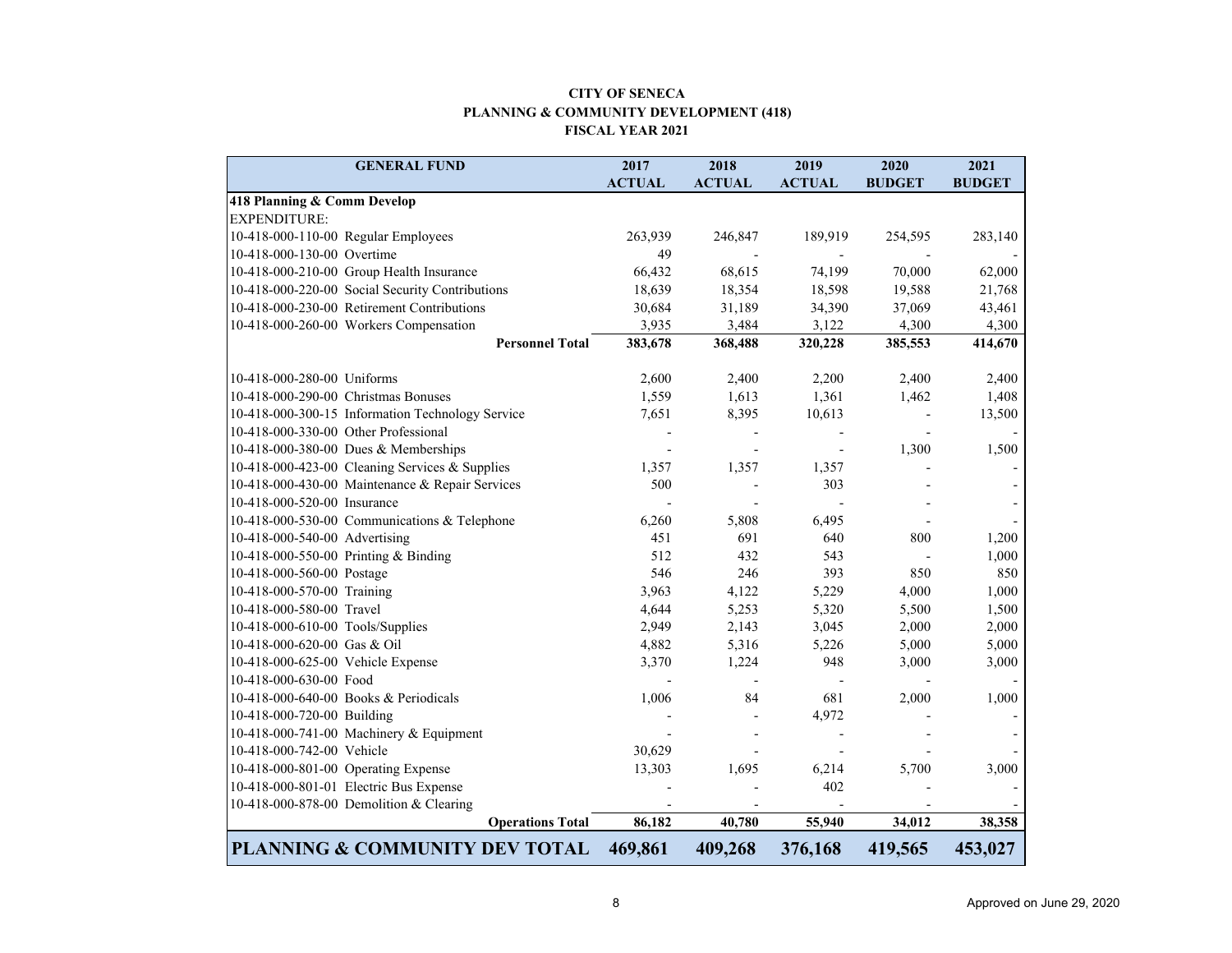#### **CITY OF SENECA POLICE DEPARTMENT (421) FISCAL YEAR 2021**

| <b>GENERAL FUND</b>                                 | 2017          | 2018          | 2019          | 2020          | 2021          |
|-----------------------------------------------------|---------------|---------------|---------------|---------------|---------------|
|                                                     | <b>ACTUAL</b> | <b>ACTUAL</b> | <b>ACTUAL</b> | <b>BUDGET</b> | <b>BUDGET</b> |
| 421 Police                                          |               |               |               |               |               |
| EXPENDITURE:                                        |               |               |               |               |               |
| 10-421-000-110-00 Regular Employees with PORS       | 1,796,663     | 1,698,508     | 1,750,394     | 1,414,721     | 1,425,909     |
| 10-421-000-110-00 Regular Employees with SCRS       |               |               |               | 371,944       | 370,717       |
| 10-421-000-110-01 Regular Employees - Victims Ad.   | 24,859        | 17,068        | 12,323        |               |               |
| 10-421-000-130-00 Overtime                          | 146,371       | 120,278       | 120,086       | 137,917       | 120,000       |
| 10-421-000-210-00 Group Health Insurance            | 435,677       | 446,895       | 551,828       | 434,000       | 568,480       |
| 10-421-000-220-00 Social Security Contributions     | 138,296       | 135,893       | 140,551       | 148,138       | 147,530       |
| 10-421-000-230-00 Retirement Contributions          | 262,209       | 265,638       | 296,420       | 323,874       | 343,661       |
| 10-421-000-250-00 Unemployment Compensation         |               |               |               |               |               |
| 10-421-000-260-00 Workers Compensation              | 103,839       | 68,831        | 89,218        | 118,891       | 118,891       |
| <b>Personnel Total</b>                              | 2,907,914     | 2,753,112     | 2,960,821     | 2,949,485     | 3,095,188     |
|                                                     |               |               |               |               |               |
| 10-421-000-280-00 Uniforms                          | 30,483        | 23,713        | 39,190        | 33,000        | 33,000        |
| 10-421-000-290-00 Christmas Bonuses                 | 18,365        | 17,192        | 10,301        | 11,857        | 11,867        |
| 10-421-000-300-15 Information Technology Service    | 51,935        | 44,151        | 123,246       |               |               |
| 10-421-000-330-00 Other Professional Services       | 8,264         |               | 126,932       | 9,165         | 11,665        |
| 10-421-000-410-00 Utility Services                  | 26,061        | 27,878        | 27,165        |               |               |
| 10-421-000-423-00 Cleaning Services & Supplies      | 12,915        | 15,807        | 16,830        |               |               |
| 10-421-000-430-00 Maintenance & Repair Services     | 103,801       | 35,237        | 17,264        | 16,000        | 16,000        |
| 10-421-000-530-00 Communications & Telephone        | 54,058        | 66,840        | 61,223        |               |               |
| 10-421-000-560-00 Postage                           | 2,209         | 1,224         | 1,096         | 2,000         | 2,000         |
| 10-421-000-570-00 Training                          | 10,467        | 14,477        | 14,850        | 17,000        | 14,000        |
| 10-421-000-580-00 Travel                            |               |               |               |               |               |
| 10-421-000-610-00 Tools/Supplies                    | 14,893        | 16,464        | 16,916        | 15,000        | 15,000        |
| 10-421-000-620-00 Gas & Oil                         | 90,758        | 92,255        | 92,005        | 100,000       | 100,000       |
| 10-421-000-625-00 Vehicle Expense                   | 77,701        | 59,375        | 46,650        | 60,000        | 50,000        |
| 10-421-000-650-00 Investigative Supplies            | 2,192         | 3,112         | 4,964         | 2,500         | 2,500         |
| 10-421-000-720-00 Buildings                         | 10,247        |               |               |               |               |
| 10-421-000-730-00 Improvements other than buildings |               |               |               |               |               |
| 10-421-000-741-00 Machinery & Equipment             |               | 68,001        | 36,392        | 34,000        | 34,000        |
| 10-421-000-742-00 Vehicles                          | 1,157         | 36,039        | 26,444        | 195,999       | 100,000       |
| 10-421-000-801-00 Operating Expense                 | 22,925        | 20,135        | 23,292        | 20,000        | 20,000        |
| 10-421-000-820-00 Drug Enforcement                  | 30,000        | 28,500        | 31,126        | 30,000        | 30,000        |
| <b>Operations Total</b>                             | 568,430       | 570,400       | 715,887       | 546,521       | 440,032       |
| POLICE DEPARTMENT TOTAL                             | 3,476,343     | 3,323,511     | 3,676,709     | 3,496,006     | 3,535,220     |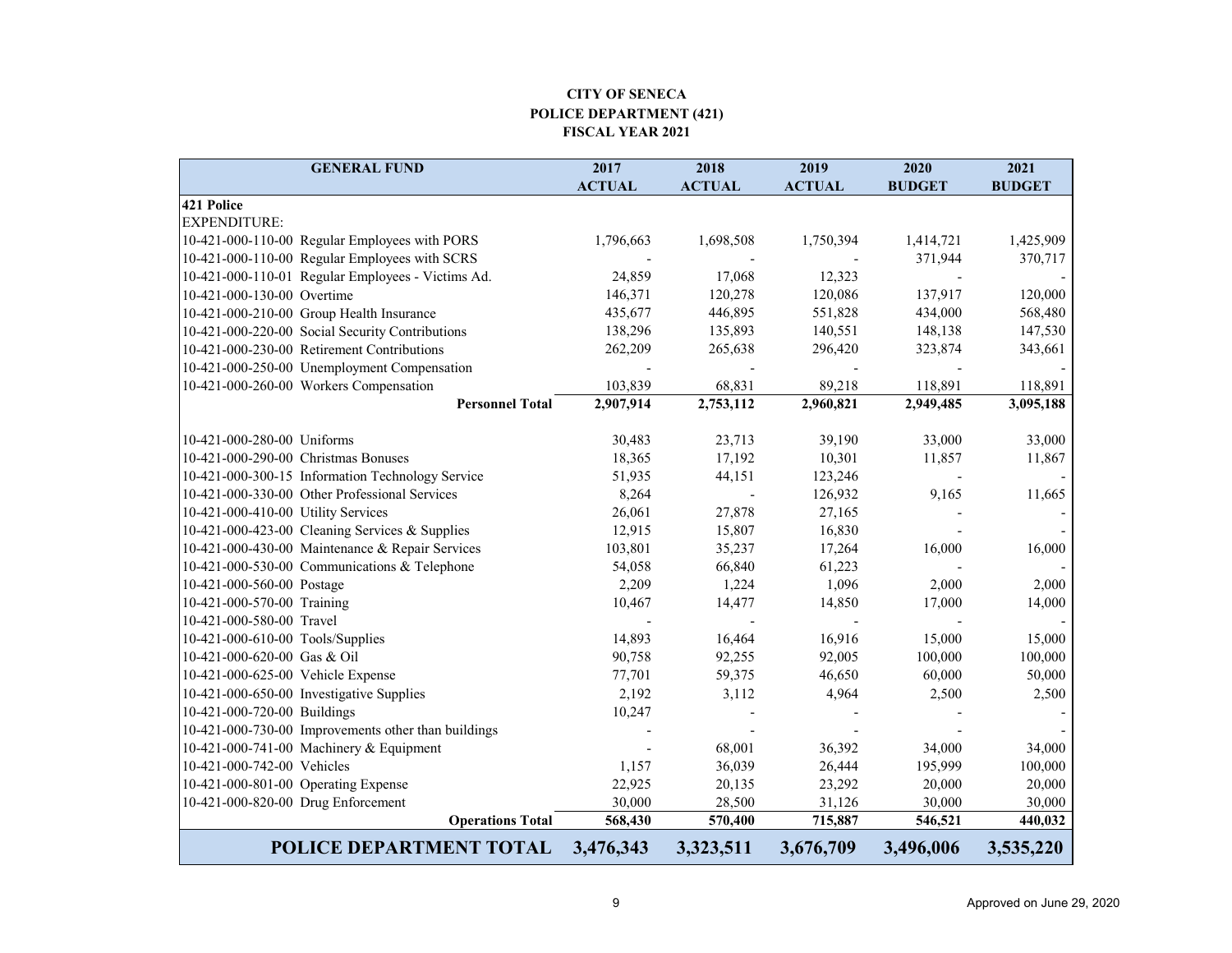# **CITY OF SENECA FIRE DEPARTMENT (422) FISCAL YEAR 2021**

| <b>GENERAL FUND</b>                             | 2017          | 2018          | 2019          | 2020          | 2021          |
|-------------------------------------------------|---------------|---------------|---------------|---------------|---------------|
|                                                 | <b>ACTUAL</b> | <b>ACTUAL</b> | <b>ACTUAL</b> | <b>BUDGET</b> | <b>BUDGET</b> |
| 422 Fire                                        |               |               |               |               |               |
| <b>EXPENDITURE:</b>                             |               |               |               |               |               |
| 10-422-000-110-00 Regular Employees with PORS   | 1,122,963     | 1,060,303     | 1,120,839     | 1,101,574     | 1,094,006     |
| 10-422-000-110-00 Regular Employees with SCRS   |               |               |               |               |               |
| 10-422-000-130-00 Overtime                      | 101,241       | 111,615       | 107,130       | 61,800        | 53,000        |
| 10-422-000-210-00 Group Health Insurance        | 195,536       | 212,446       | 247,822       | 234,000       | 312,500       |
| 10-422-000-220-00 Social Security Contributions | 86,428        | 86,846        | 91,672        | 89,549        | 88,333        |
| 10-422-000-230-00 Retirement Contributions      | 177,563       | 174,863       | 197,866       | 200,566       | 208,703       |
| 10-422-000-260-00 Workers Compensation          | 61,209        | 38,969        | 48,375        | 67,146        | 67,146        |
| <b>Personnel Total</b>                          | 1,744,940     | 1,685,042     | 1,813,706     | 1,754,635     | 1,823,689     |
| 10-422-000-280-00 Uniforms                      | 16,499        | 15,773        | 15,826        | 9,500         | 7,000         |
| 10-422-000-290-00 Christmas Bonuses             | 7,654         | 7,084         | 6,237         | 7,200         | 7,676         |
| 10-422-000-410-00 Utility Services              | 26,428        | 27,442        | 7,826         |               |               |
| 10-422-000-430-00 Maintenance & Repair          |               | 3,500         | 3,098         | 24,200        | 24,000        |
| 10-422-000-530-00 Communications & Telephone    | 6,416         | 8,440         | 7,602         |               |               |
| 10-422-000-540-00 Advertising                   |               | 225           |               |               |               |
| 10-422-000-570-00 Training                      | 5,752         | 3,451         | 5,694         | 9,000         | 7,000         |
| 10-422-000-580-00 Travel                        |               |               |               | 3,500         | 2,000         |
| 10-422-000-610-00 Tools/Supplies                | 16,953        | 18,906        | 13,706        | 18,250        | 30,000        |
| 10-422-000-620-00 Gas & Oil                     | 13,139        | 15,483        | 22,397        | 17,000        | 17,000        |
| 10-422-000-625-00 Vehicle Expense               | 47,868        | 31,628        | 38,766        | 32,000        | 35,000        |
| 10-422-000-741-00 Machinery & Equipment         |               |               |               |               |               |
| 10-422-000-742-00 Vehicles                      | 78,892        |               | 359           | 27,500        |               |
| 10-422-000-801-00 Operating Expense             | 60,510        | 51,896        | 53,199        | 48,000        | 40,000        |
| 10-422-000-803-00 AIR PAK lease payment         |               |               |               |               | 45,000        |
| 10-422-000-802-00 Lease Payment - Oshkosh       |               |               |               | 110,000       | 110,000       |
| 10-422-000-806-00 Lease Purchase 2020           |               |               |               |               | 9,399         |
| <b>Operations Total</b>                         | 280,110       | 183,826       | 174,710       | 306,150       | 334,075       |
| <b>FIRE DEPARTMENT TOTAL</b>                    | 2,025,050     | 1,868,868     | 1,988,416     | 2,060,785     | 2,157,764     |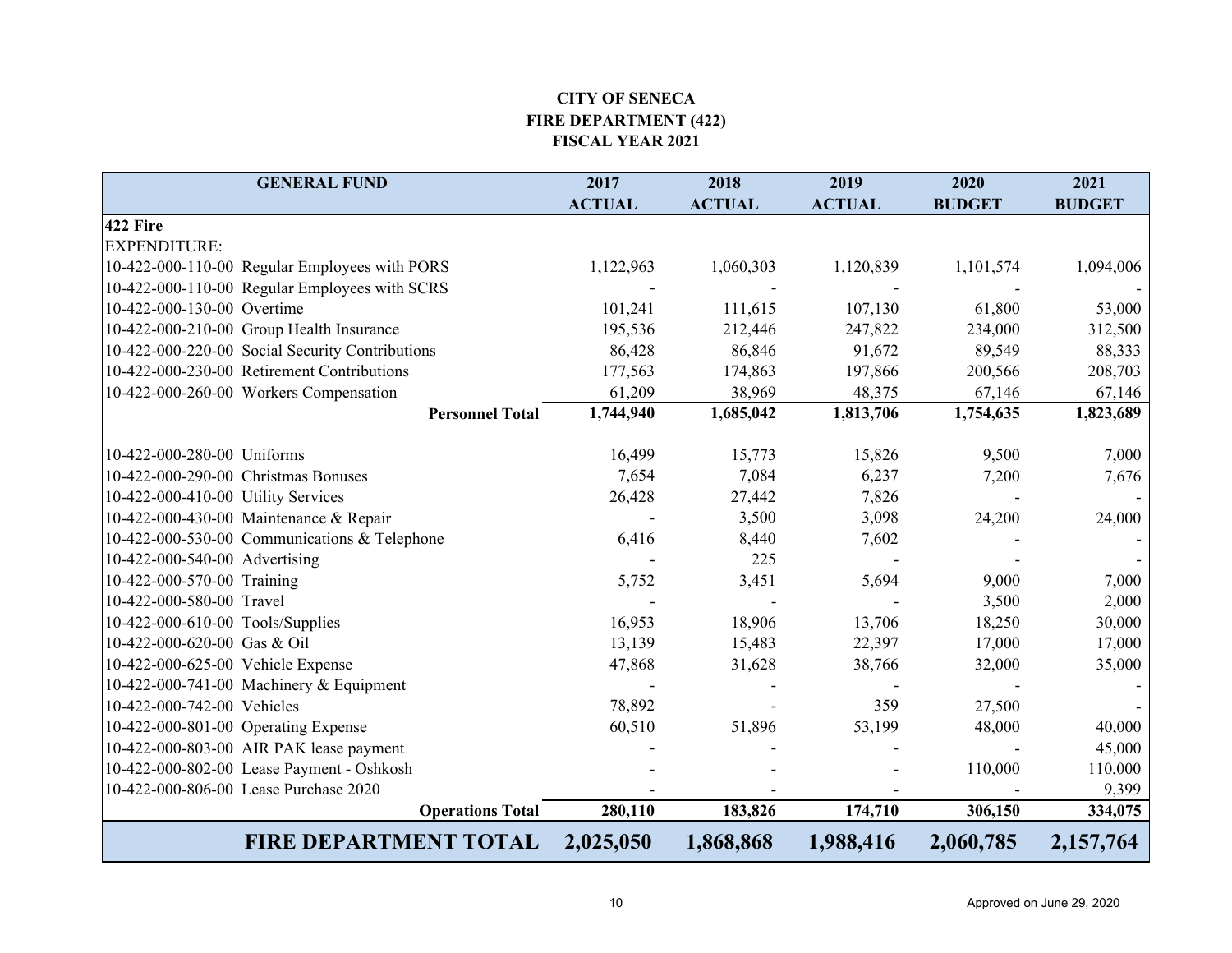#### **CITY OF SENECA STREET DEPARTMENT (431) FISCAL YEAR 2021**

| <b>GENERAL FUND</b>                                | 2017          | 2018          | 2019          | 2020          | 2021          |
|----------------------------------------------------|---------------|---------------|---------------|---------------|---------------|
|                                                    | <b>ACTUAL</b> | <b>ACTUAL</b> | <b>ACTUAL</b> | <b>BUDGET</b> | <b>BUDGET</b> |
| 431 Street                                         |               |               |               |               |               |
| EXPENDITURE:                                       |               |               |               |               |               |
| 10-431-000-110-00 Regular Employees                | 361,663       | 350,779       | 352,945       | 382,298       | 352,023       |
| 10-431-000-120-00 Temporary Help                   |               | 7,702         | 4,632         |               |               |
| 10-431-000-130-00 Overtime                         | 52,592        | 66,285        | 60,318        | 60,513        | 25,000        |
| 10-431-000-210-00 Group Health Insurance           | 93,941        | 100,120       | 119,206       | 114,000       | 145,000       |
| 10-431-000-220-00 Social Security Contributions    | 31,297        | 32,683        | 34,797        | 34,136        | 29,083        |
| 10-431-000-230-00 Retirement Contributions         | 51,134        | 56,106        | 63,213        | 64,473        | 58,383        |
| 10-431-000-260-00 Workers Compensation             | 23,283        | 14,112        | 17,311        | 25,206        | 25,206        |
| <b>Personnel Total</b>                             | 613,911       | 627,788       | 652,422       | 680,626       | 634,694       |
| 10-431-000-280-00 Uniforms                         | 2,844         | 3,792         | 3,820         | 4,500         | 11,500        |
| 10-431-000-290-00 Christmas Bonuses                | 3,357         | 3,249         | 3,122         | 3,411         | 3,140         |
| 10-431-000-410-00 Utility Services                 | 7,381         | 7,468         | 8,395         |               |               |
| 10-431-000-430-00 Maintenance & Repair Services    | 8,626         | 15,863        | 19,382        | 12,000        | 16,000        |
| 10-431-000-530-00 Communications & Telephone       | 3,019         | 1,741         | 1,796         |               |               |
| 10-431-000-570-00 Training                         | 539           | 568           | 562           | 550           | 500           |
| 10-431-000-580-00 Travel                           |               |               |               |               |               |
| 10-431-000-610-00 Tools/Supplies                   | 4,024         | 4,770         | 2,814         | 4,500         | 5,000         |
| 10-431-000-620-00 Gas & Oil                        | 38,557        | 46,734        | 51,184        | 45,000        | 43,000        |
| 10-431-000-626-00 Vehicle Expense                  | 85,285        | 79,892        | 90,975        | 80,000        | 80,000        |
| 10-431-000-660-00 Chemicals & Fertilizer           | 7,984         | 6,690         | 4,541         | 9,000         | 8,500         |
| 10-431-000-730-00 Improvements other than building |               |               |               |               |               |
| 10-431-000-731-00 Improvements C Funds             |               |               | 7,110         |               |               |
| 10-431-000-732-00 Rolling Hills Drive - FEMA       |               |               |               |               |               |
| 10-431-000-741-00 Machinery & Equipment            | 162,716       | 8,682         | 14,701        | 9,000         | 9,000         |
| 10-431-000-742-00 Vehicles                         | 148,784       |               |               |               |               |
| 10-431-000-801-00 Operating Expense                | 2,964         | 3,377         | 4,207         | 3,500         | 5,600         |
| 10-431-000-802-00 Hook Truck Loan Payment          | 17,846        | 17,863        |               |               |               |
| 10-431-000-803-00 Brush Tractor Lease payment      |               |               |               |               |               |
| 10-431-000-804-00 New Hook Truck Loan payment      |               |               |               |               |               |
| 10-431-000-805-00 Lease Purchase 2016              |               | 64,340        | 64,262        | 64,340        | 64,340        |
| 10-431-000-830-00 Beautification                   |               | 733           |               |               |               |
| <b>Operations Total</b>                            | 493,926       | 265,763       | 276,871       | 235,801       | 246,580       |
| STREET DEPARTMENT TOTAL                            | 1,107,837     | 893,551       | 929,294       | 916,427       | 881,275       |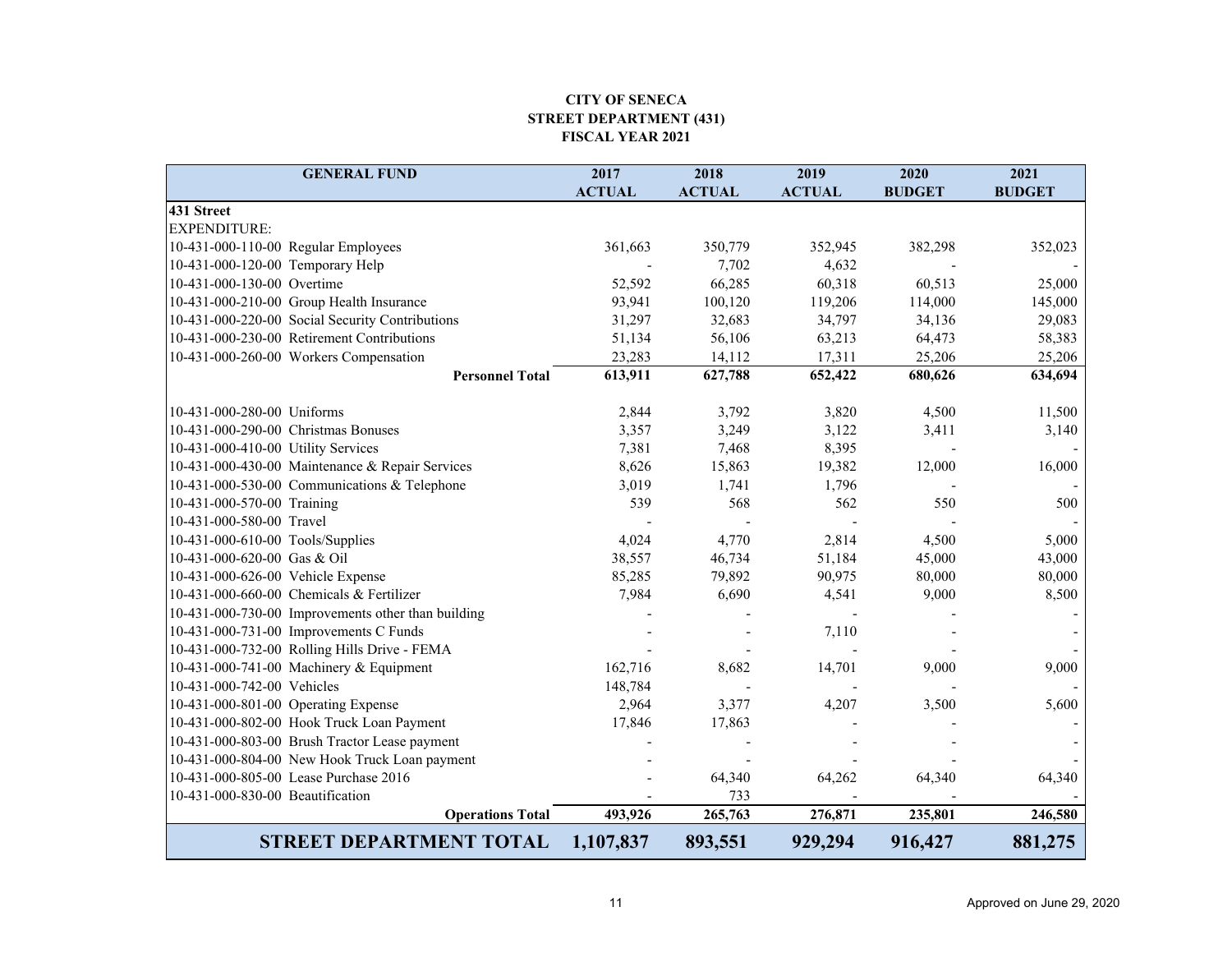## **CITY OF SENECA SANITATION AND RECYCLING (432) FISCAL YEAR 2021**

| <b>GENERAL FUND</b>                             | 2017          | 2018          | 2019          | 2020          | 2021          |
|-------------------------------------------------|---------------|---------------|---------------|---------------|---------------|
|                                                 | <b>ACTUAL</b> | <b>ACTUAL</b> | <b>ACTUAL</b> | <b>BUDGET</b> | <b>BUDGET</b> |
| 432 Sanitation & Recycling                      |               |               |               |               |               |
| <b>EXPENDITURE:</b>                             |               |               |               |               |               |
| 10-432-000-110-00 Regular Employees             | 213,355       | 185,445       | 150,234       | 200,217       | 171,092       |
| 10-432-000-120-00 Temporary Help                | 25,877        | 39,365        | 45,625        |               |               |
| 10-432-000-130-00 Overtime                      | 16,447        | 13,484        | 20,863        | 15,450        | 15,000        |
| 10-432-000-210-00 Group Health Insurance        | 67,249        | 68,753        | 38,080        | 35,000        | 40,900        |
| 10-432-000-220-00 Social Security Contributions | 16,402        | 14,838        | 13,669        | 16,606        | 14,327        |
| 10-432-000-230-00 Retirement Contributions      | 27,258        | 25,106        | 24,832        | 31,401        | 28,805        |
| 10-432-000-260-00 Workers Compensation          | 20,606        | 12,273        | 12,254        | 22,725        | 22,725        |
| <b>Personnel Total</b>                          | 387,193       | 359,264       | 305,558       | 321,400       | 292,850       |
|                                                 |               |               |               |               |               |
| 10-432-000-280-00 Uniforms                      | 2,164         | 2,969         | 2,202         | 2,750         | 2,700         |
| 10-432-000-290-00 Christmas Bonuses             | 1,601         | 1,227         | 740           | 1,408         | 1,191         |
| 10-432-000-410-00 Utility Services              | 6,319         | 5,809         | 5,044         |               |               |
| 10-432-000-430-00 Maintenance & Repair Services | 520           | 368           | 381           | 750           | 750           |
| 10-432-000-530-00 Communications & Telephone    | 1,576         | 1,053         | 984           |               |               |
| 10-432-000-540-00 Advertising                   | 207           | 621           | 343           | 450           | 300           |
| 10-432-000-570-00 Training                      |               |               |               |               | 400           |
| 10-432-000-580-00 Travel                        |               |               |               |               |               |
| 10-432-000-610-00 Tools/Supplies/Dumpsters      | 35,001        | 27,655        | 41,416        | 27,000        | 32,000        |
| 10-432-000-620-00 Gas & Oil                     | 34,665        | 45,712        | 49,799        | 47,000        | 46,000        |
| 10-432-000-625-00 Vehicle Expense               | 121,926       | 92,816        | 85,120        | 87,500        | 70,000        |
| 10-432-000-630-00 Food                          |               |               |               |               |               |
| 10-432-000-742-00 Vehicles                      | 252,520       |               |               |               |               |
| 10-432-000-801-00 Operating Expense             | 13,508        | 7,603         | 7,720         | 7,000         | 7,000         |
| 10-432-000-803-00 Lease Purchase 2016           |               | 53,642        | 52,578        | 53,642        | 53,642        |
| 10-432-000-806-00 Lease Purchase 2020           |               |               |               |               | 46,056        |
| <b>Operations Total</b>                         | 470,008       | 239,474       | 246,326       | 227,500       | 260,039       |
| <b>SANITATION &amp; RECYCLING TOTAL</b>         | 857,201       | 598,738       | 551,884       | 548,900       | 552,889       |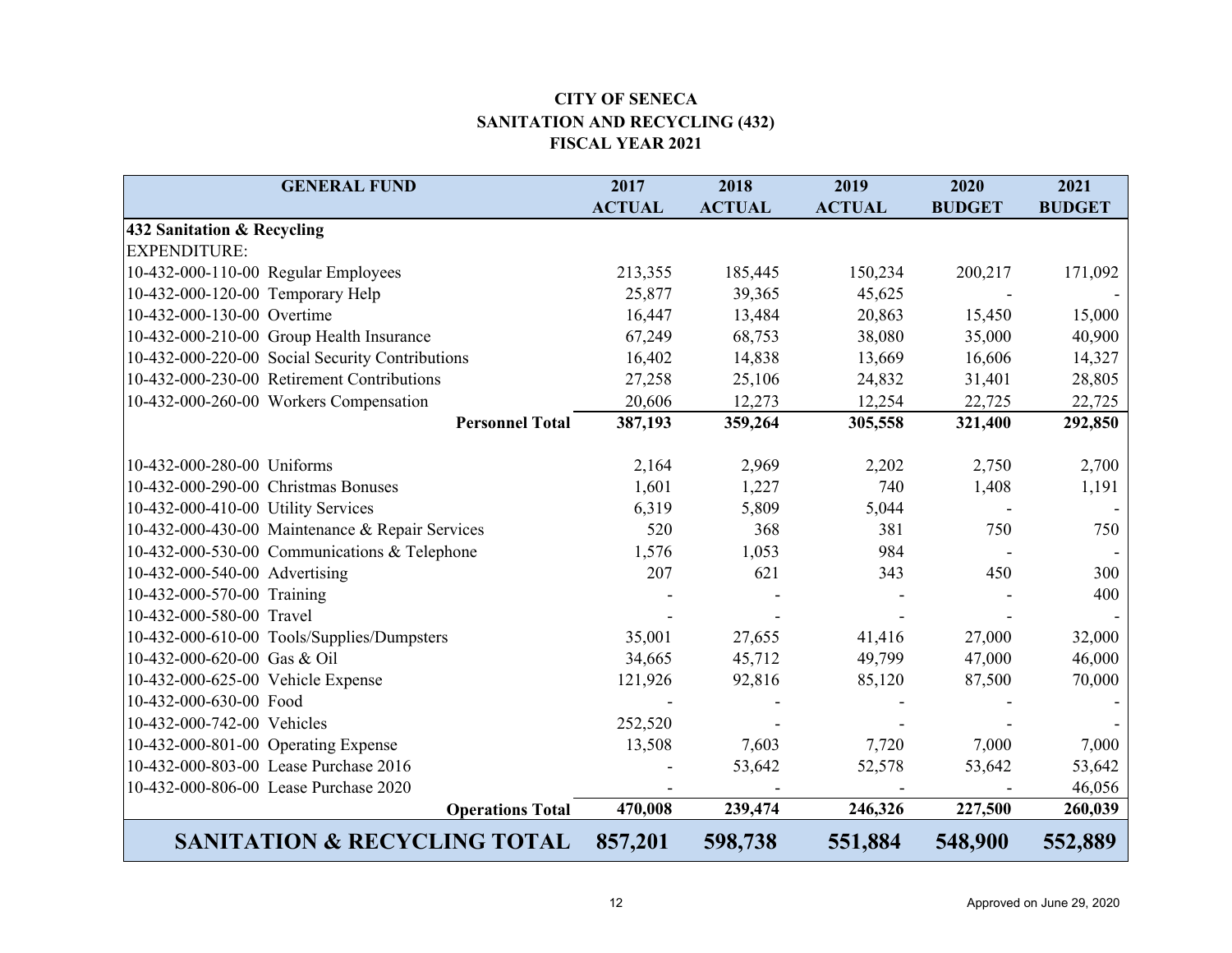### **CITY OF SENECA MOTOR POOL (435) FISCAL YEAR 2021**

|                                     | <b>GENERAL FUND</b>                                 | 2017          | 2018          | 2019          | 2020          | 2021          |
|-------------------------------------|-----------------------------------------------------|---------------|---------------|---------------|---------------|---------------|
|                                     |                                                     | <b>ACTUAL</b> | <b>ACTUAL</b> | <b>ACTUAL</b> | <b>BUDGET</b> | <b>BUDGET</b> |
| 435 Motor Pool                      |                                                     |               |               |               |               |               |
| <b>EXPENDITURE:</b>                 |                                                     |               |               |               |               |               |
|                                     | 10-435-000-110-00 Regular Employees                 | 201,586       | 206,613       | 191,045       | 181,929       | 235,294       |
| 10-435-000-120-00 Temporary Help    |                                                     | 10,783        | 13,543        |               | 11,266        |               |
| 10-435-000-130-00 Overtime          |                                                     | 71,768        | 60,248        | 43,260        | 43,775        | 8,500         |
|                                     | 10-435-000-210-00 Group Health Insurance            | 36,509        | 38,399        | 50,009        | 35,000        | 52,600        |
|                                     | 10-435-000-220-00 Social Security Contributions     | 19,828        | 20,128        | 18,463        | 17,341        | 18,746        |
|                                     | 10-435-000-230-00 Retirement Contributions          | 31,357        | 32,992        | 33,903        | 32,862        | 37,782        |
|                                     | 10-435-000-260-00 Workers Compensation              | 12,090        | 8,070         | 10,893        | 13,979        | 13,979        |
|                                     | <b>Personnel Total</b>                              | 383,922       | 379,993       | 347,572       | 336,152       | 366,901       |
|                                     |                                                     |               |               |               |               |               |
| 10-435-000-280-00 Uniforms          |                                                     | 8,144         | 8,015         | 8,008         | 8,000         | 6,500         |
| 10-435-000-290-00 Christmas Bonuses |                                                     | 1,408         | 1,083         | 1,029         | 975           | 1,245         |
|                                     | 10-435-000-330-00 Other Professional Services       |               |               | 130           |               |               |
| 10-435-000-410-00 Utility Services  |                                                     | 7,694         | 8,024         | 8,333         |               |               |
|                                     | 10-435-000-430-00 Maintenance & Repair Services     | 1,696         | 3,582         | 1,681         | 3,000         | 3,000         |
|                                     | 10-435-000-530-00 Communications & Telephone        | 2,387         | 2,713         | 2,347         |               |               |
| 10-435-000-540-00 Advertising       |                                                     | 228           |               | 276           | 300           | 200           |
| 10-435-000-540-00 Training          |                                                     |               |               |               |               | 500           |
| 10-435-000-610-00 Tools/Supplies    |                                                     | 2,626         | 4,213         | 2,517         | 2,750         | 5,000         |
| 10-435-000-620-00 Gas & Oil         |                                                     | 8,411         | 7,239         | 6,536         | 8,000         | 8,400         |
| 10-435-000-620-00 Data Processing   |                                                     |               |               |               |               | 3,600         |
| 10-435-000-625-00 Vehicle Expense   |                                                     | 6,534         | 12,962        | 4,450         | 8,000         | 8,000         |
|                                     | 10-435-000-730-00 Improvements other than Buildings |               |               |               |               |               |
|                                     | 10-435-000-741-00 Machinery & Equipment             | 13,406        |               |               | 18,000        | 10,000        |
| 10-435-000-742-00 Vehicles          |                                                     |               |               |               |               |               |
| 10-435-000-801-00 Operating Expense |                                                     | 370           | 2,959         | 3,246         | 1,500         | 3,600         |
|                                     | 10-435-000-806-00 Lease Purchase 2020               |               |               |               |               | 5,012         |
|                                     | 10-435-000-990-00 Inventory Adjustment              | 3,832         |               |               |               |               |
|                                     | <b>Operations Total</b>                             | 56,736        | 50,789        | 38,552        | 50,525        | 55,057        |
|                                     | <b>MOTOR POOL TOTAL</b>                             | 440,658       | 430,782       | 386,124       | 386,677       | 421,958       |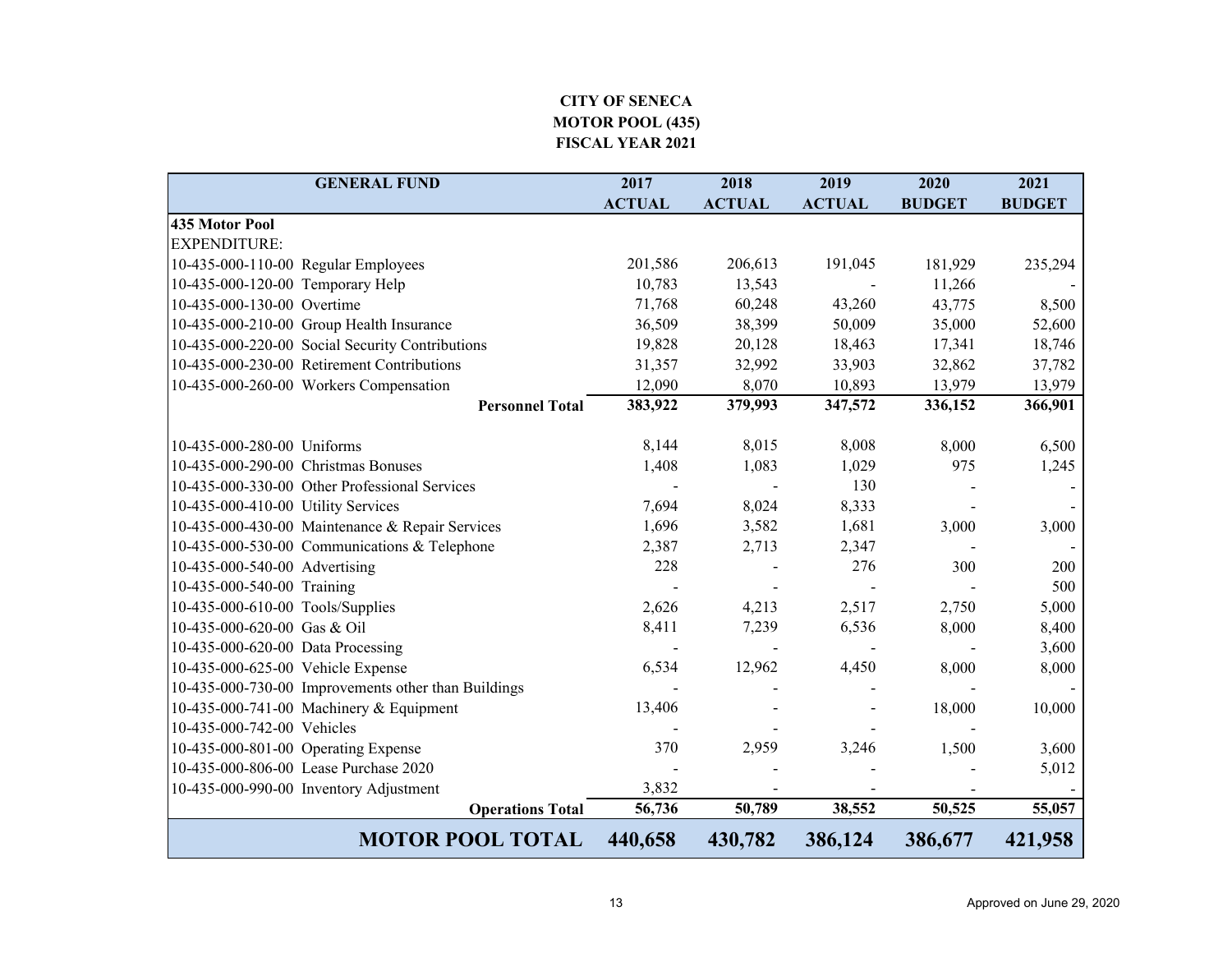#### **RECREATION (450) FISCAL YEAR 2021 CITY OF SENECA**

|                                     | <b>GENERAL FUND</b>                                 | 2017           | 2018          | 2019          | 2020          | 2021          |
|-------------------------------------|-----------------------------------------------------|----------------|---------------|---------------|---------------|---------------|
|                                     |                                                     | <b>ACTUAL</b>  | <b>ACTUAL</b> | <b>ACTUAL</b> | <b>BUDGET</b> | <b>BUDGET</b> |
| <b>450 Recreation</b>               |                                                     |                |               |               |               |               |
| <b>EXPENDITURE:</b>                 |                                                     |                |               |               |               |               |
| 10-450-000-110-00 Regular Employees |                                                     | 493,962        | 501,460       | 445,214       | 431,530       | 487,564       |
| 10-450-000-120-00 Temporary Help    |                                                     |                | 8,100         |               |               |               |
| 10-450-000-130-00 Overtime          |                                                     | 29,615         | 43,429        | 28,299        | 10,300        | 15,000        |
|                                     | 10-450-000-210-00 Group Health Insurance            | 94,924         | 99,757        | 144,676       | 90,000        | 130,000       |
|                                     | 10-450-000-220-00 Social Security Contributions     | 37,832         | 41,873        | 36,230        | 34,028        | 38,726        |
|                                     | 10-450-000-230-00 Retirement Contributions          | 57,749         | 66,662        | 65,916        | 64,331        | 77,569        |
|                                     | 10-450-000-250-00 Umemployment Compensation         |                |               |               |               |               |
|                                     | 10-450-000-260-00 Workers Compensation              | 16,263         | 14,438        | 18,120        | 17,196        | 17,196        |
|                                     | <b>Personnel Total</b>                              | 730,345        | 775,718       | 738,455       | 647,385       | 766,055       |
|                                     |                                                     |                |               |               |               |               |
| 10-450-000-280-00 Uniforms          |                                                     | 4,100          | 4,000         | 3,800         | 4,000         | 4,800         |
| 10-450-000-290-00 Christmas Bonuses |                                                     | 3,634          | 3,226         | 2,852         | 2,978         | 3,661         |
|                                     | 10-450-000-330-00 Other Professional Services       | 30             |               | ä,            |               |               |
| 10-450-000-410-00 Utility Services  |                                                     | 158,690        | 145,882       | 169,248       |               |               |
|                                     | 10-450-000-423-00 Cleaning Services & Supplies      | 56,718         | 59,001        | 59,175        |               |               |
|                                     | 10-450-000-430-00 Maintenance & Repair Services     | 119,008        | 161,100       | 189,860       | 160,000       | 150,000       |
|                                     | 10-450-000-530-00 Communications & Telephone        | 12,687         | 14,718        | 11,670        |               |               |
| 10-450-000-540-00 Advertising       |                                                     |                | 495           | 298           | 1,000         | 1,000         |
| 10-450-000-570-00 Training          |                                                     | 1,234          | 220           | 356           | 2,500         | 500           |
| 10-450-000-580-00 Travel            |                                                     | 2,145          | 1,556         | 836           | 5,000         | 1,000         |
| 10-450-000-610-00 Tools/Supplies    |                                                     | 12,083         | 9,594         | 20,307        | 12,000        | 12,000        |
| 10-450-000-620-00 Gas & Oil         |                                                     | 13,772         | 18,125        | 12,259        | 15,000        | 15,000        |
| 10-450-000-625-00 Vehicle Expense   |                                                     | 12,652         | 9,045         | 8,606         | 10,000        | 10,000        |
|                                     | 10-450-000-660-00 Chemicals & Fertilizer            | 44,085         | 8,372         | 6,794         | 10,000        | 10,000        |
| 10-450-000-720-00 Building          |                                                     |                |               |               |               |               |
|                                     | 10-450-000-730-00 Improvements other than buildings | $\overline{a}$ |               |               |               |               |
|                                     | 10-450-000-741-00 Machinery & Equipment             |                | 5,469         |               | 114,000       |               |
| 10-450-000-742-00 Vehicle           |                                                     |                |               | 38,199        | 30,000        |               |
| 10-450-000-801-00 Operating Expense |                                                     | 63,867         | 71,474        | 98,114        | 60,000        | 65,000        |
|                                     | 10-450-000-807-00 Lease Purchase 2020               |                |               |               |               | 8,794         |
| 10-450-000-830-00 Beautification    |                                                     | 45,019         | 29,703        | 38,405        | 5,000         | 20,000        |
| 10-450-000-850-00 REC services      |                                                     |                |               | 301           |               |               |
|                                     | 10-450-000-851-00 Concession Expense                |                |               |               |               |               |
| 10-450-000-853-00 Baseball/Softball |                                                     | 63,887         | 63,092        | 46,972        | 60,000        | 60,000        |
| 10-450-000-854-00 Football          |                                                     | 14,185         | 15,846        | 16,697        | 17,000        | 17,000        |
| 10-450-000-855-00 Basketball        |                                                     | 16,766         | 24,794        | 13,827        | 17,500        | 17,500        |
| 10-450-000-856-00 Cheerleading      |                                                     | 2,233          | 2,444         | 31            | 4,000         | 4,000         |
| 10-450-000-858-00 Soccer            |                                                     | 16,422         | 13,498        | 8,180         | 15,000        | 15,000        |
| 10-450-000-859-00 Disk Golf         |                                                     | ÷,             |               |               |               |               |
| 10-450-000-860-00 Scholarship       |                                                     |                |               |               |               |               |
|                                     | 10-450-000-862-00 Officiating Athletes              | 46,171         | 59,643        | 77,385        | 75,000        | 85,000        |
|                                     | 10-450-000-899-00 Other Recreational Services       | 16,666         | 5,475         | 450           | 10,000        | 10,000        |
|                                     | 10-450-000-900-00 Tournament Travel Expenses        | 1,412          |               | 15,105        | 15,000        | 15,000        |
| 10-450-000-902-00 Gignilliatt YMCA  |                                                     |                |               | (5, 465)      |               |               |
|                                     | <b>Operations Total</b>                             | 727,466        | 726,772       | 834,260       | 644,978       | 525,255       |
|                                     | <b>RECREATION TOTAL</b>                             | 1,457,811      | 1,502,490     | 1,572,715     | 1,292,363     | 1,291,309     |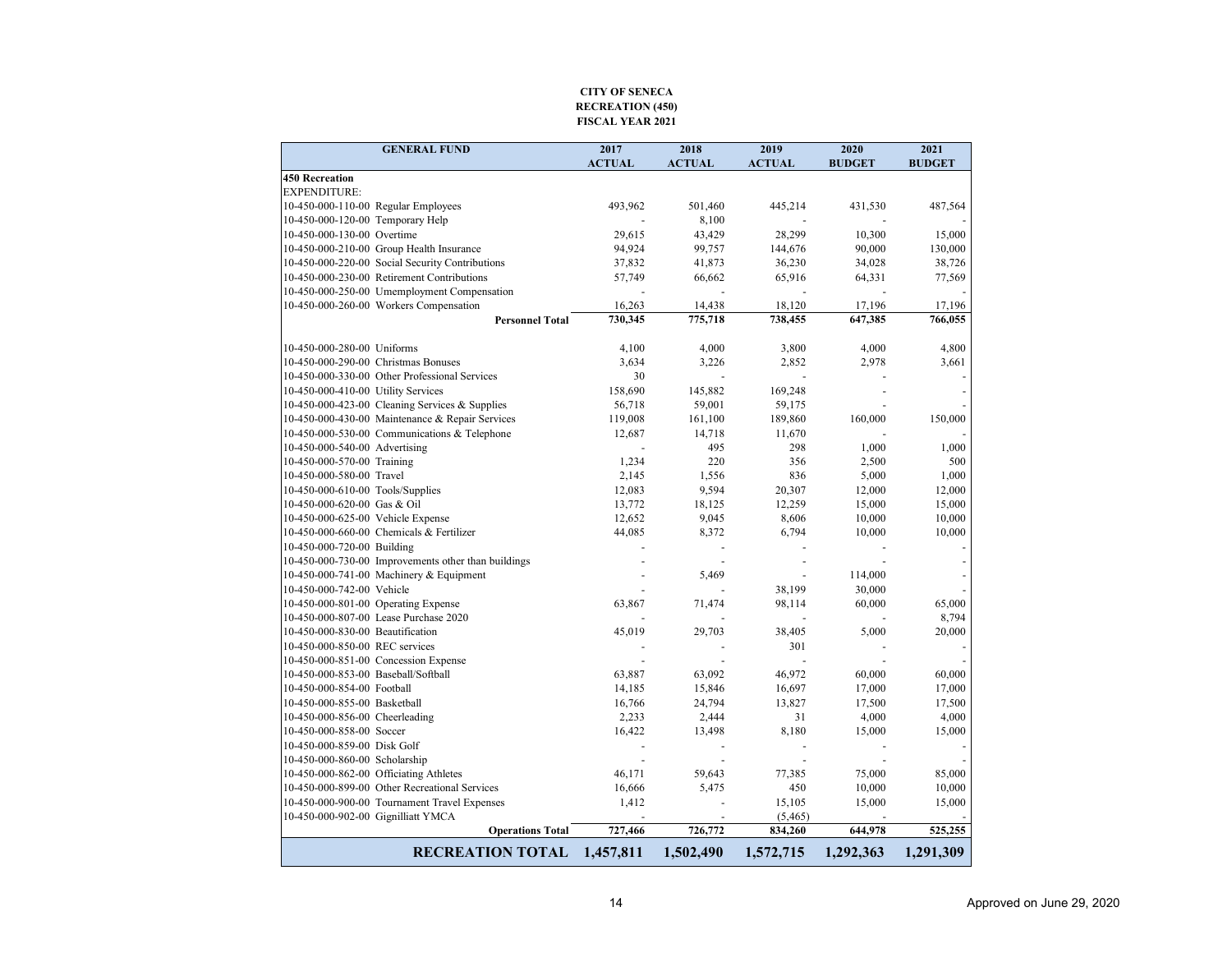# **CITY OF SENECA MUSEUMS (460) FISCAL YEAR 2021**

|                                    | <b>GENERAL FUND</b>                                 | 2019          | 2020          | 2021          |
|------------------------------------|-----------------------------------------------------|---------------|---------------|---------------|
|                                    |                                                     | <b>ACTUAL</b> | <b>BUDGET</b> | <b>BUDGET</b> |
| <b>460 Musuems</b>                 |                                                     |               |               |               |
| <b>EXPENDITURE:</b>                |                                                     |               |               |               |
|                                    | 10-460-000-110-00 Regular Employees                 | 87,545        | 91,997        | 93,974        |
| 10-460-000-120-00 Temporary Help   |                                                     | 14,375        | 15,000        |               |
| 10-460-000-130-00 Overtime         |                                                     | 14,619        |               | 5,000         |
|                                    | 10-460-000-210-00 Group Health Insurance            | 11,549        | 13,000        | 16,300        |
|                                    | 10-460-000-220-00 Social Security Contributions     | 8,384         | 7,080         | 7,625         |
|                                    | 10-460-000-230-00 Retirement Contributions          | 16,495        | 13,395        | 15,400        |
|                                    | 10-460-000-250-00 Umemployment Compensation         |               |               |               |
|                                    | 10-460-000-260-00 Workers Compensation              | 2,000         | 2,000         | 3,000         |
|                                    | <b>Personnel Total</b>                              | 154,967       | 142,472       | 141,300       |
| 10-460-000-280-00 Uniforms         |                                                     | 800           | 800           | 1,200         |
|                                    | 10-460-000-290-00 Christmas Bonuses                 | 560           | 550           | 704           |
| 10-460-000-300-15 Technology       |                                                     | 2,454         |               | 4,048         |
|                                    | 10-460-000-330-00 Other Professional Services       | 7,471         | 10,550        | 10,550        |
| 10-460-000-380-00 Membership Dues  |                                                     | 2,961         | 4,840         | 4,840         |
|                                    | 10-460-000-390-00 Marketing / Subscriptions         | 2,972         |               |               |
| 10-460-000-410-00 Utility Services |                                                     | 8,095         |               |               |
|                                    | 10-460-000-423-00 Cleaning Services & Supplies      | 22,551        | 23,700        | 20,000        |
|                                    | 10-460-000-430-00 Maintenance & Repair Services     | 15,586        | 20,000        | 20,000        |
|                                    | 10-460-000-442-00 Rental of Equipment               | 95            |               |               |
|                                    | 10-460-000-530-00 Communications & Telephone        | 4,231         |               |               |
| 10-460-000-540-00 Advertising      |                                                     | 6,154         | 30,900        | 20,000        |
| 10-460-000-570-00 Training         |                                                     | 16,809        | 6,300         | 1,000         |
| 10-460-000-580-00 Travel           |                                                     | 10,972        | 14,000        | 1,000         |
| 10-460-000-610-00 Tools/Supplies   |                                                     | 24,763        | 15,000        | 15,000        |
| 10-460-000-620-00 Archive Supplies |                                                     | 5,488         | 9,000         | 9,000         |
| 10-460-000-630-00 Food             |                                                     |               |               |               |
| 10-460-000-720-00 Building         |                                                     | 46,288        |               |               |
| 10-460-000-720-01 Faith Log Cabin  |                                                     | 38,300        | 3,406         | 2,500         |
|                                    | 10-460-000-730-00 Improvements other than buildings |               | 16,000        | 13,000        |
|                                    | 10-460-000-741-00 Machinery & Equipment             | 5,124         | 10,690        | 7,000         |
|                                    | 10-460-000-801-00 Operating Expense                 | 2,683         | 5,000         | 6,500         |
| 10-460-000-802-00 Events           |                                                     | 8,851         | 6,000         | 6,000         |
| 10-460-000-803-00 Exhibits         |                                                     | 551           |               |               |
|                                    | 10-460-000-804-00 Black History Luncheon            | 11,159        | 18,000        | 15,000        |
|                                    | <b>Operations Total</b>                             | 244,918       | 194,736       | 157,342       |
|                                    | <b>MUSEUMS TOTAL</b>                                | 399,885       | 337,208       | 298,642       |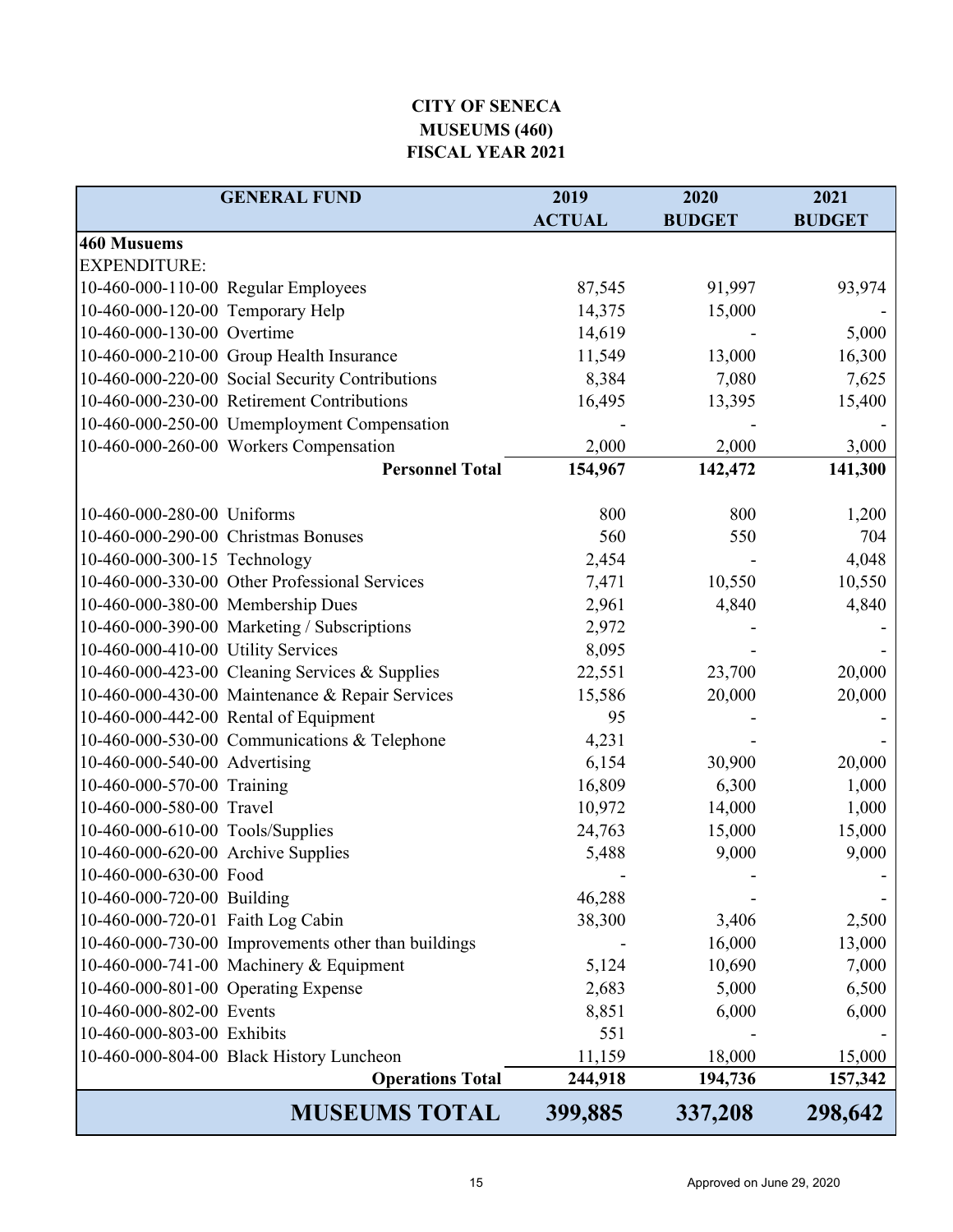# **CITY OF SENECAOTHER FINANCING USESFISCAL YEAR 2021**

| <b>GENERAL FUND</b>                                           | 2017          | 2018          | 2019          | 2020          | 2021          |
|---------------------------------------------------------------|---------------|---------------|---------------|---------------|---------------|
|                                                               | <b>ACTUAL</b> | <b>ACTUAL</b> | <b>ACTUAL</b> | <b>BUDGET</b> | <b>BUDGET</b> |
| <b>Other Financing Uses</b>                                   |               |               |               |               |               |
| <b>EXPENDITURE:</b>                                           |               |               |               |               |               |
| 10-390-009-000-00 Transfer to Health Care Fund                | (127, 343)    | 54,136        | 188,779       | 50,000        |               |
| 10-390-009-001-00 Transfer to DENTAL Care Fund                |               |               |               |               |               |
| 10-390-009-002-00 Transfer to HRA1                            |               |               |               |               |               |
| 10-391-007-000-00 Transfer to SFC - IPRB Public Works Buildin |               |               |               |               | 127,323       |
| 10-391-010-000-00 Transfer to CAT - Local Match               |               | 27,488        | (205,699)     | 333,284       | 297,756       |
| 10-391-013-000-00 Transfer to Reserve - NMTC Loan             |               |               |               | 268,000       |               |
| 10-391-014-000-00 Transfer to Transit - Tigger                |               |               | (17,091)      |               |               |
| 10-391-015-000-00 Transfer to Transit - Livability            |               |               |               |               |               |
| 10-391-???-000-00 Diversity Awareness                         |               |               |               |               | 50,000        |
| 10-391-016-000-00 Transfer to SIC                             | 20,000        |               |               |               |               |
| 10-391-018-000-00 Other Financing Uses                        |               |               |               | 444,029       | 65,957        |
| <b>OTHER FINANCING USES TOTAL</b>                             | (107, 343)    | 81,624        | (34, 012)     | 1,095,313     | 541,036       |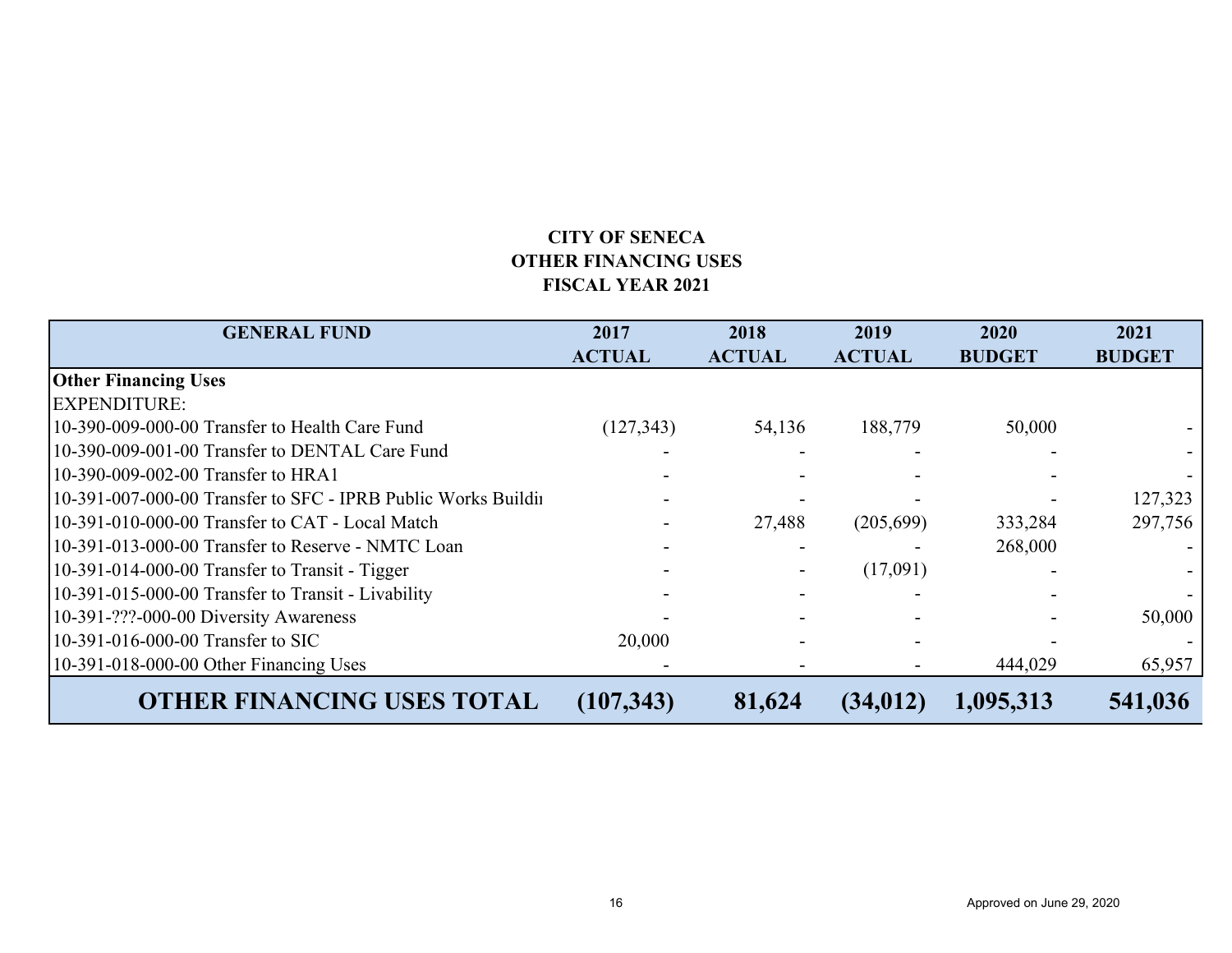

# **FY 2021 Council Approved Budget**

# **LIGHT & WATER**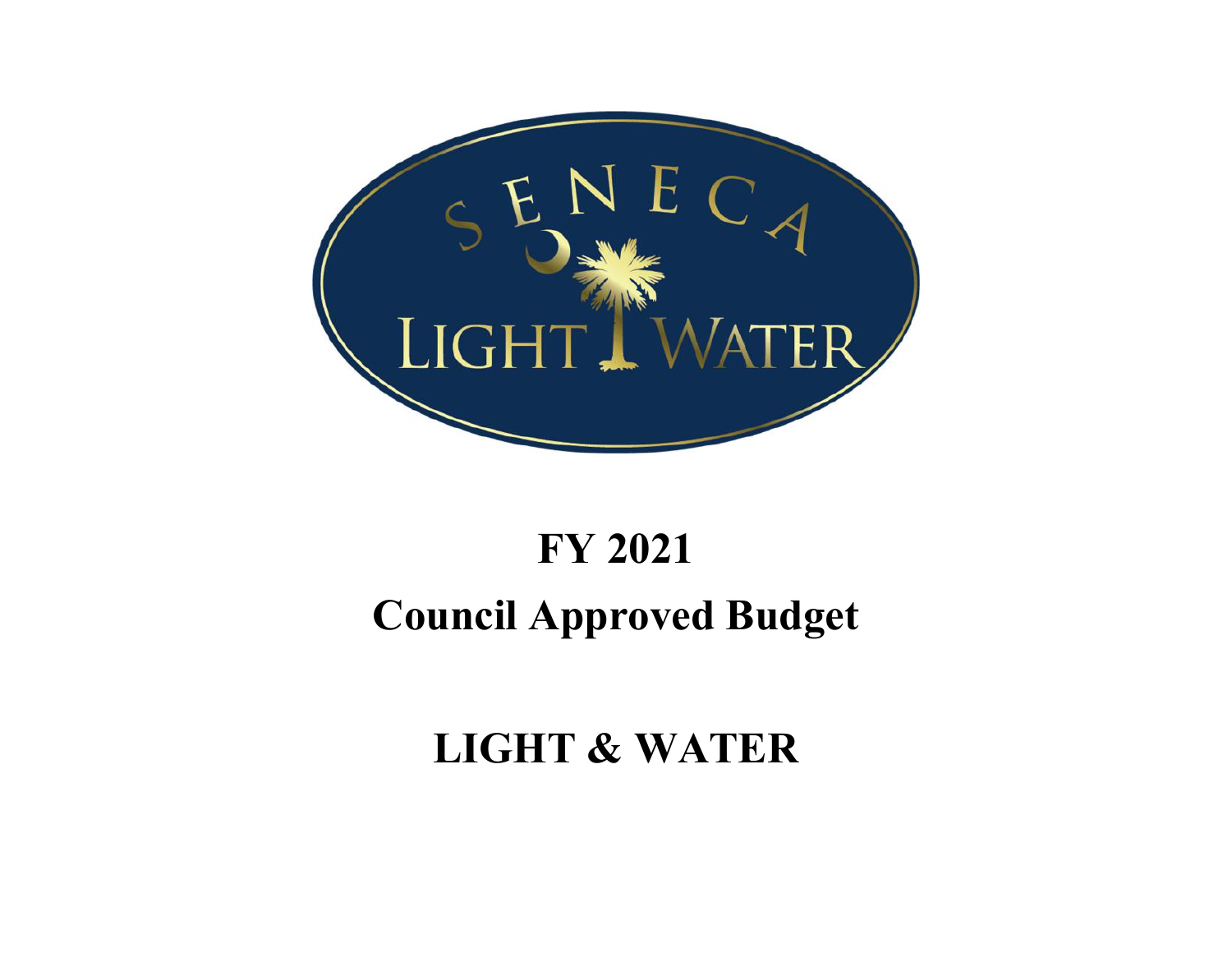## **FISCAL YEAR 2021 BUDGET SUMMARYSENECA LIGHT & WATER**

| <b>REVENUES</b>                |                       |                       |                       |                       |                       |  |  |  |  |
|--------------------------------|-----------------------|-----------------------|-----------------------|-----------------------|-----------------------|--|--|--|--|
| <b>SENECA LIGHT AND WATER</b>  | 2017<br><b>ACTUAL</b> | 2018<br><b>ACTUAL</b> | 2019<br><b>ACTUAL</b> | 2020<br><b>BUDGET</b> | 2021<br><b>BUDGET</b> |  |  |  |  |
| <b>REVENUES:</b>               |                       |                       |                       |                       |                       |  |  |  |  |
| <b>Water Revenue</b>           | 7,564,339             | 7,033,085             | 7,921,146             | 8,322,500             | 9,032,000             |  |  |  |  |
| <b>Sewer Revenue</b>           | 3,562,053             | 3,432,375             | 3,616,611             | 3,831,728             | 3,792,000             |  |  |  |  |
| Electric Revenue               | 17,914,947            | 17,304,041            | 17,694,438            | 18,551,000            | 17,951,000            |  |  |  |  |
| Penalties/Reconnect Revenue    | 706,762               | 712,887               | 697,922               | 719,500               | 724,500               |  |  |  |  |
| <b>Other Financing Sources</b> | 172,516               | 273,478               | 247,380               | 635,481               | 962,233               |  |  |  |  |
| <b>TOTAL REVENUE</b>           | 29,920,618            | 28,755,866            | 30,177,497            | 32,060,210            | 32,461,733            |  |  |  |  |

| <b>EXPENSES</b>                |                       |                       |                       |                       |                         |  |  |  |  |
|--------------------------------|-----------------------|-----------------------|-----------------------|-----------------------|-------------------------|--|--|--|--|
| <b>SENECA LIGHT AND WATER</b>  | 2017<br><b>ACTUAL</b> | 2018<br><b>ACTUAL</b> | 2019<br><b>ACTUAL</b> | 2020<br><b>BUDGET</b> | 2021<br><b>PROPOSED</b> |  |  |  |  |
| <b>EXPENSES:</b>               |                       |                       |                       |                       |                         |  |  |  |  |
| Administration (505)           | 2,119,197             | 2,062,097             | 2,796,970             | 2,054,494             | 2,278,832               |  |  |  |  |
| KI(506)                        | 135,924               | 138,248               | 145,416               | 160,704               | 162,560                 |  |  |  |  |
| Billing (507)                  | 971,500               | 821,120               | 840,263               | 890,491               | 906,493                 |  |  |  |  |
| Engineering (508)              | 499,988               | 603,399               | 696,755               | 720,280               | 753,771                 |  |  |  |  |
| Electric (509)                 | 2,548,279             | 2,966,188             | 3,843,923             | 3,239,629             | 4,002,800               |  |  |  |  |
| Water $(510)$                  | 2,163,456             | 2,215,613             | 2,104,679             | 2,242,647             | 2,261,199               |  |  |  |  |
| Sewer $(511)$                  | 3,165,462             | 3,042,066             | 5,426,901             | 2,942,347             | 2,905,872               |  |  |  |  |
| Water Plant (512)              | 2,681,277             | 2,609,417             | 2,766,901             | 2,640,701             | 2,816,426               |  |  |  |  |
| Electrical/Gen. Purchase (513) | 9,960,603             | 9,941,250             | 9,522,394             | 9,992,003             | 8,670,029               |  |  |  |  |
| Maintenance (514)              | 690,728               | 650,943               | 693,573               | 681,845               | 604,619                 |  |  |  |  |
| <b>Other Financing Uses</b>    | 5,306,225             | 6,767,378             | 8,155,543             | 6,495,069             | 7,099,133               |  |  |  |  |
| <b>TOTAL EXPENSES</b>          | 30,242,639            | 31,817,720            | 36,993,318            | 32,060,210            | 32,461,733              |  |  |  |  |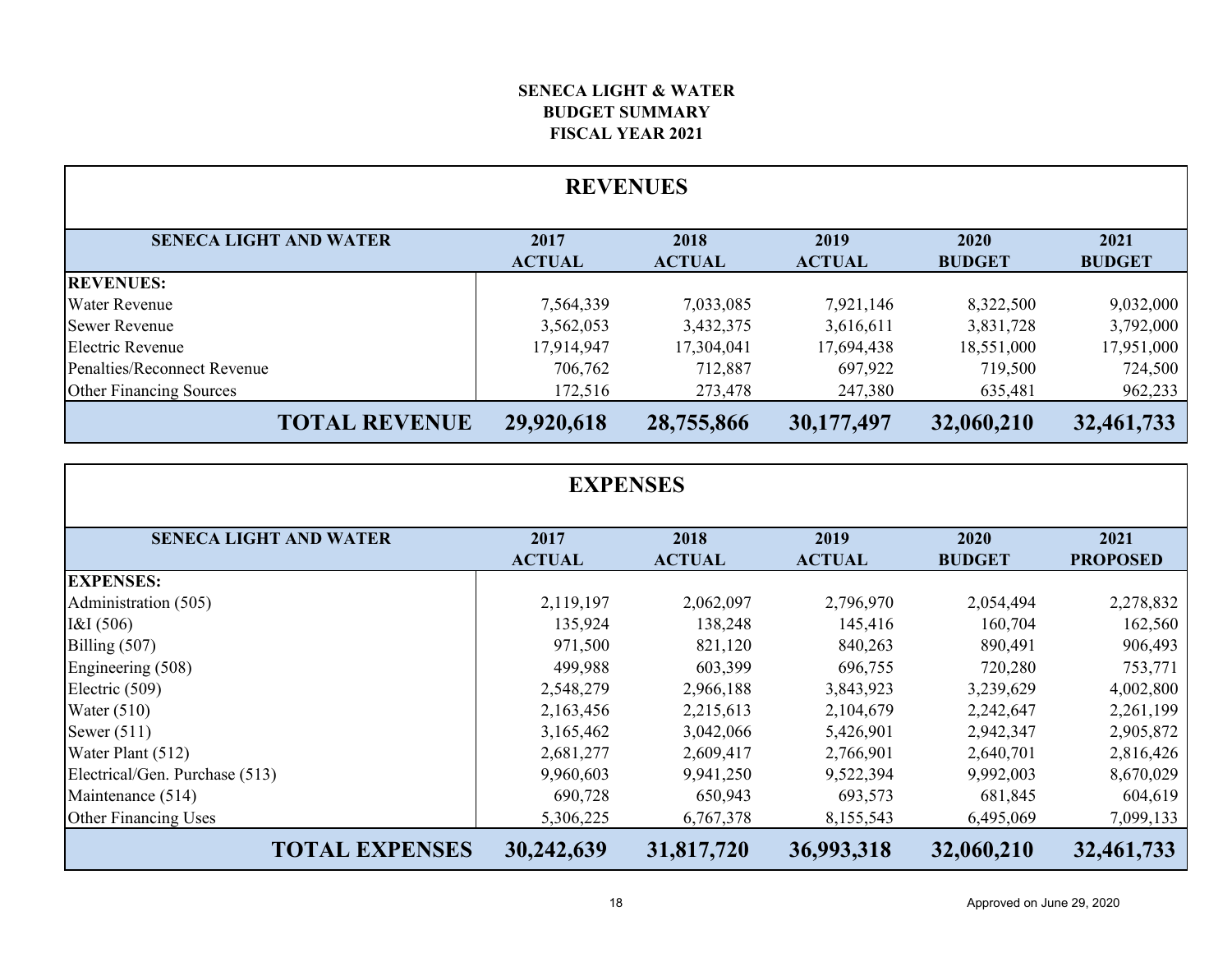# **SENECA LIGHT & WATER OTHER FINANCING SOURCES FISCAL YEAR 2021**

| <b>SENECA LIGHT AND WATER</b>                              | 2018<br>2017  |               | 2019                     | 2020          | 2021          |
|------------------------------------------------------------|---------------|---------------|--------------------------|---------------|---------------|
|                                                            | <b>ACTUAL</b> | <b>ACTUAL</b> | <b>ACTUAL</b>            | <b>BUDGET</b> | <b>BUDGET</b> |
| <b>OTHER FINANCING SOURCES</b>                             |               |               |                          |               |               |
| 20-361-000-000-00 Interest Income                          | 85            | 139           | 14,791                   | 100           | 100           |
| 20-361-001-000-00 Generation Savings Interest (Restricted) | 6,538         | 5,566         | 4,942                    | 4,500         | 3,000         |
| 20-361-002-000-00 Gain/Loss on FCB Investment              | (43,395)      | (31,067)      | 203,280                  |               |               |
| 20-364-000-000-00 Capital Grants/Contributions             |               |               |                          |               |               |
| 20-390-002-000-00 Miscellaneous Income-Sales Tax           | 1,000         |               |                          |               |               |
| 20-390-003-000-00 Over/Short                               | 483           | (2,715)       | (2,618)                  |               |               |
| 20-390-004-000-00 Miscellaneous Income                     | 206,083       | 301,547       | 26,973                   | 200,000       | 200,000       |
| 20-390-005-000-00 Other Financing Sources                  |               |               | $\overline{\phantom{a}}$ | 430,881       | 759,133       |
| 20-390-005-000-01 Insurance Recovery - OFS                 |               |               |                          |               |               |
| $20-390-010-000-00$ Loan Proceeds Bonds                    |               |               |                          |               |               |
| 20-390-011-000-00 Insurance Reimbursement - HCF            |               |               |                          |               |               |
| 20-390-015-000-00 RIA Grant                                |               |               |                          |               |               |
| 20-392-002-000-00 Proceed - fixed asset disposition        | 1,722         | 8             | 13                       |               |               |
| <b>OTHER FINANCING SOURCES TOTAL</b>                       | 172,516       | 273,478       | 247,380                  | 635,481       | 962,233       |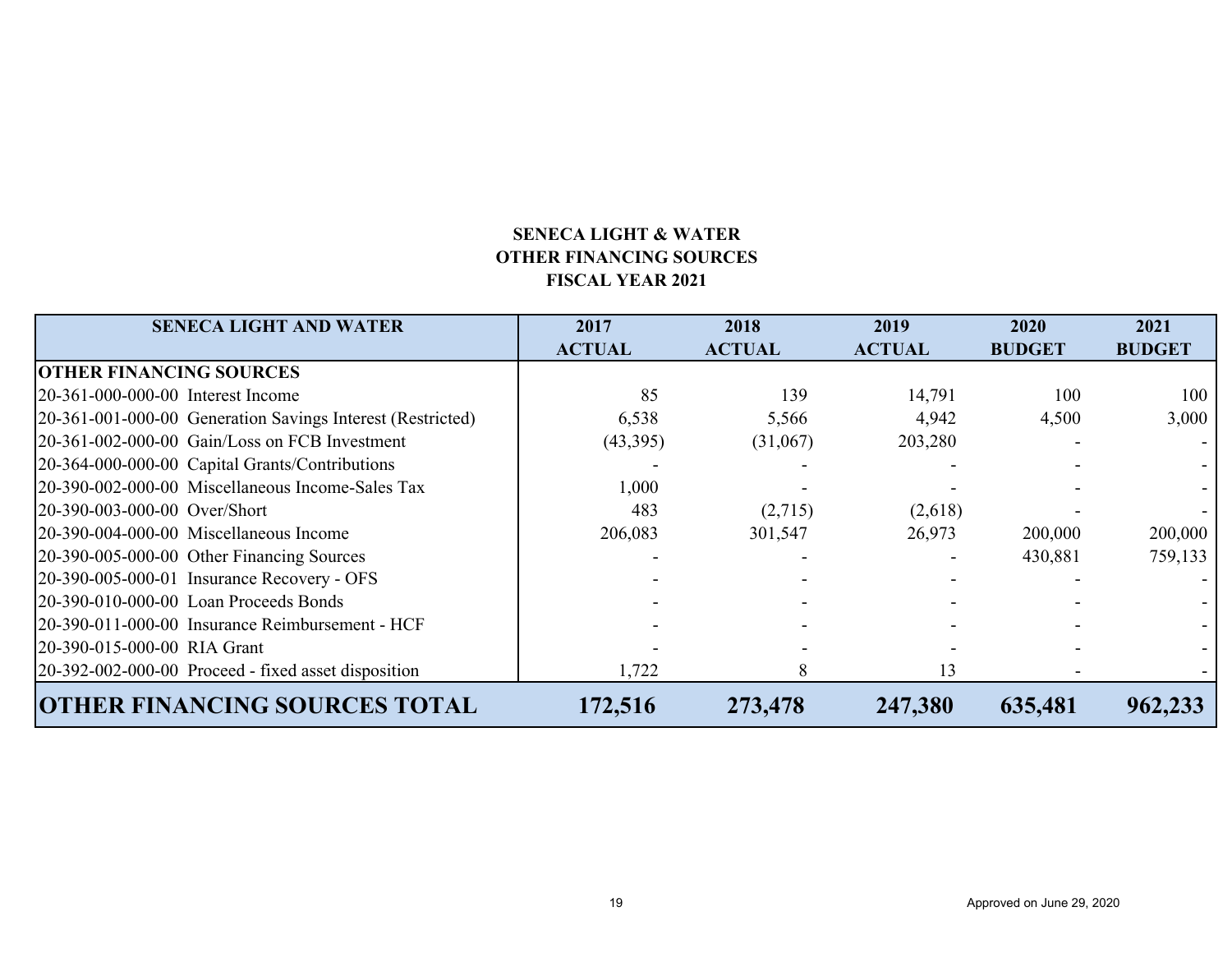# **SENECA LIGHT & WATERREVENUESFISCAL YEAR 2021**

| <b>SENECA LIGHT AND WATER</b>                | 2017          | 2018          | 2019          | 2020          | 2021          |
|----------------------------------------------|---------------|---------------|---------------|---------------|---------------|
|                                              | <b>ACTUAL</b> | <b>ACTUAL</b> | <b>ACTUAL</b> | <b>BUDGET</b> | <b>BUDGET</b> |
| <b>REVENUE:</b>                              |               |               |               |               |               |
| 20-334-000-000-00 State Govt Grants          |               |               |               |               |               |
| 20-348-001-000-00 Reconnect Fees             | 210,395       | 219,877       | 227,285       | 220,000       | 240,000       |
| 20-348-001-001-00 Regular Electric Service   | 17,492,185    | 16,990,534    | 17,242,888    | 18,100,000    | 17,500,000    |
| 20-348-002-000-00 Pole Rental                | 117,284       | 870           | 129,282       | 130,000       | 130,000       |
| 20-348-002-001-00 Yard Lights                | 303,478       | 311,388       | 317,653       | 320,000       | 320,000       |
| 20-348-003-000-00 Service/Transfer Charges   | 5,278         | 3,645         | 4,015         | 4,500         | 4,500         |
| 20-348-004-000-00 Penalties                  | 491,089       | 489,365       | 466,622       | 495,000       | 480,000       |
| 20-348-004-001-00 Underground Electric       | 2,000         | 1,250         | 4,615         | 1,000         | 1,000         |
| 20-349-001-002-00 Regular Water Service      | 7,259,120     | 6,809,846     | 7,684,784     | 8,100,000     | 8,500,000     |
| 20-349-002-002-00 Water Taps - In Town       | 25,180        | 14,260        | 35,410        | 20,000        | 20,000        |
| 20-349-003-002-00 Water Taps - Outside       | 193,950       | 194,600       | 184,510       | 190,000       | 210,000       |
| 20-349-004-002-00 Water User Fees - In Town  | 1,200         |               |               |               |               |
| 20-349-005-002-00 Water User Fees - Outside  | 72,210        |               |               |               |               |
| 20-349-006-000-00 Back Flow Tags             | 9,954         | 11,434        | 14,972        | 10,000        | 300,000       |
| 20-349-007-000-00 Hydrant Usage Permit       | 2,725         | 2,945         | 1,470         | 2,500         | 2,000         |
| 20-350-001-003-00 Regular Sewer Service      | 3,499,093     | 3,385,475     | 3,554,731     | 3,790,728     | 3,750,000     |
| 20-350-002-000-00 OJRSA Refund               |               |               |               |               |               |
| 20-350-002-003-00 Summer User Charge - Sewer | 2,720         | 3,060         | 2,930         | 2,000         | 2,000         |
| 20-350-003-003-00 Sewer Taps - In Town       | 24,280        | 9,760         | 16,350        | 9,000         | 10,000        |
| 20-350-005-003-00 Sewer User Fee - In Town   | 1,200         |               |               |               |               |
| 20-350-006-003-00 Sewer User Fee - Outside   | 3,000         |               |               |               |               |
| 20-350-007-003-00 Sewer Taps - Outside       | 31,760        | 34,080        | 42,600        | 30,000        | 30,000        |
| <b>TOTAL REVENUE</b>                         | 29,748,102    | 28,482,388    | 29,930,117    | 31,424,728    | 31,499,500    |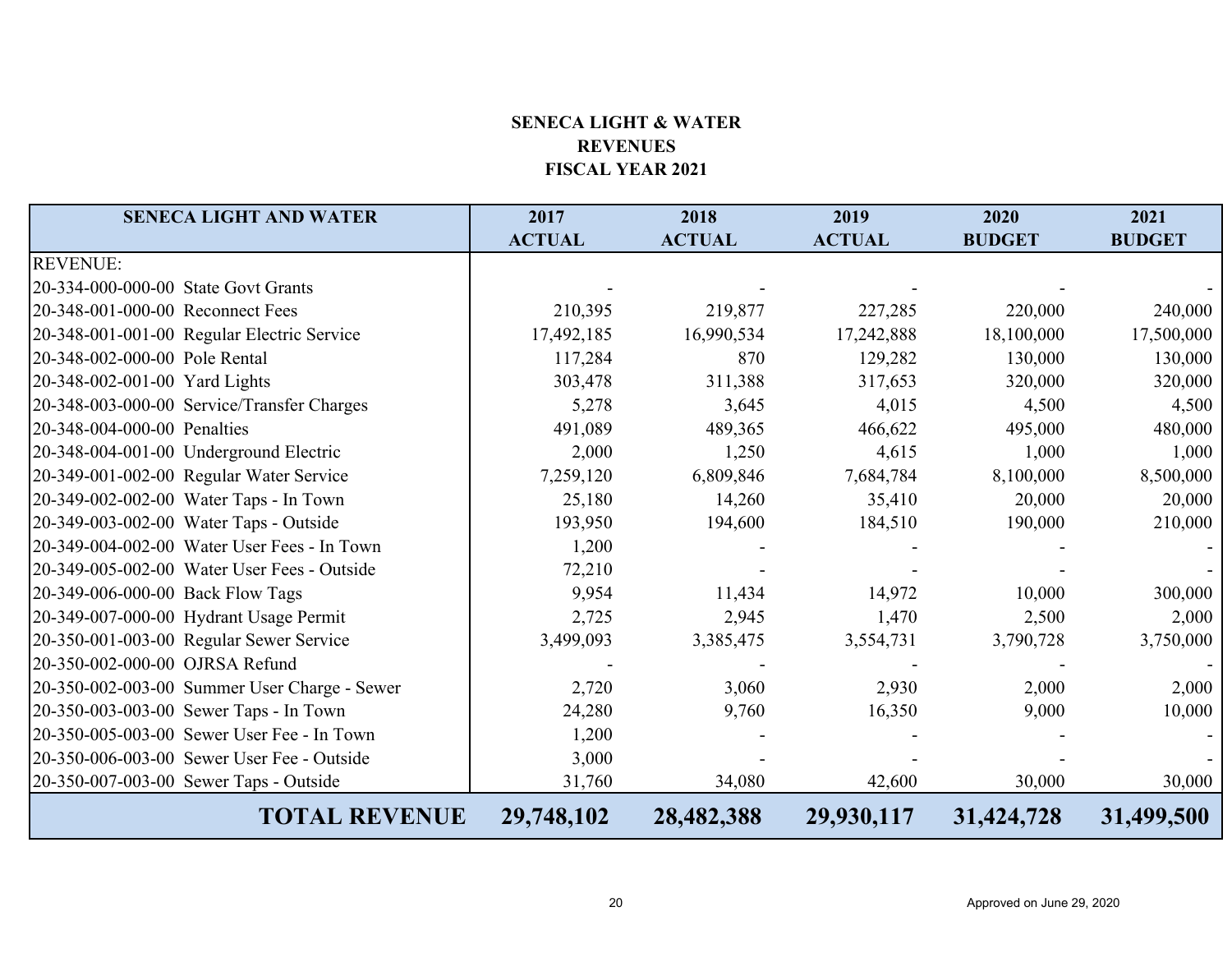#### **SENECA LIGHT & WATER ADMINISTRATION FISCAL YEAR 2021**

| <b>SENECA LIGHT AND WATER</b>                    | 2017          | 2018          | 2019                     | 2020          | 2021          |
|--------------------------------------------------|---------------|---------------|--------------------------|---------------|---------------|
| 505 L&W Admin                                    | <b>ACTUAL</b> | <b>ACTUAL</b> | <b>ACTUAL</b>            | <b>BUDGET</b> | <b>BUDGET</b> |
| <b>EXPENDITURE:</b>                              |               |               |                          |               |               |
| 20-505-000-110-00 Regular Employees              | 488,474       | 521,778       | 451,822                  | 580,599       | 522,332       |
| 20-505-000-130-00 Overtime                       | 27,600        | 33,682        | 37,020                   | 25,750        | 10,000        |
| 20-505-000-210-00 Group Health Insurance         | 69,412        | 70,152        | 125,909                  | 87,000        | 92,000        |
| 20-505-000-220-00 Social Security Contributions  | 31,032        | 34,275        | 38,112                   | 46,510        | 40,856        |
| 20-505-000-230-00 Retirement Contributions       | 78,185        | 95,739        | 72,185                   | 88,284        | 80,338        |
| 20-505-000-250-00 Unemployment Compensation      |               |               |                          |               |               |
| 20-505-000-260-00 Workers Compensation           | 10,208        | 7,421         | 10,456                   | 12,357        | 12,357        |
| <b>Personnel Total</b>                           | 704,911       | 763,048       | 735,504                  | 840,501       | 757,883       |
|                                                  |               |               |                          |               |               |
| 20-505-000-280-00 Uniforms                       | 24,927        | 17,626        | 14,249                   | 9,800         | 10,000        |
| 20-505-000-290-00 Christmas Party & Bonuses      | 19,857        | 13,885        | 22,951                   | 22,000        | 22,000        |
| 20-505-000-300-13 Independent Audit              | 71,368        | 71,413        | 69,879                   | 72,000        | 90,000        |
| 20-505-000-300-14 City Attorney                  |               |               | $\overline{\phantom{a}}$ |               |               |
| 20-505-000-300-15 Information Technology Service | 102,618       | 77,327        | 93,663                   | 78,960        | 120,000       |
| 20-505-000-330-00 Other Professional Services    | 43,113        | 108,462       | 133,896                  | 70,000        | 285,000       |
| 20-505-000-340-00 Engineering/Technical Services | 5,735         | 7,783         | 2,143                    |               |               |
| 20-505-000-343-00 Engineering Costs - DON'T USE  |               | 418           |                          |               |               |
| 20-505-000-350-00 L&W Safety Expense             | 17,254        | 8,759         | 19,625                   | 15,000        | 20,000        |
| 20-505-000-380-00 Dues & Membership              | 11,912        | 13,845        | 10,914                   | 10,000        | 10,000        |
| 20-505-000-410-00 Utility Services               | 7,739         | 2,321         | 1,930                    | 5,000         | 3,000         |
| 20-505-000-423-00 Cleaning Services & Supplies   | 26,158        | 27,508        | 27,809                   | 27,500        | 27,500        |
| 20-505-000-430-00 Maintenance & Repair Services  | 84,077        | 21,289        | 20,456                   | 18,000        | 28,900        |
| 20-505-000-442-00 Rental of Equipment & Vehicles | 16,880        | 15,665        | 17,724                   | 15,000        | 15,000        |
| 20-505-000-476-00 Bond Issue Costs/Amort Exp.    | 1,500         | 1,500         |                          |               |               |
| 20-505-000-520-00 Insurance                      | 331,806       | 144,275       | 306,686                  | 276,120       | 340,837       |
| 20-505-000-530-00 Communications & Telephone     | 76,603        | 84,468        | 100,431                  | 90,000        | 90,000        |
| 20-505-000-540-00 Advertising                    | 42,608        | 23,630        | 30,400                   | 30,000        | 30,000        |
| 20-505-000-560-00 Postage                        | 8,349         | 8,454         | 8,104                    | 9,000         | 9,000         |
| 20-505-000-570-00 L&W Training                   | 34,516        | 57,959        | 52,206                   | 50,000        | 25,000        |
| 20-505-000-580-00 Travel                         |               | 540           | 7,850                    |               | 1,922         |
| 20-505-000-590-00 Moving Expenses                |               | 9,000         |                          |               |               |
| 20-505-000-610-00 Tools/Supplies                 | 35,974        | 21,844        | 30,279                   | 25,000        | 25,000        |
| 20-505-000-620-00 Gas & Oil                      | 3,539         | 5,739         | 7,251                    | 5,000         | 7,500         |
| 20-505-000-625-00 Vehicle Expense                | 2,444         | 4,212         | 2,630                    | 5,000         | 5,000         |
| 20-505-000-730-03 L & W Facility - Lowery        | 21,846        |               |                          |               |               |
| 20-505-000-730-04 Lowery Building                | 13,187        |               |                          |               |               |
| 20-505-000-741-00 Machinery & Equipment          |               | 101,698       | 8,059                    | 12,000        | 6,677         |
| 20-505-000-742-00 Vehicles                       | 34,541        | 70,313        | 80,861                   |               |               |
| 20-505-000-743-00 Furniture/Fixtures/Software    | 1,843         | 7,819         | 5,804                    |               |               |
| 20-505-000-801-00 Operating Expense              | 75,217        | 66,795        | 81,413                   | 60,000        | 60,000        |
| 20-505-000-802-00 Donations & Grants             | 21,763        | 17,513        | 20,101                   | 20,000        | 20,000        |
| 20-505-000-879-00 Bad Debt                       | (7, 347)      | (4, 331)      | 720,392                  |               |               |
| 20-505-000-990-00 Inventory Adjustment           | 14,541        | 22,616        | (27,896)                 | 20,000        |               |
| 20-505-000-990-02 Inventory Adjustment           |               |               | (25,664)                 |               |               |
| 20-505-000-990-03 Inventory Adjustment           |               |               | (56,085)                 |               |               |
| 20-505-000-990-04 Inventory Adjustment           |               |               | 4,603                    |               |               |
| 20-505-000-995-01 2013 Revenue Bonds Principal   | 194,583       | 199,583       | 206,875                  | 206,250       | 206,250       |
| 20-505-000-996-01 2013 Revenue Bonds Interest    | 75,133        | 69,122        | 61,926                   | 62,363        | 62,363        |
| <b>Operations Total</b>                          | 1,414,287     | 1,299,049     | 2,061,466                | 1,213,993     | 1,520,949     |
| <b>ADMINISTRATION TOTAL</b>                      | 2,119,197     | 2,062,097     | 2,796,970                | 2,054,494     | 2,278,832     |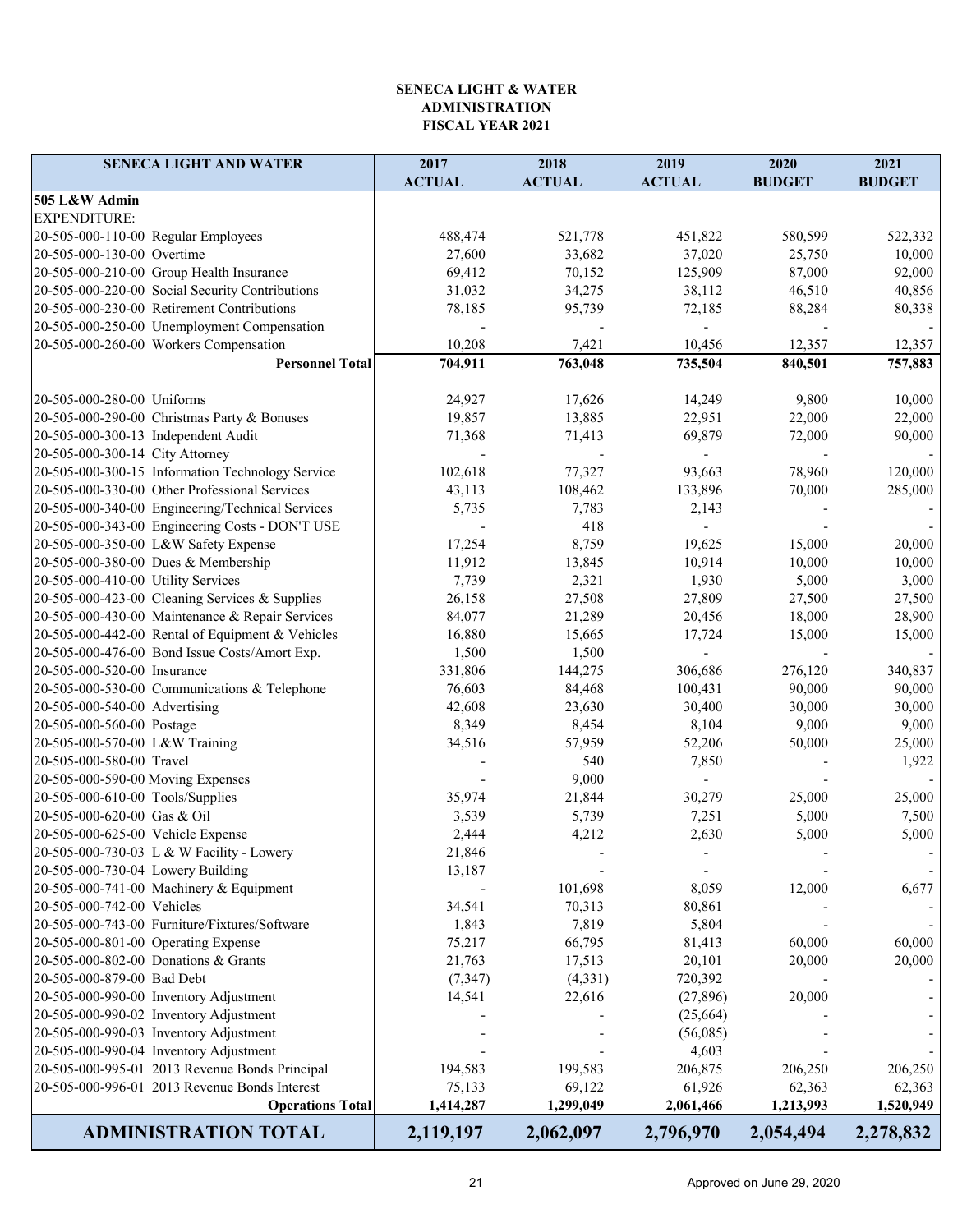# **SENECA LIGHT & WATER INFLOW AND INFILTRATION (506) FISCAL YEAR 2021**

| <b>SENECA LIGHT AND WATER</b>                   | 2017          | 2018          | 2019          | 2020          | 2021          |
|-------------------------------------------------|---------------|---------------|---------------|---------------|---------------|
|                                                 | <b>ACTUAL</b> | <b>ACTUAL</b> | <b>ACTUAL</b> | <b>BUDGET</b> | <b>BUDGET</b> |
| 506 I&I                                         |               |               |               |               |               |
| <b>EXPENDITURE:</b>                             |               |               |               |               |               |
| 20-506-000-110-00 Regular Employees             | 89,344        | 90,848        | 92,588        | 96,820        | 100,462       |
| 20-506-000-130-00 Overtime                      | 3,831         | 3,793         | 2,504         | 10,609        | 4,000         |
| 20-506-000-210-00 Group Health Insurance        | 14,894        | 15,737        | 20,492        | 17,000        | 22,300        |
| 20-506-000-220-00 Social Security Contributions | 6,770         | 7,178         | 7,203         | 8,264         | 8,033         |
| 20-506-000-230-00 Retirement Contributions      | 10,607        | 11,658        | 12,867        | 15,642        | 15,454        |
| 20-506-000-260-00 Workers Compensation          | 4,283         | 4,324         | 4,906         | 6,769         | 6,769         |
| <b>Personnel Total</b>                          | 129,730       | 133,537       | 140,561       | 155,104       | 157,019       |
| 20-506-000-280-00 Uniforms                      |               |               |               |               |               |
| 20-506-000-290-00 Christmas Bonuses             | 596           | 650           | 650           | 600           | 541           |
| 20-506-000-610-00 Tools/Supplies                | 29            |               |               |               |               |
| 20-506-000-620-00 Gas & Oil                     | 2,826         | 3,903         | 3,941         | 4,000         | 4,000         |
| 20-506-000-625-00 Vehicle Expense               | 1,613         | 74            |               | 1,000         | 1,000         |
| 20-506-000-801-00 Operating Expense             | 1,130         | 85            | 265           |               |               |
| <b>Operations Total</b>                         | 6,194         | 4,712         | 4,855         | 5,600         | 5,541         |
| <b>I&amp;I TOTAL</b>                            | 135,924       | 138,248       | 145,416       | 160,704       | 162,560       |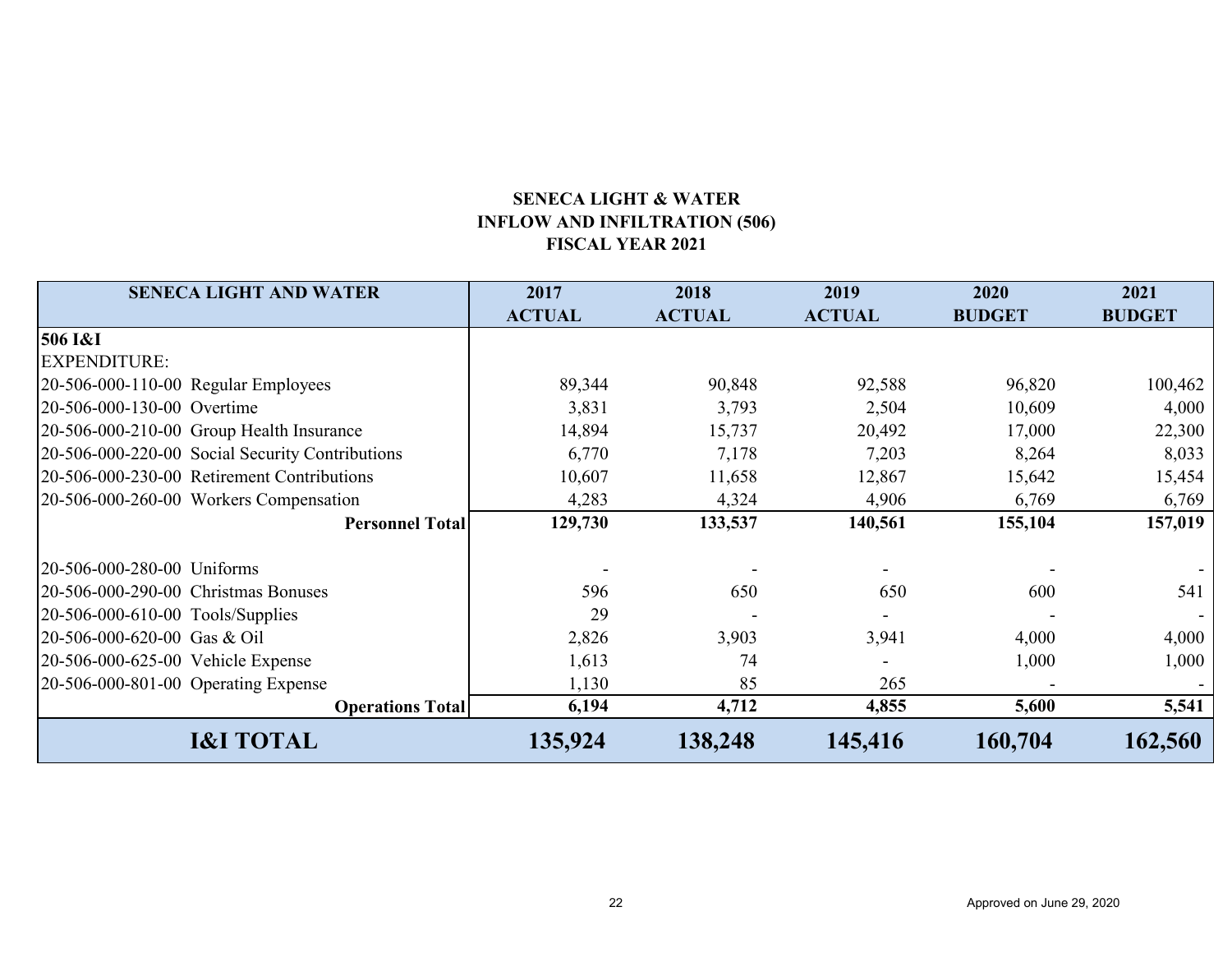# **SENECA LIGHT & WATER BILLING (507) FISCAL YEAR 2021**

| <b>SENECA LIGHT AND WATER</b>                    | 2017          | 2018          | 2019          | 2020          | 2021          |
|--------------------------------------------------|---------------|---------------|---------------|---------------|---------------|
|                                                  | <b>ACTUAL</b> | <b>ACTUAL</b> | <b>ACTUAL</b> | <b>BUDGET</b> | <b>BUDGET</b> |
| 507 Billing                                      |               |               |               |               |               |
| <b>EXPENDITURE:</b>                              |               |               |               |               |               |
| $[20-507-000-110-00$ Regular Employees           | 392,635       | 295,637       | 269,882       | 277,976       | 277,222       |
| 20-507-000-130-00 Overtime                       | 38,098        | 10,833        | 100           | 51,500        | 1,000         |
| 20-507-000-210-00 Group Health Insurance         | 105,205       | 108,391       | 109,424       | 95,000        | 87,700        |
| 20-507-000-220-00 Social Security Contributions  | 30,110        | 22,142        | 19,216        | 25,379        | 21,454        |
| 20-507-000-230-00 Retirement Contributions       | 49,847        | 39,055        | 37,515        | 47,972        | 42,806        |
| 20-507-000-260-00 Workers compensation           | 12,617        | 3,507         | 939           | 13,990        | 13,990        |
| <b>Personnel Total</b>                           | 628,512       | 479,565       | 437,076       | 511,817       | 444,171       |
|                                                  |               |               |               |               |               |
| 20-507-000-280-00 Uniforms                       | 3,500         | 3,200         | 3,200         | 3,200         | 3,200         |
| 20-507-000-290-00 Christmas Bonuses              | 3,140         | 2,039         | 2,274         | 2,274         | 2,220         |
| 20-507-000-320-00 Electronic Transaction Charges | 146,719       | 159,638       | 205,687       | 175,000       | 149,495       |
| 20-507-000-330-00 Other Professional Services    | 39,815        | 66,009        | 73,622        | 65,000        | 85,000        |
| 20-507-000-430-00 Maintenance & Repair Services  | 39,006        | 9,787         | 17,961        | 10,000        | 11,952        |
| 20-507-000-530-00 Communications & Telephone     | 1,112         |               | 2,721         | 5,000         |               |
| 20-507-000-560-00 Postage                        | 72,274        | 72,105        | 68,531        | 73,000        | 70,071        |
| 20-507-000-610-00 Tools/Supplies                 | 11,557        | 4,891         | 9,947         | 5,000         | 552           |
| 20-507-000-620-00 Gas & Oil                      | 9,704         | 9,674         | 9,658         |               | 1,632         |
| 20-507-000-741-00 Machinery & Equipment          |               |               |               | 25,200        | 137,200       |
| 20-507-000-801-00 Operating Expense              | 16,160        | 14,211        | 9,587         | 15,000        | 1,000         |
| 20-507-000-802-00 Lease Purchase 2016            |               |               |               |               |               |
| <b>Operations Total</b>                          | 342,988       | 341,555       | 403,188       | 378,674       | 462,322       |
| <b>BILLING TOTAL</b>                             | 971,500       | 821,120       | 840,263       | 890,491       | 906,493       |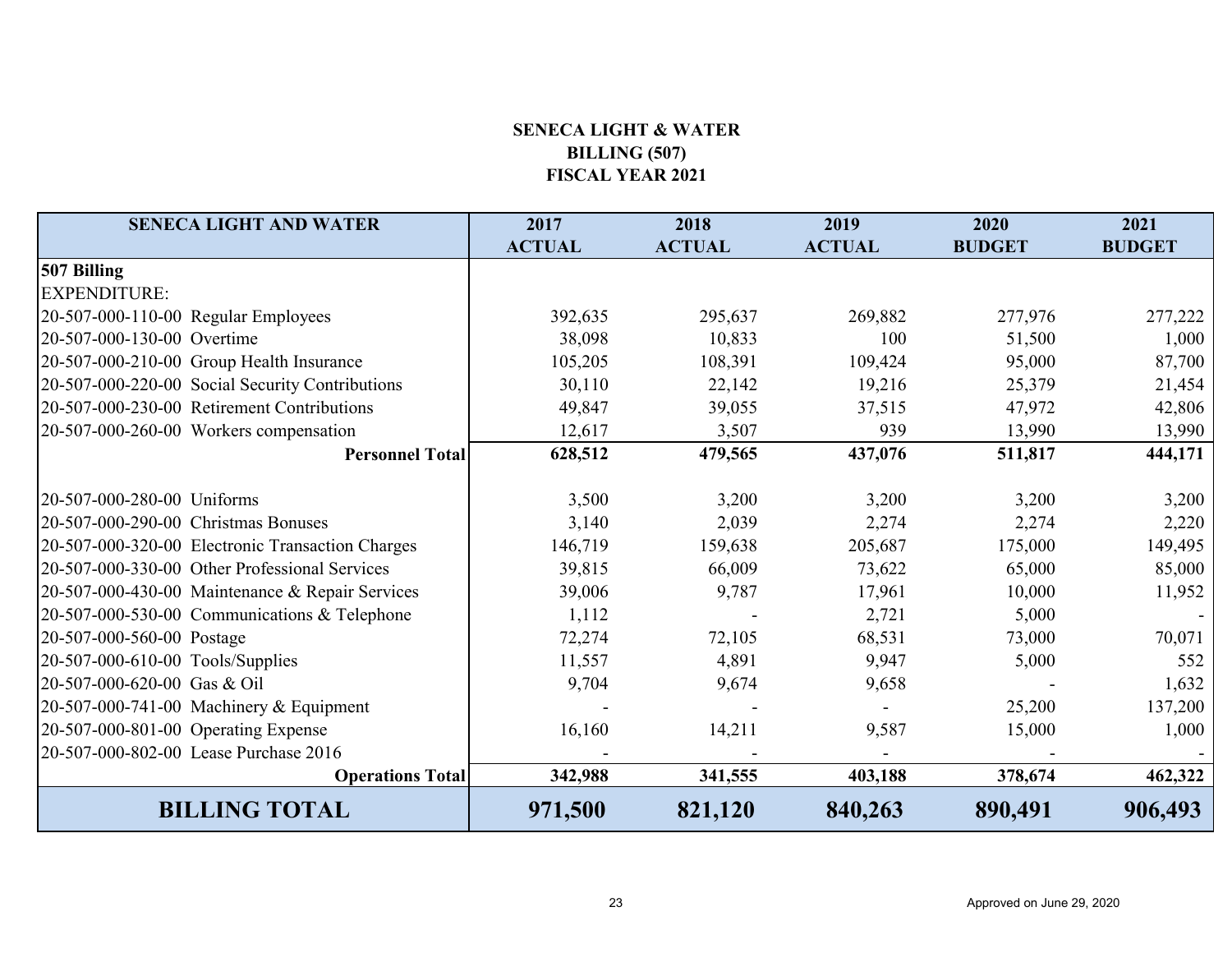# **SENECA LIGHT & WATER ENGINEERING (508) FISCAL YEAR 2021**

| <b>SENECA LIGHT AND WATER</b>                    | 2017          | 2018          | 2019          | 2020          | 2021          |
|--------------------------------------------------|---------------|---------------|---------------|---------------|---------------|
|                                                  | <b>ACTUAL</b> | <b>ACTUAL</b> | <b>ACTUAL</b> | <b>BUDGET</b> | <b>BUDGET</b> |
| 508 Engineering                                  |               |               |               |               |               |
| <b>EXPENDITURE:</b>                              |               |               |               |               |               |
| $[20-508-000-110-00$ Regular Employees           | 240,758       | 304,559       | 357,070       | 396,447       | 400,092       |
| 20-508-000-130-00 Overtime                       | 86,297        | 98,589        | 102,271       | 82,400        | 95,000        |
| 20-508-000-210-00 Group Health Insurance         | 42,722        | 43,144        | 90,303        | 75,000        | 95,700        |
| 20-508-000-220-00 Social Security Contributions  | 23,483        | 30,062        | 34,454        | 36,810        | 38,057        |
| 20-508-000-230-00 Retirement Contributions       | 37,751        | 49,285        | 63,636        | 69,720        | 61,765        |
| 20-508-000-260-00 Workers compensation           | 6,651         | 8,658         | 14,163        | 7,775         | 7,775         |
| <b>Personnel Total</b>                           | 437,663       | 534,296       | 661,896       | 668,152       | 698,389       |
|                                                  |               |               |               |               |               |
| 20-508-000-280-00 Uniforms                       | 5,317         | 4,665         | 4,681         | 4,800         | 5,000         |
| 20-508-000-290-00 Christmas Bonuses              | 1,462         | 2,166         | 2,166         | 2,328         | 2,382         |
| 20-508-000-330-00 Other Professional Services    | 8,627         | 2,639         |               |               |               |
| 20-508-000-340-00 Technical/Engineering Services | 2,226         | 19,101        | (12, 633)     | 6,000         |               |
| 20-508-000-343-00 Engineering Costs              | 142           |               |               |               |               |
| 20-508-000-430-00 Maintenance & Repair Service   | 5,164         | 971           | 2,519         | 5,000         | 8,000         |
| 20-508-000-570-00 Training                       | 127           | 65            |               |               |               |
| $[20-508-000-610-00]$ Tools & Supplies           | 21,376        | 13,532        | 18,567        | 14,000        | 15,000        |
| 20-508-000-620-00 Gas & Oil                      | 7,744         | 9,327         | 10,690        | 10,000        | 15,000        |
| 20-508-000-625-00 Vehicle Expense                | 3,117         | 7,697         | 3,899         | 5,000         | 5,000         |
| 20-508-000-741-00 Machinery & Equipment          |               | 1,013         |               |               |               |
| 20-508-000-801-00 Operating Expense              | 7,024         | 7,926         | 4,970         | 5,000         | 5,000         |
| 20-508-000-802-00 Lease Purchase 2016            |               |               |               |               |               |
| <b>Operations Total</b>                          | 62,325        | 69,103        | 34,859        | 52,128        | 55,382        |
| <b>ENGINEERING TOTAL</b>                         | 499,988       | 603,399       | 696,755       | 720,280       | 753,771       |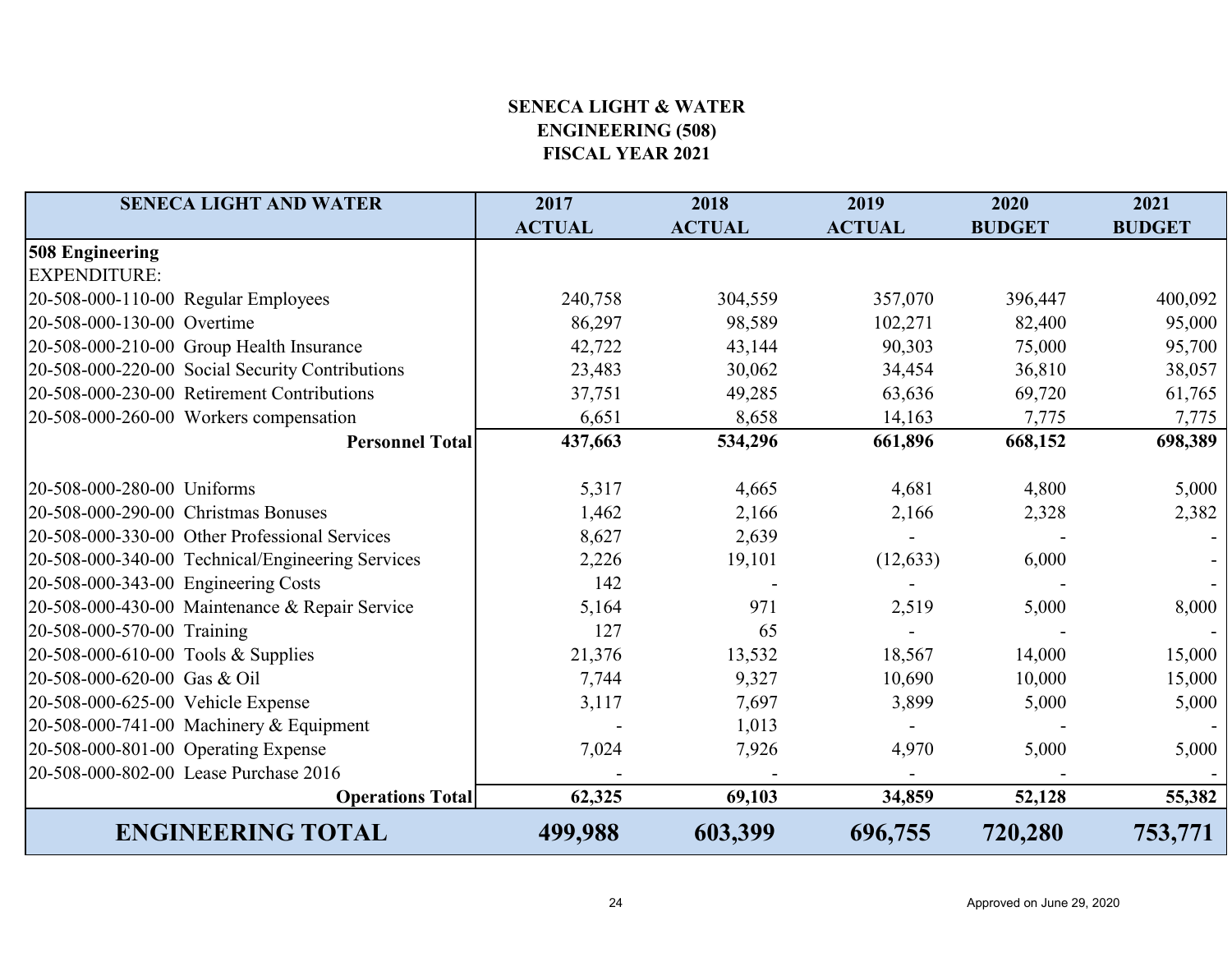#### **SENECA LIGHT & WATER ELECTRIC (509) FISCAL YEAR 2021**

| <b>SENECA LIGHT AND WATER</b>                          | 2017<br><b>ACTUAL</b> | 2018<br><b>ACTUAL</b> | 2019<br><b>ACTUAL</b> | 2020<br><b>BUDGET</b> | 2021<br><b>BUDGET</b>    |
|--------------------------------------------------------|-----------------------|-----------------------|-----------------------|-----------------------|--------------------------|
| 509 Electric                                           |                       |                       |                       |                       |                          |
| <b>EXPENDITURE:</b>                                    |                       |                       |                       |                       |                          |
| 20-509-000-110-00 Regular Employees                    | 654,856               | 738,710               | 729,271               | 751,230               | 762,925                  |
| 20-509-000-130-00 Overtime                             | 57,929                | 96,880                | 89,016                | 55,620                | 73,809                   |
| 20-509-000-210-00 Group Health Insurance               | 73,824                | 81,014                | 166,738               | 144,000               | 181,400                  |
| 20-509-000-220-00 Social Security Contributions        | 51,190                | 62,191                | 60,551                | 61,960                | 64,246                   |
| 20-509-000-230-00 Retirement Contributions             | 79,629                | 103,158               | 114,542               | 117,477               | 118,135                  |
| 20-509-000-260-00 Workers Compensation                 | 49,383                | 38,598                | 53,073                | 57,636                | 57,636                   |
| <b>Personnel Total</b>                                 | 966,811               | 1,120,551             | 1,213,190             | 1,187,923             | 1,258,151                |
|                                                        |                       |                       |                       |                       |                          |
| 20-509-000-280-00 Uniforms                             | 19,830                | 21,220                | 20,833                | 20,000                | 20,000                   |
| 20-509-000-290-00 Christmas Bonuses                    | 2,527                 | 3,122                 | 2,761                 | 3,086                 | 3,086                    |
| 20-509-000-340-00 Technical/Engineering Services       | 33,511                | 60,958                | 85,527                | 85,000                | 100,000                  |
| 20-509-000-380-00 Dues & Membership                    | 12,548                | 14,957                | 17,045                | 15,000                | 18,000                   |
| 20-509-000-410-00 Utility Services                     | 7,244                 | 7,175                 | 6,230                 | 7,000                 | 2,500                    |
| 20-509-000-410-01 SFC Utility Bill 81 Fund             | 88,762                |                       |                       |                       |                          |
| 20-509-000-430-00 Maintenance & Repair Services        | 520,056               | 751,579               | 1,249,930             | 800,000               | 1,063,910                |
| 20-509-000-436-00 Expansion                            | 70,170                | 174,562               | 56,982                | 175,000               | 110,796                  |
| 20-509-000-442-00 Rental of Equipment                  | 42                    | 736                   | 5,634                 | 500                   | 49,157                   |
| 20-509-000-570-00 Training                             | 9,901                 | 65                    | 3,104                 |                       |                          |
| 20-509-000-610-00 Tools/Supplies                       | 121,972               | 97,737                | 96,646                | 90,000                | 90,000                   |
| 20-509-999-610-00 FEMA 2020 - Tools/Supplies           |                       |                       |                       |                       |                          |
| 20-509-000-620-00 Gas & Oil                            | 18,145                | 23,899                | 25,424                | 24,000                | 24,000                   |
| 20-509-000-625-00 Vehicle Expense                      | 24,546                | 73,817                | 45,173                | 50,000                | 50,000                   |
| 20-509-000-730-00 Improvements other than buildings    | 39                    |                       |                       |                       |                          |
| 20-509-000-730-01 Charging Stations Electric           |                       |                       |                       |                       |                          |
| 20-509-000-730-02 Substation Project 2013              |                       | 38,446                | 3,884                 |                       |                          |
| 20-509-000-730-03 E North 1st St/Walnut underg         |                       |                       | 2,224                 |                       | 135,380                  |
| 20-509-000-730-04 Cross Creek backfeed                 |                       |                       | 24,465                |                       |                          |
| 20-509-000-730-05 Fairfield Inn/Bypass 123             |                       |                       | 9,715                 |                       | 370,353                  |
| 20-509-000-730-06 YMCA                                 |                       |                       | 12,596                |                       |                          |
| 20-509-000-730-07 Kensington Subdivision               |                       |                       | 19,348                |                       |                          |
| 20-509-000-730-08 Hunter Oaks Apartments               |                       |                       | 103,934               |                       |                          |
| 20-509-000-730-09 Rail Road Crossing at Washington St. |                       |                       | 202,269               |                       | $\blacksquare$           |
| 20-509-000-730-10 Borg Warner Fire Pump Station        |                       |                       | 9,301                 |                       | $\overline{\phantom{a}}$ |
| 20-509-000-730-11 SRF Sewer Lift Station               |                       |                       | 34,979                |                       | $\blacksquare$           |
| 20-509-000-730-12 RIA Gravity Sewer Upgrade            |                       |                       | 3,173                 |                       | $\blacksquare$           |
| 20-509-000-730-13 Prisma Health                        |                       |                       |                       |                       |                          |
| 20-509-000-730-14 Substation 3 Project                 |                       |                       |                       |                       | 74,978                   |
| 20-509-000-730-15 Townes at Oakmont                    |                       |                       |                       |                       | 12,180                   |
| 20-509-000-730-16 New Leader Ford                      |                       |                       |                       |                       | 699                      |
| 20-509-000-730-17 Big Lots / Bilo                      |                       |                       |                       |                       | 3,377                    |
| 20-509-000-730-18 Tantalus Metering Project            |                       |                       |                       |                       |                          |
| 20-509-000-741-00 Machinery & Equipment                | 14,285                | 28,359                | 44,725                | 75,000                | 540                      |
| 20-509-000-742-00 Vehicles                             | 188,235               | 30,636                |                       | 154,000               |                          |
| 20-509-000-801-00 Operating Expense                    | 16,819                | 14,815                | 26,870                | 5,000                 | 1,007                    |
| 20-509-000-802-00 Lease Purchase 2016                  |                       | 27,793                | 27,793                | 27,793                | 27,793                   |
| 20-509-000-806-00 Lease Purchase 2020                  |                       |                       |                       |                       | 98,395                   |
| 20-509-000-984-00 Street Light Expansion               | 11,387                | 45,559                | 30,565                | 75,000                | 8,064                    |
| 20-509-000-985-00 Street/Traffic Light Maintenance     | 24,382                | 34,607                | 65,492                | 50,000                | 85,107                   |
| 20-509-000-995-00 Bond Principal                       | 106,167               | 108,325               | 110,425               | 110,250               | 110,250                  |
| 20-509-000-996-00 Bond Interest                        | 21,184                | 18,566                | 12,988                | 16,464                | 16,464                   |
| 20-509-000-995-01 Bond Principal 2013 bonds            | 194,583               | 199,583               | 206,875               | 206,250               | 206,250                  |
| 20-509-000-996-01 Bond Interest 2013 bonds             | 75,133                | 69,122                | 64,201                | 62,363                | 62,363                   |
| 20-509-000-996-02 Interest on Capital Lease            |                       |                       | (376)                 |                       |                          |
| <b>Operations Total</b>                                | 1,581,467             | 1,845,637             | 2,630,733             | 2,051,706             | 2,744,649                |
| <b>ELECTRIC TOTAL</b>                                  | 2,548,279             | 2,966,188             | 3,843,923             | 3,239,629             | 4,002,800                |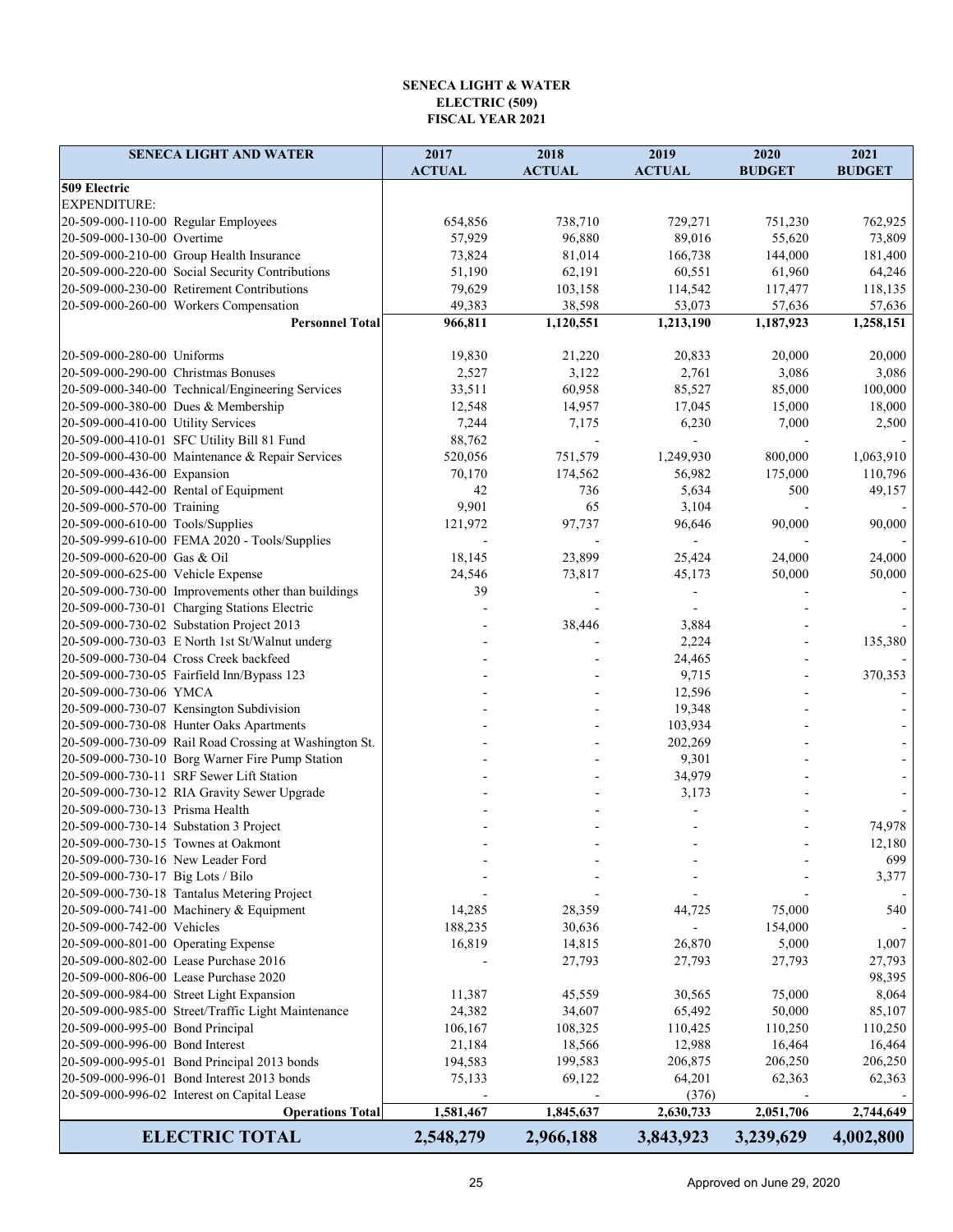#### **SENECA LIGHT & WATERWATER (510) FISCAL YEAR 2021**

| <b>SENECA LIGHT AND WATER</b>                    | 2017                   | 2018          | 2019           | 2020          | 2021          |
|--------------------------------------------------|------------------------|---------------|----------------|---------------|---------------|
|                                                  | <b>ACTUAL</b>          | <b>ACTUAL</b> | <b>ACTUAL</b>  | <b>BUDGET</b> | <b>BUDGET</b> |
| 510 Water                                        |                        |               |                |               |               |
| <b>EXPENDITURE:</b>                              |                        |               |                |               |               |
| 20-510-000-110-00 Regular Employees              | 529,228                | 515,118       | 540,473        | 554,625       | 586,930       |
| 20-510-000-120-00 Temporary Help                 |                        | 42            | $\sim$         |               |               |
| 20-510-000-130-00 Overtime                       | 134,620                | 134,274       | 109,859        | 128,750       | 125,000       |
| 20-510-000-210-00 Group Health Insurance         | 100,180                | 109,802       | 133,152        | 117,000       | 154,200       |
| 20-510-000-220-00 Social Security Contributions  | 46,015                 | 46,454        | 46,893         | 52,535        | 168,000       |
| 20-510-000-230-00 Retirement Contributions       | 72,814                 | 76,564        | 86,316         | 99,499        | 90,240        |
| 20-510-000-260-00 Workers Compensation           | 30,564                 | 21,821        | 26,893         | 36,721        | 36,721        |
| <b>Personnel Total</b>                           | 913,420                | 904,074       | 943,586        | 989,130       | 1,161,091     |
|                                                  |                        |               |                |               |               |
| 20-510-000-280-00 Uniforms                       | 20,649                 | 21,203        | 23,387         | 21,000        | 23,037        |
| 20-510-000-290-00 Christmas Bonuses              | 3,176                  | 3,249         | 3,140          | 3,357         | 3,661         |
| 20-510-000-330-00 Other Professional Services    | 44,266                 | 57,016        | $\mathbf{r}$   |               |               |
| 20-510-000-340-00 Technical/Engineering Services | 14,250                 | 23,962        | 11,716         | 18,000        | 20,000        |
| 20-510-000-380-00 Dues & Membership              | 1,400                  | 1,298         | 3,973          | 1,500         | 8,630         |
| 20-510-000-410-00 Utility Services               | 51,377                 | 32,723        | 37,738         | 30,000        | 42,000        |
| 20-510-000-430-00 Maintenance & Repair Services  | 578,761                | 451,927       | 490,959        | 500,000       | 450,000       |
| 20-510-000-443-00 Lease of Vacuum Truck          | 27,712                 | 27,738        | $\blacksquare$ | 27,712        |               |
| 20-510-000-444-00 Lease of Backhoes              | 38,721                 | 51,620        | 51,621         | 51,621        | 51,621        |
| 20-510-000-570-00 Training                       | 747                    | 65            | 1,188          |               |               |
| 20-510-000-610-00 Tools/Supplies                 | 90,825                 | 65,662        | 69,296         | 70,000        | 70,000        |
| 20-510-000-620-00 Gas & Oil                      | 26,684                 | 33,211        | 35,231         | 35,000        | 35,000        |
| 20-510-000-625-00 Vehicle Expense                | 48,657                 | 74,373        | 31,070         | 45,000        | 25,000        |
| 20-510-000-741-00 Machinery & Equipment          | 64                     | 1,013         |                | 85,000        |               |
| 20-510-000-742-00 Vehicles                       | 65,356                 | 150           |                | 33,000        |               |
| 20-510-000-801-00 Operating Expense              | 5,435                  | 7,947         | 2,007          | 5,000         | 5,000         |
| 20-510-000-803-00 Lease Purchase 2016            |                        | 43,100        | 43,100         | 43,100        | 43,100        |
| 20-510-000-806-00 Lease Purchase 2020            |                        |               |                |               | 63,833        |
| 20-510-000-984-00 Expansion                      | 47,732                 | 155,375       | 157,387        | 100,000       | 75,000        |
| 20-510-000-984-02 Expansion - Epoch              |                        | 45,683        |                |               |               |
| 20-510-000-984-03 Expansion - Seneca Rail Site   |                        |               | 12,500         |               |               |
| 20-510-000-995-00 SRF Principal                  | 96,337                 | 128,385       | 100,382        | 100,194       | 100,194       |
| 20-510-000-996-00 SRF Interest                   | 29,645                 | 27,597        | 27,772         | 25,789        | 25,789        |
| 20-510-000-995-01 SRF Principal 2014 WTP         | 42,927                 | 43,582        | 44,219         | 44,160        | 44,160        |
| 20-510-000-996-01 SRF Interest 2014 WTP          | 15,316                 | 14,660        | 13,332         | 14,084        | 14,084        |
| 20-510-000-996-02 Interest on Capital Lease      |                        |               | 1,074          |               |               |
| <b>Operations Total</b>                          | $\overline{1,250,036}$ | 1,311,539     | 1,161,093      | 1,253,517     | 1,100,109     |
| <b>WATER TOTAL</b>                               | 2,163,456              | 2,215,613     | 2,104,679      | 2,242,647     | 2,261,199     |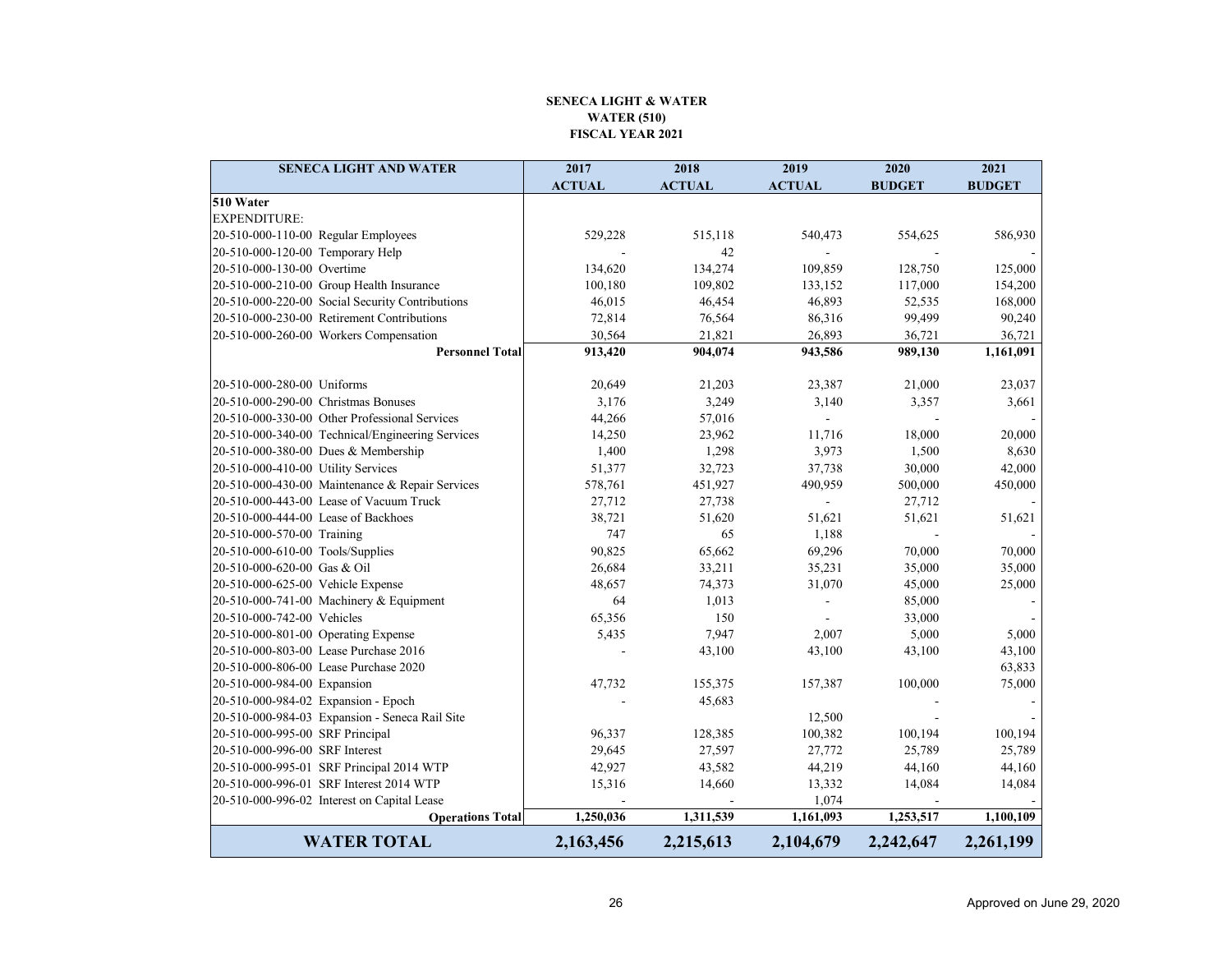#### **SENECA LIGHT & WATER SEWER (511) FISCAL YEAR 2021**

| <b>SENECA LIGHT AND WATER</b>                       | 2017          | 2018          | 2019           | 2020          | 2021          |
|-----------------------------------------------------|---------------|---------------|----------------|---------------|---------------|
|                                                     | <b>ACTUAL</b> | <b>ACTUAL</b> | <b>ACTUAL</b>  | <b>BUDGET</b> | <b>BUDGET</b> |
| 511 Sewer                                           |               |               |                |               |               |
| <b>EXPENDITURE:</b>                                 |               |               |                |               |               |
| 20-511-000-110-00 Regular Employees                 | 244,364       | 249,317       | 261,057        | 266,626       | 254,953       |
| 20-511-000-130-00 Overtime                          | 51,263        | 48,131        | 68,385         | 43,260        | 68,634        |
| 20-511-000-210-00 Group Health Insurance            | 50,628        | 55,159        | 72,086         | 66,000        | 77,100        |
| 20-511-000-220-00 Social Security Contributions     | 20,461        | 21,623        | 24,204         | 23,818        | 24,859        |
| 20-511-000-230-00 Retirement Contributions          | 33,901        | 36,151        | 45,035         | 45,119        | 39,259        |
| 20-511-000-260-00 Workers Compensation              | 16,750        | 10,782        | 13,607         | 18,550        | 18,550        |
| <b>Personnel Total</b>                              | 417,367       | 421,163       | 484,374        | 463,374       | 483,355       |
|                                                     |               |               |                |               |               |
| 20-511-000-280-00 Uniforms                          | 2,528         | 1,442         | 2,307          | 3,000         | 3,000         |
| 20-511-000-290-00 Christmas Bonuses                 | 1,516         | 1,336         | 1,462          | 1,462         | 1,367         |
| 20-511-000-330-00 Professional Services             |               | 110           |                |               |               |
| 20-511-000-340-00 Technical/Engineering Services    | 36,561        | 52,446        | 50,609         | 50,000        | 25,000        |
| 20-511-000-410-00 Utility Services                  | 68,333        | 85,940        | 78,690         | 75,000        | 75,000        |
| 20-511-000-430-00 Maintenance & Repair Services     | 207,364       | 163,623       | 156,806        | 180,000       | 225,000       |
| 20-511-000-442-00 Rental of Equipment & Vehicles    |               | 84            | 335            |               |               |
| 20-511-000-443-00 Lease of Vacuum Truck             | 27,712        | 27,738        | $\blacksquare$ | 27,712        |               |
| 20-511-000-444-00 Lease of Backhoes                 | 38,721        | 51,620        | 51,620         | 51,621        | 51,621        |
| 20-511-000-513-00 Waste Water Treatment             | 1,796,498     | 1,793,476     | 1,852,114      | 1,600,000     | 1,600,000     |
| 20-511-000-520-00 Insurance                         |               | 2,781         | 2,038          |               |               |
| 20-511-000-610-00 Tools/Supplies                    | 48,773        | 39,470        | 34,416         | 36,000        | 36,000        |
| 20-511-000-620-00 Gas & Oil                         | 17,320        | 20,120        | 18,799         | 20,000        | 20,000        |
| 20-511-000-625-00 Vehicle Expense                   | 18,390        | 33,897        | 15,059         | 15,000        | 18,000        |
| 20-511-000-730-00 Improvements other than Buildings |               |               | $\overline{a}$ |               |               |
| 20-511-000-730-01 SRF Sewer Lift Station            | 269,816       | 126,212       | 1,860,731      |               |               |
| 20-511-000-730-02 RIA                               |               |               | 709,451        |               |               |
| 20-511-000-742-00 Vehicles                          | 210,445       | 72,165        |                | 48,000        |               |
| 20-511-000-801-00 Operating Expense                 | 3,630         | 1,196         | 16,030         | 2,500         | 2,500         |
| 20-511-000-802-00 Lease Purchase 2016               |               | 14,736        | 14,736         | 14,736        | 14,736        |
| 20-511-000-806-00 Lease Purchase 2020               |               |               |                |               | 15,351        |
| 20-511-000-984-00 Expansion                         | 487           | 61,782        | 76,425         | 50,000        | 25,000        |
| 20-511-000-984-02 Expansion - Epoch                 |               | 49,083        |                |               |               |
| 20-511-000-984-03 Expansion - Seneca Rail Site      |               |               |                |               | 6,000         |
| 20-511-000-995-00 SRF lift stations-principal       |               | 21,110        | ÷.             | 205,476       | 205,476       |
| 20-511-000-996-00 SRF lift stations-interest        |               |               | ÷.             | 98,466        | 98,466        |
| 20-511-000-996-01 Interest on Capital Lease         |               |               | 898            |               |               |
| 20-511-000-987-01 Sewer Line Maintenance            |               | 538           |                |               |               |
| <b>Operations Total</b>                             | 2,748,095     | 2,620,903     | 4,942,526      | 2,478,973     | 2,422,517     |
| <b>SEWER TOTAL</b>                                  | 3,165,462     | 3,042,066     | 5,426,901      | 2,942,347     | 2,905,872     |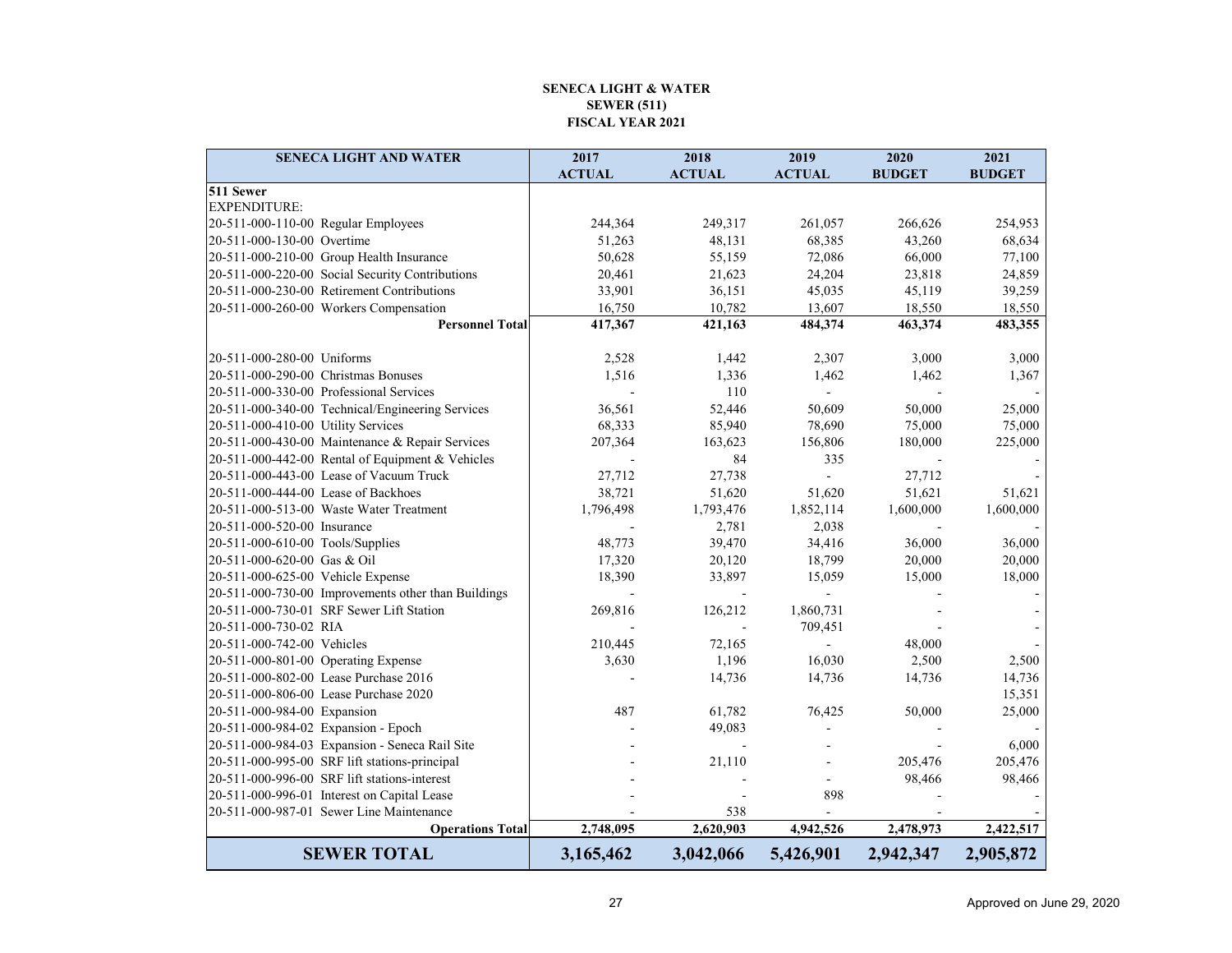## **SENECA LIGHT & WATERWATER PLANT (512) FISCAL YEAR 2021**

| <b>SENECA LIGHT AND WATER</b>                      | 2017          | 2018          | 2019          | 2020          | 2021          |
|----------------------------------------------------|---------------|---------------|---------------|---------------|---------------|
|                                                    | <b>ACTUAL</b> | <b>ACTUAL</b> | <b>ACTUAL</b> | <b>BUDGET</b> | <b>BUDGET</b> |
| 512 Water Plant                                    |               |               |               |               |               |
| <b>EXPENDITURE:</b>                                |               |               |               |               |               |
| 20-512-000-110-00 Regular Employees                | 339,927       | 365,253       | 371,920       | 416,351       | 418,436       |
| 20-512-000-130-00 Overtime                         | 98,110        | 90,182        | 91,670        | 92,700        | 71,331        |
| 20-512-000-210-00 Group Health Insurance           | 51,044        | 54,847        | 78,728        | 81,000        | 91,200        |
| 20-512-000-220-00 Social Security Contributions    | 31,455        | 34,132        | 34,695        | 39,125        | 37,649        |
| 20-512-000-230-00 Retirement Contributions         | 50,739        | 56,006        | 64,184        | 74,118        | 64,299        |
| 20-512-000-260-00 Workers Compensation             | 19,376        | 13,711        | 16,761        | 20,498        | 20,498        |
| <b>Personnel Total</b>                             | 590,651       | 614,132       | 657,957       | 723,791       | 703,413       |
|                                                    |               |               |               |               |               |
| 20-512-000-280-00 Uniforms                         | 6,811         | 8,941         | 10,944        | 9,000         | 9,000         |
| 20-512-000-290-00 Christmas Bonuses                | 2,166         | 2,382         | 2,112         | 2,382         | 2,382         |
| 20-512-000-340-00 Technical/Engineering Services   | 63,142        | 40,385        | 67,943        | 40,000        | 40,000        |
| 20-512-000-380-00 Dues & Memberships               | 36,798        | 34,400        | 34,870        | 35,000        | 35,000        |
| 20-512-000-410-00 Utility Services                 | 494,774       | 500,834       | 516,450       | 465,000       | 450,000       |
| 20-512-000-430-00 Maintenance & Repair Services    | 305,412       | 320,637       | 294,507       | 300,000       | 300,000       |
| 20-512-000-442-00 Rental of Equipment & Vehicles   |               |               | 2,037         |               |               |
| 20-512-000-560-00 Postage                          |               |               | 4,539         |               |               |
| 20-512-000-610-00 Tools/Supplies                   | 39,179        | 36,927        | 43,668        | 20,000        | 40,000        |
| 20-512-000-620-00 Gas & Oil                        | 7,053         | 2,465         | 2,357         | 5,000         | 5,000         |
| 20-512-000-660-00 Chemicals                        | 138,749       | 146,235       | 144,555       | 140,000       | 150,000       |
| 20-512-000-730-00 Improvements other than Building |               |               |               |               | 183,102       |
| 20-512-000-730-01 Water Treatment Plant Upgrade    | 88,048        |               |               |               |               |
| 20-512-000-801-00 Operating Expense                | 16,600        | 11,172        | 7,530         | 10,000        | 8,000         |
| 20-512-000-995-00 Bond Principal                   | 265,801       | 232,125       | 236,625       | 236,250       | 236,250       |
| 20-512-000-996-00 Bond Interest                    | 45,395        | 39,784        | 123,073       | 35,280        | 35,280        |
| 20-512-000-995-01 2014 SRF Principal WTP           | 417,925       | 463,189       | 469,949       | 469,312       | 469,312       |
| 20-512-000-996-01 2014 SRF Interest WTP            | 162,774       | 155,810       | 147,785       | 149,686       | 149,686       |
| <b>Operations Total</b>                            | 2,090,627     | 1,995,285     | 2,108,943     | 1,916,910     | 2,113,012     |
| <b>WATER PLANT TOTAL</b>                           | 2,681,277     | 2,609,417     | 2,766,901     | 2,640,701     | 2,816,426     |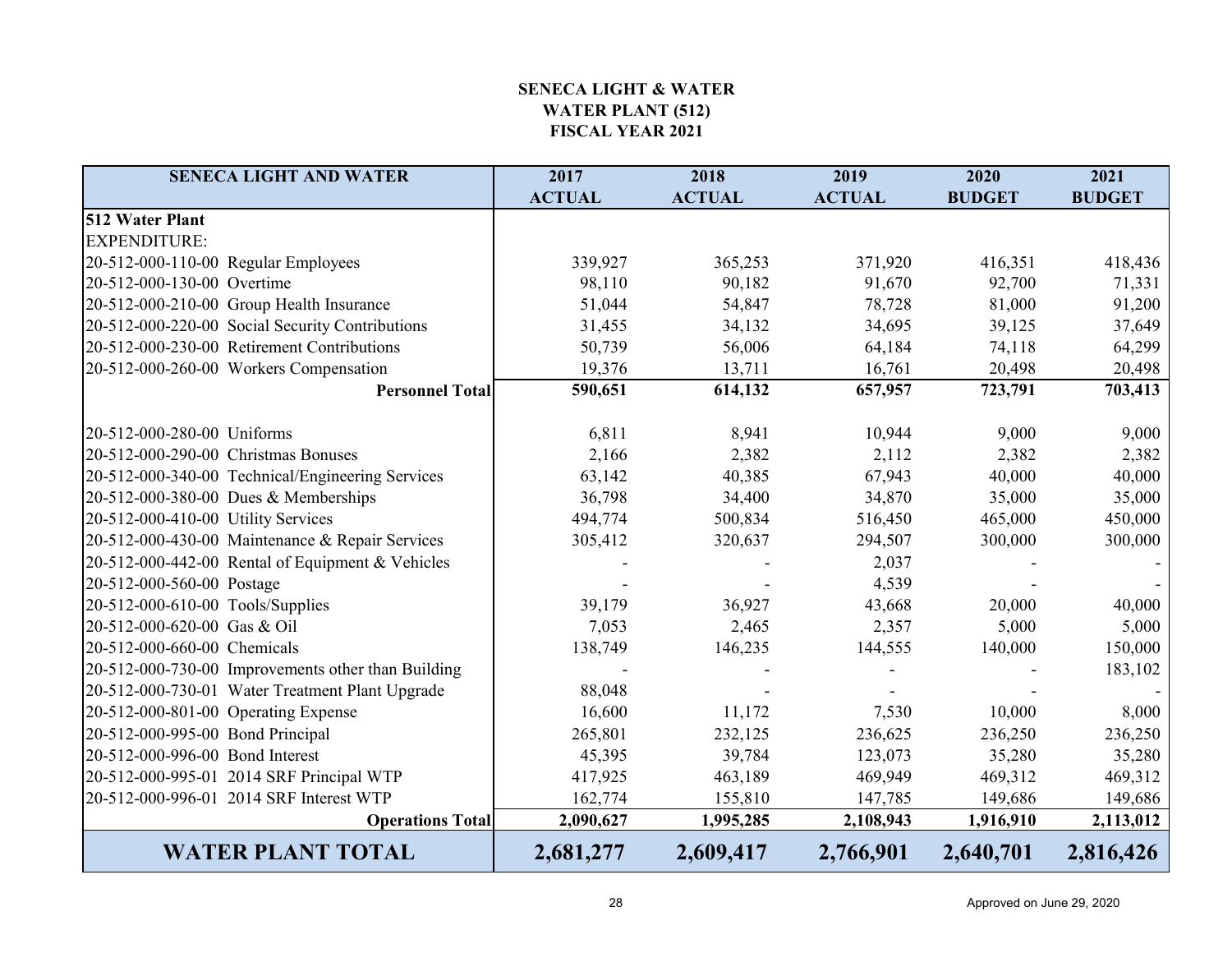#### **SENECA LIGHT & WATER ELECTRICAL GEN/PURCHASE (513) FISCAL YEAR 2021**

| <b>SENECA LIGHT AND WATER</b>                      | 2017          | 2018          | 2019          | 2020          | 2021          |
|----------------------------------------------------|---------------|---------------|---------------|---------------|---------------|
|                                                    | <b>ACTUAL</b> | <b>ACTUAL</b> | <b>ACTUAL</b> | <b>BUDGET</b> | <b>BUDGET</b> |
| 513 Electrical Gen/Purch.                          |               |               |               |               |               |
| <b>EXPENDITURE:</b>                                |               |               |               |               |               |
| 20-513-000-110-00 Regular Employee                 | 67,617        | 48,272        | 53,383        | 53,046        | 53,040        |
| 20-513-000-210-00 Group Health Insurance           | 13,157        | 15,192        | 6,939         | 7,000         | 8,100         |
| 20-513-000-220-00 Social Security Contributions    | 4,636         | 3,669         | 4,117         | 4,609         | 4,074         |
| 20-513-000-230-00 Retirement Contributions         | 7,991         | 5,433         | 7,400         | 8,743         | 8,253         |
| 20-513-000-260-00 Workers Compensation             | 5,996         | 2,397         | 3,421         | 7,550         | 7,550         |
| <b>Personnel Total</b>                             | 99,397        | 74,963        | 75,259        | 80,947        | 81,017        |
| 20-513-000-280-00 Uniforms                         |               | 302           | 2,328         | 1,000         | 512           |
| 20-513-000-290-00 Christmas Bonuses                | 108           | 108           | 217           | 200           | 217           |
| 20-513-000-340-00 Technical/Engineering Services   | 95,560        | 96,569        | 76,682        | 85,000        | 61,986        |
| 20-513-000-410-00 Utility Services                 |               |               | 276           |               | 132           |
| 20-513-000-430-00 Maintenance & Repair Services    | 183,566       | 91,848        | 173,512       | 80,000        | 100,000       |
| 20-513-000-476-00 Amortization Expense             |               |               |               |               |               |
| 20-513-000-610-00 Tools/Supplies                   | 17,973        | 7,109         | 6,151         | 8,000         | 4,149         |
| 20-513-000-620-00 Gas & Oil                        | 231,218       | 265,431       | 292,979       | 225,000       | 250,000       |
| 20-513-000-742-00 Vehicles                         |               | 22,855        |               |               |               |
| 20-513-000-801-00 Operating Expense                | 6,060         | 5,655         | 2,688         | 5,000         | 7,769         |
| 20-513-000-802-00 Lease Purchase 2016              |               |               |               |               |               |
| 20-513-000-983-01 Transmission-SoCo                | 724           |               | (15,046)      |               |               |
| 20-513-000-983-02 Transmission-Duke Company        |               | (71, 789)     |               |               |               |
| 20-513-000-983-03 Energy Purchased-SoCo            |               |               |               |               |               |
| 20-513-000-983-04 Energy Purchased-SEPA            | 198,663       | 198,293       | 209,351       | 200,000       | 157,391       |
| 20-513-000-983-05 Energy Purchased-ENEL            | 60,012        | 170,823       | 53,225        | 100,000       | 100,000       |
| 20-513-000-983-06 Energy Purchased - Santee Cooper | 8,557,919     | 8,571,520     | 8,142,020     | 8,700,000     | 7,400,000     |
| 20-513-000-984-01 Expansion-Amoco Plant            |               |               |               |               |               |
| 20-513-000-984-02 Wilcox Generation Plant          |               |               |               |               |               |
| 20-513-000-995-00 Bond Principal                   | 424,667       | 433,300       | 441,700       | 441,000       | 441,000       |
| 20-513-000-996-00 Bond Interest                    | 84,737        | 74,263        | 61,052        | 65,856        | 65,856        |
| <b>Operations Total</b>                            | 9,861,206     | 9,866,287     | 9,447,135     | 9,911,056     | 8,589,012     |
| <b>ELECTRICAL GEN/PURCH TOTAL</b>                  | 9,960,603     | 9,941,250     | 9,522,394     | 9,992,003     | 8,670,029     |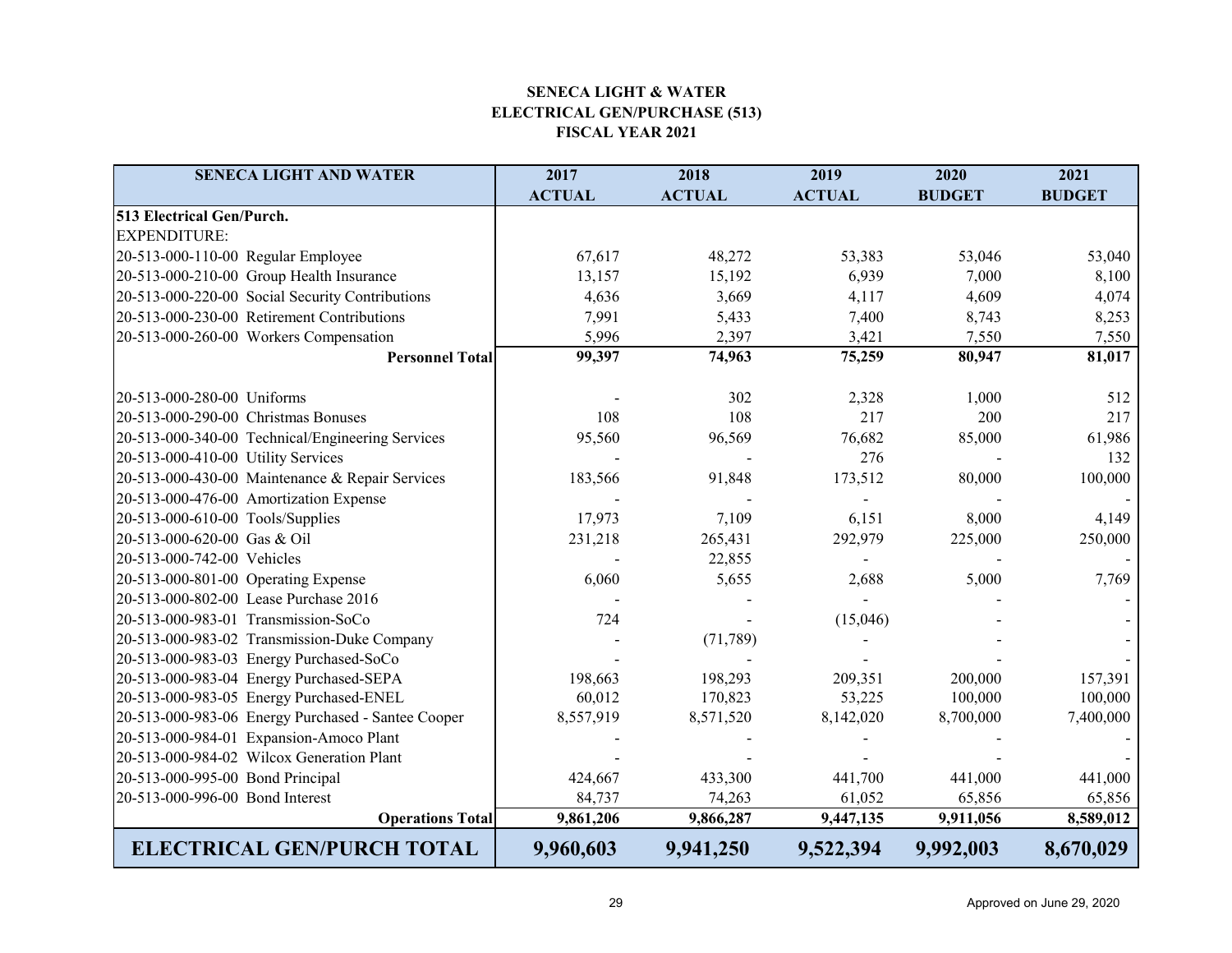## **SENECA LIGHT & WATER MAINTENANCE (514) FISCAL YEAR 2021**

| <b>SENECA LIGHT AND WATER</b>                       | 2017          | 2018          | 2019          | 2020          | 2021          |
|-----------------------------------------------------|---------------|---------------|---------------|---------------|---------------|
|                                                     | <b>ACTUAL</b> | <b>ACTUAL</b> | <b>ACTUAL</b> | <b>BUDGET</b> | <b>BUDGET</b> |
| 514 Maintenance                                     |               |               |               |               |               |
| 20-514-000-110-00 Regular Employees                 | 187,595       | 243,731       | 268,523       | 320,107       | 285,894       |
| 20-514-000-120-00 Temporary Help                    | 69            |               | 17,313        |               |               |
| 20-514-000-130-00 Overtime                          | 75,627        | 105,088       | 125,468       | 82,400        | 50,000        |
| 20-514-000-210-00 Group Health Insurance            | 27,582        | 31,426        | 59,160        | 46,500        | 75,000        |
| 20-514-000-220-00 Social Security Contributions     | 19,347        | 26,435        | 29,900        | 30,941        | 25,829        |
| 20-514-000-230-00 Retirement Contributions          | 29,014        | 43,023        | 54,354        | 58,605        | 44,311        |
| 20-514-000-260-00 Workers Compensation              | 12,737        | 11,018        | 15,868        | 16,157        | 16,157        |
| <b>Personnel Total</b>                              | 351,971       | 460,720       | 570,586       | 554,710       | 497,191       |
|                                                     |               |               |               |               |               |
| 20-514-000-280-00 Uniforms                          | 2,866         | 904           | 2,315         | 2,500         | 3,300         |
| 20-514-000-290-00 Christmas Bonuses                 | 1,083         | 1,227         | 1,534         | 1,949         | 1,746         |
| 20-514-000-430-00 Maintenance & Repairs             | 4,369         | 4,895         | 961           | 1,500         | 1,500         |
| 20-514-000-430-01 Maintenance & Repairs - City Hall |               | 66,027        | 97            |               |               |
| 20-514-000-430-02 Faith Log Cabin                   |               | 323           |               |               |               |
| 20-514-000-444-00 Lease of Backhoe & Excavator      | 119,978       | 25,486        | 25,486        | 25,486        | 25,486        |
| 20-514-000-530-00 Telephone & Communications        | 58            | 95            | 328           | 200           |               |
| 20-514-000-570-00 Training                          | 300           |               | 448           | 500           | 500           |
| 20-514-000-610-00 Tools & Supplies                  | 22,846        | 27,574        | 19,105        | 10,000        | 20,000        |
| 20-514-999-610-00 FEMA 2020 - Tools/Supplies        |               |               |               |               |               |
| 20-514-000-620-00 Gas & Oil                         | 9,946         | 16,461        | 14,704        | 14,000        | 15,000        |
| 20-514-000-625-00 Vehicle Expense                   | 15,193        | 13,926        | 12,280        | 14,000        | 14,000        |
| 20-514-000-741-00 Machinery & Equipment             |               |               |               |               | 10,000        |
| 20-514-000-742-00 Vehicle                           | 35,478        |               |               | 47,000        |               |
| 20-514-000-801-00 Operating Expense                 | 13,288        | 8,153         | 9,126         | 10,000        | 10,000        |
| 20-514-000-802-00 Hometown Rehab                    | 113,353       | 25,152        | 36,949        |               |               |
| 20-514-000-806-00 Lease Purchase 2020               |               |               |               |               | 5,896         |
| 20-514-000-996-02 Interest on Capital Lease         |               |               | (346)         |               |               |
| <b>Operations Total</b>                             | 338,758       | 190,223       | 122,987       | 127,135       | 107,428       |
| <b>MAINTENANCE TOTAL</b>                            | 690,728       | 650,943       | 693,573       | 681,845       | 604,619       |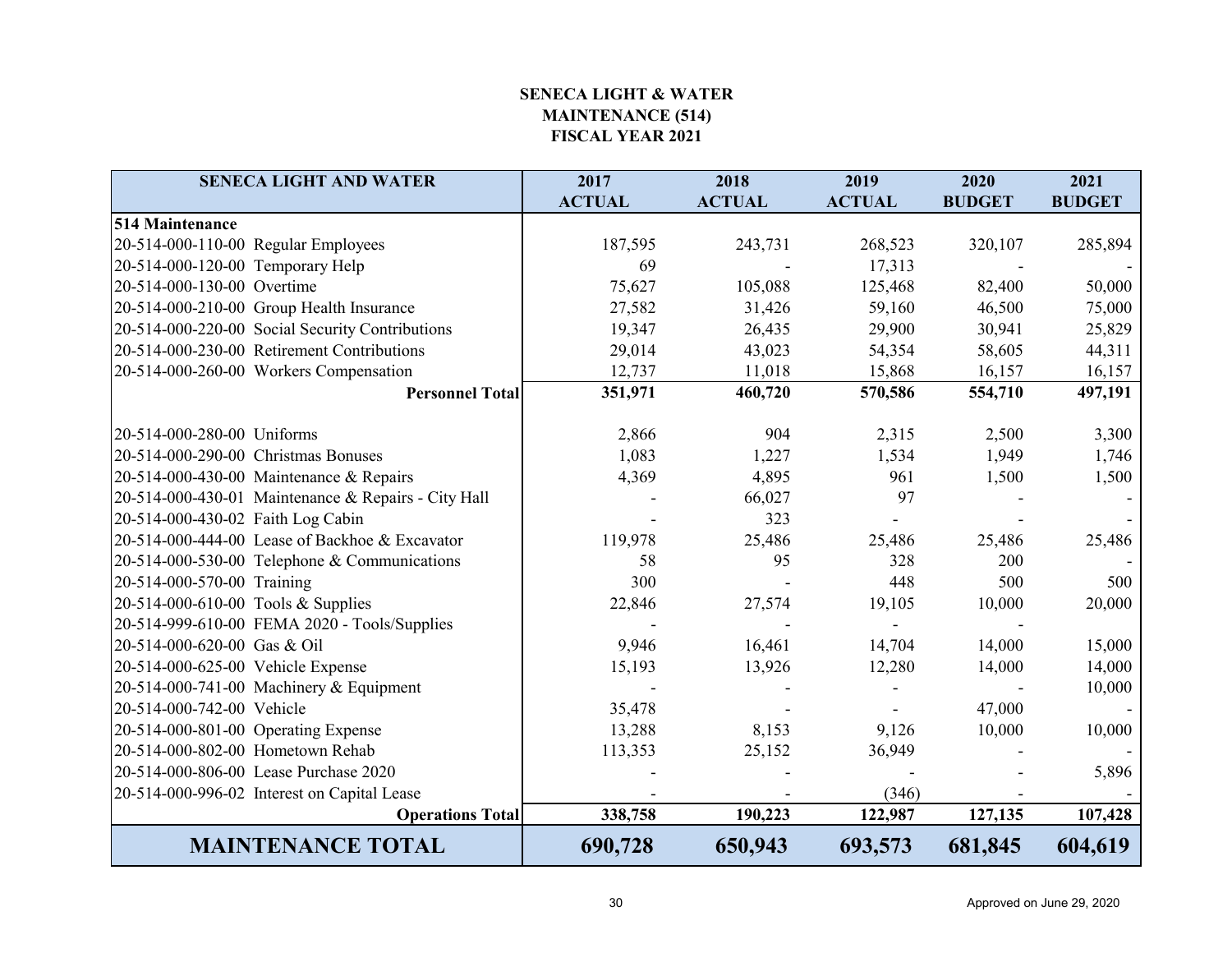# **SENECA LIGHT & WATEROTHER FINANCING USES FISCAL YEAR 2021**

| <b>SENECA LIGHT AND WATER</b>                            | 2017          | 2018          | 2019          | 2020          | 2021          |
|----------------------------------------------------------|---------------|---------------|---------------|---------------|---------------|
|                                                          | <b>ACTUAL</b> | <b>ACTUAL</b> | <b>ACTUAL</b> | <b>BUDGET</b> | <b>BUDGET</b> |
| <b>OTHER FINANCING USES</b>                              |               |               |               |               |               |
| 20-390-007-000-00 Transfer to CDBG - Local Match         |               |               |               |               |               |
| 20-390-009-000-00 Transfer to Health Care Fund           | 20,927        | (73,189)      | (19,222)      |               |               |
| 20-390-009-001-00 Transfer to TCC Dental Fund            |               |               |               |               |               |
| 20-390-009-002-00 Transfer to HRA 1                      |               |               |               |               |               |
| 20-390-010-000-00 Transfer to CAT - Local Match - Tigger |               |               |               |               |               |
| 20-390-010-000-02 Transfer to Transit - Engineering Bus  |               |               |               |               |               |
| 20-390-012-000-00 Transfer to Sen Fac Corp               |               |               |               |               |               |
| 20-390-013-000-00 Transfer to SIC                        | (200,000)     |               | 1,286,949     |               |               |
| 20-390-999-000-00 FEMA 2020 - Misc. Expense              |               |               |               |               |               |
| 20-391-018-000-00 Other Financing Uses                   |               |               |               | 430,881       | 759,133       |
| xx-xxx-xxx-xxx-xx Pension Liability                      |               |               | 153,671       |               |               |
| 20-505-000-981-00 Transfer to City                       | 3,666,995     | 5,022,264     | 4,515,015     | 4,489,188     | 4,575,000     |
| 20-505-000-981-00 Transfer to City - HR                  |               |               |               | 75,000        | 75,000        |
| 20-xxx-xxx-xxx-xx Tornado Replenishment Fund             |               |               |               |               | 190,000       |
| $20-505-000-700-00$ Depreciation Expense                 | 1,818,303     | 1,818,303     | 2,219,129     | 1,500,000     | 1,500,000     |
| <b>OTHER FINANCING SOURCES TOTAL</b>                     | 5,306,225     | 6,767,378     | 8,155,543     | 6,495,069     | 7,099,133     |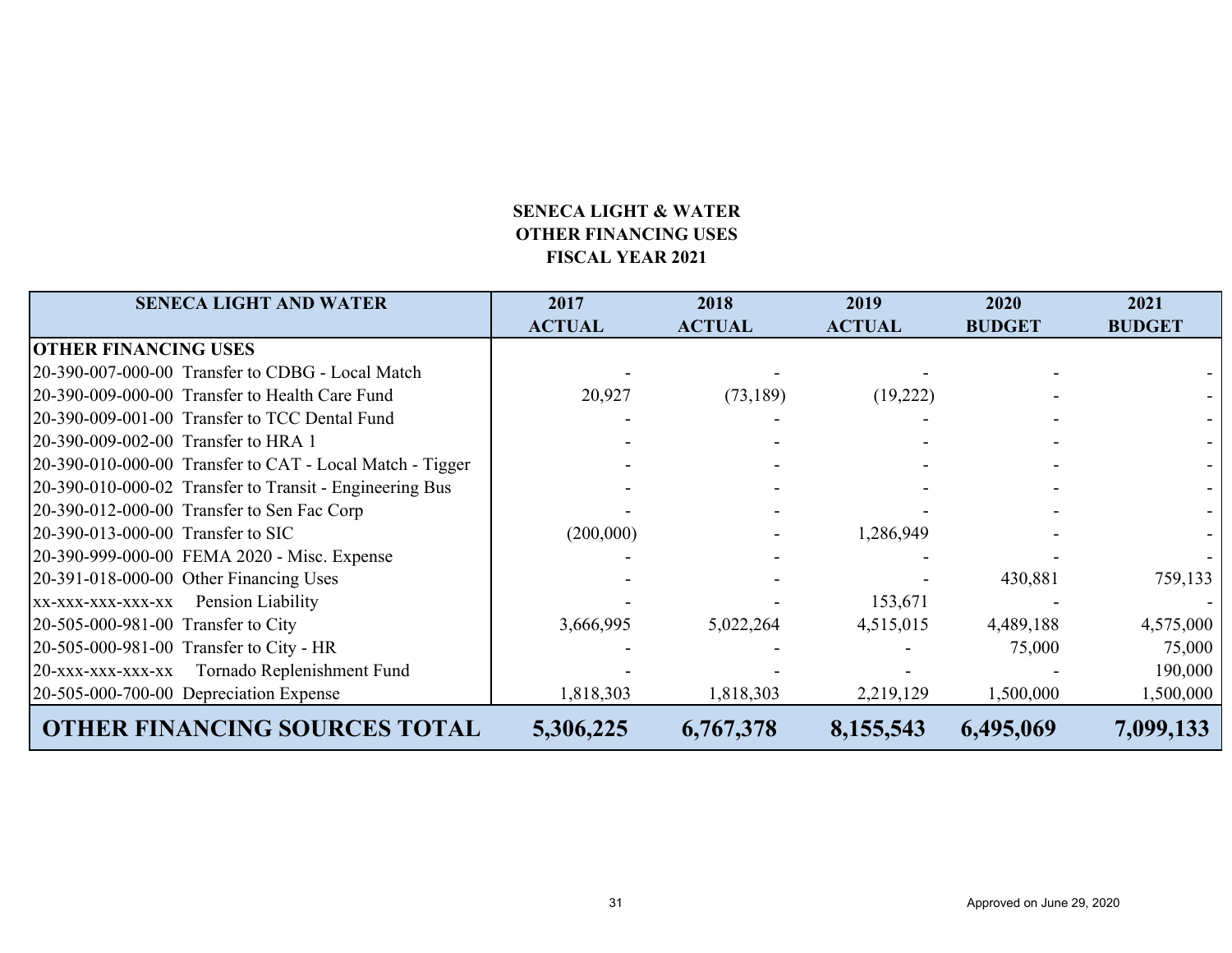

# **FY 2021 Council Approved Budget**

# **OTHER FUNDS**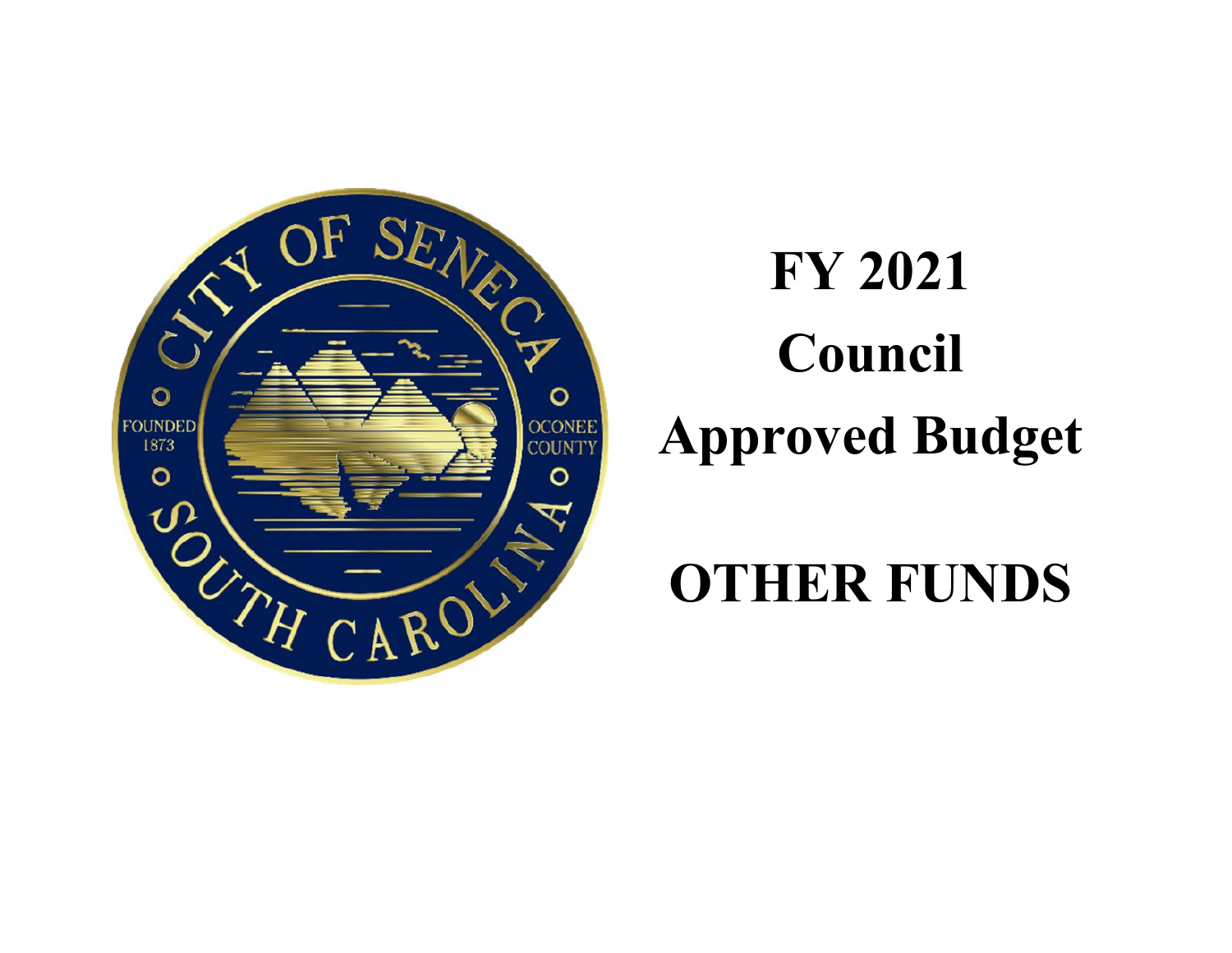#### **CITY OF SENECA HAT FUNDS (30) FISCAL YEAR 2021**

|                     |                                    | 2017          | 2018          | 2019           | 2020          | 2021                     |
|---------------------|------------------------------------|---------------|---------------|----------------|---------------|--------------------------|
|                     |                                    | <b>ACTUAL</b> | <b>ACTUAL</b> | <b>ACTUAL</b>  | <b>BUDGET</b> | <b>BUDGET</b>            |
|                     |                                    |               |               |                |               |                          |
| <b>REVENUE</b>      |                                    |               |               |                |               |                          |
| 30-330-004-000-00   | HAT - Miscellaneous                | 2,286         | 2,267         | 1,200          |               |                          |
| 30-330-005-000-00   | Marathon Registration Sales        |               |               |                | 30,000        | 30,000                   |
| 30-330-485-000-00   | Hospitality                        | 578,597       | 587,545       | 588,179        | 590,000       | 500,000                  |
| 30-330-485-000-02   | Prior year(s) balance              |               |               |                | 100,000       |                          |
| 30-330-486-000-00   | Local Accomodations Tax            | 79,782        | 82,766        | 69,660         | 80,000        | 40,000                   |
| 30-364-490-000-00   | Private Marathon Donation          |               |               |                | 10,000        | 10,000                   |
|                     | <b>Revenue Total</b>               | 660,666       | 672,577       | 659,039        | 810,000       | 580,000                  |
| <b>EXPENDITURES</b> |                                    |               |               |                |               |                          |
| 30-391-485-001-00   | Transfer to Gen Fund               | 142,560       | 142,600       | 135,717        | 207,600       | 192,600                  |
| 30-391-485-002-00   | Transfer to Gen Fund (Museums)     |               |               |                |               |                          |
| 30-485-000-730-00   | Improvements other than Buildings  |               | 71,635        |                |               |                          |
| 30-485-000-801-00   | <b>Operating Expense</b>           |               |               |                |               |                          |
| 30-485-000-802-00   | <b>Grants Award</b>                | 14,150        | 2,038         | 8,474          | 20,000        | 10,000                   |
| 30-485-000-803-00   | HAT - Labor                        |               |               | 69,979         | 100,000       | 75,000                   |
| 30-485-000-804-00   | HAT - Events Misc.                 | 10,447        | 29,072        | 3,379          | 12,000        | 10,000                   |
| 30-485-000-804-01   | HAT - Seneca Fest Event            | 105,940       | 79,996        | 43,124         | 50,000        | 40,000                   |
| 30-485-000-804-02   | HAT - Jazz on The Alley            | 34,777        | 32,417        | 33,860         | 40,000        | 40,000                   |
| 30-485-000-804-03   | HAT - July 4th event               | 48,800        | 13,462        | 39,343         | 45,000        | 45,000                   |
| 30-485-000-804-04   | HAT - Cruise In                    | 7,375         | 9,940         | 8,443          | 10,500        | 7,500                    |
| 30-485-000-804-05   | HAT - City Marathon                | 22,052        | 34,282        | 41,221         | 45,000        | 25,000                   |
| 30-485-000-804-06   | HAT - Santas Workshop              | 3,795         | 30            | $\overline{a}$ |               |                          |
| 30-485-000-804-07   | HAT - Halloween                    | 6,299         | 7,827         | 7,885          | 8,000         | 5,000                    |
| 30-485-000-804-08   | HAT - Lunney House                 |               | 6,580         | 6,133          | 5,000         | $\overline{\phantom{0}}$ |
| 30-485-000-804-09   | HAT - Strickland Museum            | 10,349        | 20,037        | 26,190         | 25,000        |                          |
| 30-485-000-804-10   | HAT - Brew & Que                   |               |               | 1,953          | 2,500         | 2,500                    |
| 30-485-000-804-11   | HAT - Jeep Fest                    |               |               | 1,995          | 5,000         | 2,000                    |
| 30-485-000-804-12   | HAT - Jazz Fest                    |               |               | 3,134          | 3,500         | 3,500                    |
| 30-485-000-804-13   | HAT - Downtown Christmas           |               |               | 120,495        | 125,000       | 76,900                   |
| 30-485-000-804-14   | HAT - Downtown Tailgate            |               |               |                |               |                          |
| 30-485-000-805-00   | HAT - Advertising                  | 89,280        | 95,721        | 82,065         | 95,000        | 45,000                   |
| 30-485-000-806-00   | HAT - REC tourism recruitment plan |               |               | 47,232         |               |                          |
| 30-485-000-807-00   | HAT - Downtown Improvements        |               |               |                |               |                          |
| 30-485-000-808-00   | HAT - COVID 19 Restaurant Reimb.   |               |               |                |               |                          |
| 30-485-000-809-00   | HAT - Seneca Mural Project         |               |               |                |               |                          |
|                     | <b>Expenses Total</b>              | 495,824       | 545,638       | 680,623        | 799,100       | 580,000                  |
|                     | <b>HAT FUND TOTAL</b>              | 164,841       | 126,940       | (21, 584)      | 10,900        | $\overline{\phantom{a}}$ |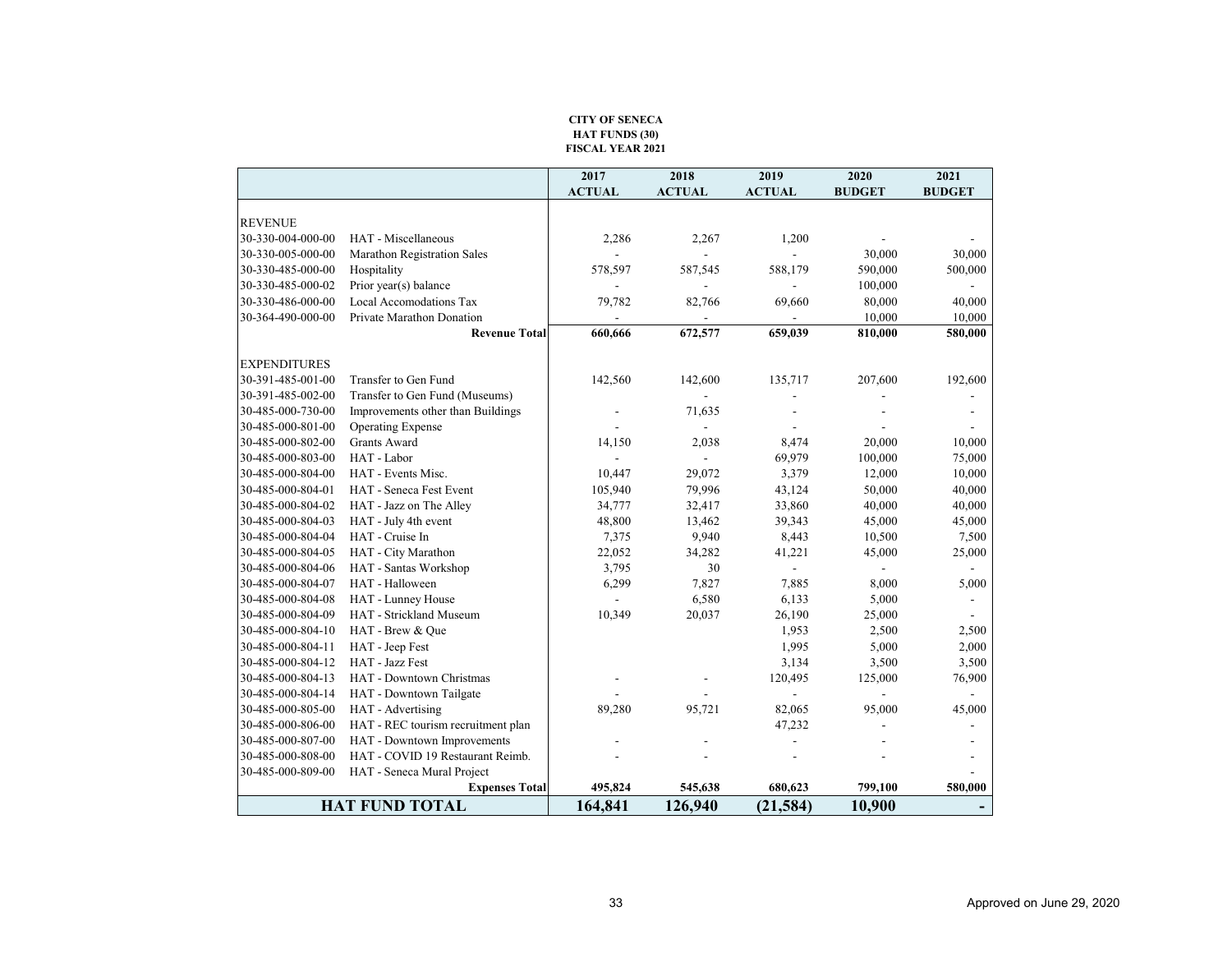# **CITY OF SENECA ACCOMMODATIONS TAX FUND (31) FISCAL YEAR 2021**

|                      |                                       | 2017                     | 2018                     | 2019          | 2020          | 2021          |
|----------------------|---------------------------------------|--------------------------|--------------------------|---------------|---------------|---------------|
|                      |                                       | <b>ACTUAL</b>            | <b>ACTUAL</b>            | <b>ACTUAL</b> | <b>BUDGET</b> | <b>BUDGET</b> |
| <b>REVENUE</b>       |                                       |                          |                          |               |               |               |
| 31-335-000-000-00    | State Accom Tax                       | 89,833                   | 84,439                   | 116,487       | 100,000       | 100,000       |
|                      | <b>Revenue Total</b>                  | 89,833                   | 84,439                   | 116,487       | 100,000       | 100,000       |
| <b>EXPENDITURES</b>  |                                       |                          |                          |               |               |               |
| $31-390-001-000-00$  | Transfer to Gen Fund                  | 28,242                   | 27,488                   | 29,574        | 28,750        | 28,750        |
| $31-390-002-000-00$  | Transfer to GF - Museum employees 65% | 42,142                   | 32,338                   | 59,466        | 48,750        | 48,750        |
| $ 31-490-000-801-00$ | Tourism Related Expenditure 30%       | 19,450                   | 24,781                   | 27,446        | 22,500        | 22,500        |
| 31-490-000-802-00    | <b>Private Grant Donations</b>        | $\overline{\phantom{a}}$ | $\overline{\phantom{a}}$ |               |               |               |
|                      | <b>Expense Total</b>                  | 89,833                   | 84,606                   | 116,487       | 100,000       | 100,000       |
|                      | <b>ACCOMMODATIONS FUND TOTAL</b>      |                          | (168)                    |               |               |               |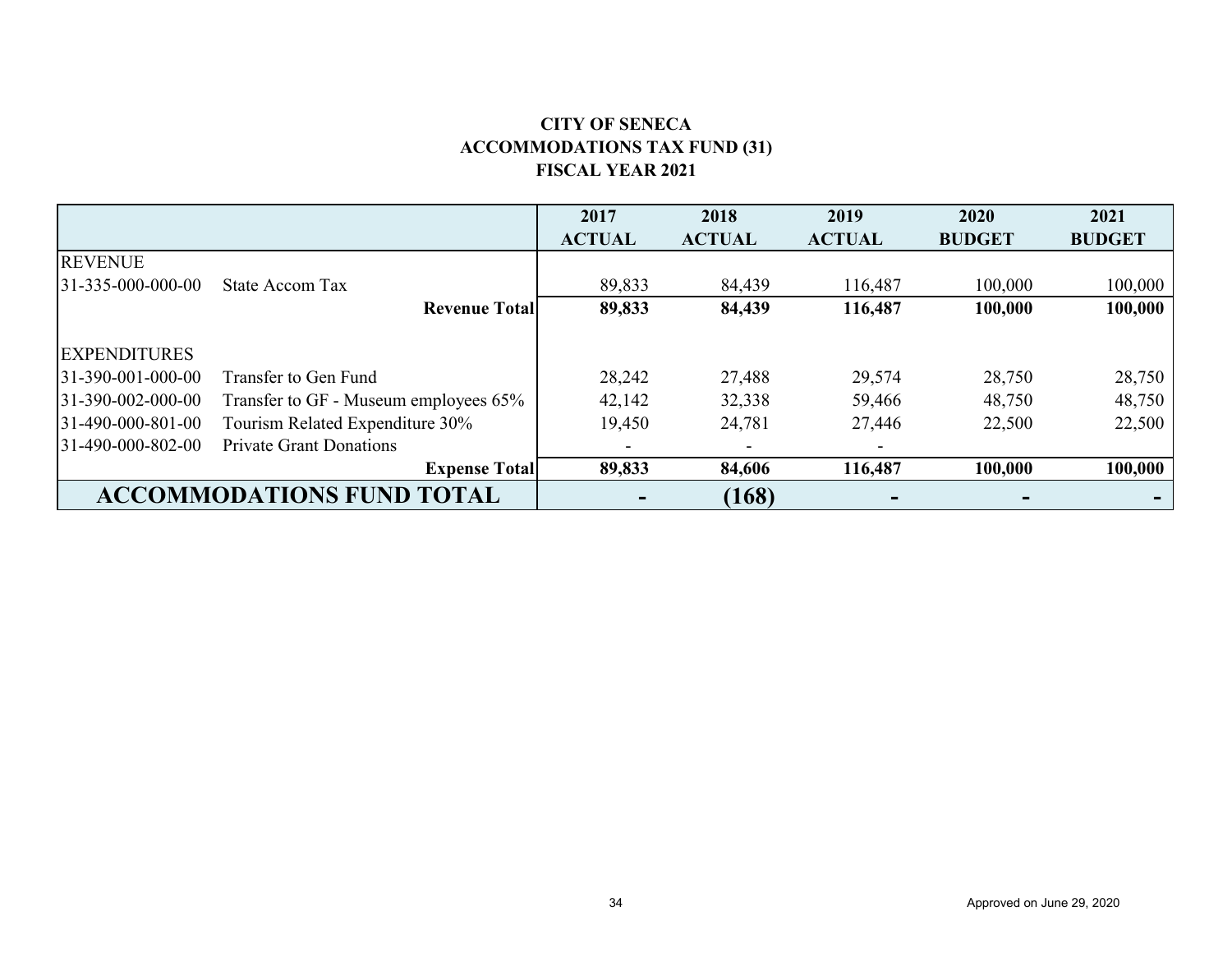#### **CITY OF SENECA TRANSIT FUND (32) FISCAL YEAR 2021**

|                     |                                                           | 2017          | 2018          | 2019          | 2020                     | 2021          |
|---------------------|-----------------------------------------------------------|---------------|---------------|---------------|--------------------------|---------------|
|                     |                                                           | <b>ACTUAL</b> | <b>ACTUAL</b> | <b>ACTUAL</b> | <b>BUDGET</b>            | <b>BUDGET</b> |
| <b>REVENUES</b>     |                                                           |               |               |               |                          |               |
| 32-331-487-001-00   | Federal Gov Grants - Transit Operating                    | 419,732       | 306,900       | 453,694       | 618,975                  | 574,743       |
| 32-331-487-002-00   | FTA Grant - Low or No Emission Vehicle Deployment Program |               |               |               | 1,450,000                |               |
| 32-331-487-005-00   | Federal New Bus Grant - Operating                         |               |               | 232           |                          | 109,000       |
| 32-331-487-006-00   | Federal IT Grant - Operating                              |               |               | 9,981         |                          |               |
| 32-333-000-000-00   | <b>County Grant</b>                                       | 60,000        | 60,000        | 60,000        | 60,000                   | 60,000        |
| 32-333-xxx-xxx-xx   | <b>LONO</b> County Grant                                  |               |               |               | 300,000                  |               |
| 32-334-487-001-00   | <b>State Gov Grants</b>                                   | 127,604       | 99,486        | 160,138       | 193,284                  | 142,859       |
| 32-334-487-004-00   | State IT Grant - Operating                                |               |               | 11,762        |                          |               |
| 32-390-004-000-00   | <b>Transit Miscellaneous</b>                              | 1,250         | 169,394       | 2,558         |                          |               |
| 32-391-487-001-00   | General Fund Transfer - Local Match - Operating Grant     |               |               | 205,672       | 133,284                  | 271,756       |
| 32-391-487-xxx-xx   | <b>LONO General Fund Transfer</b>                         |               |               |               | 200,000                  |               |
| 32-391-487-003-00   | GF Transfer - Administrative salary                       |               |               |               | (93, 875)                |               |
| 32-391-487-004-00   | Transfer from General - Tigger                            |               |               | 17,091        |                          |               |
| 32-391-487-005-00   | GF Transfer - New Bus                                     |               |               | 26            |                          | 26,000        |
| 32-391-487-006-00   | GF Transfer - IT Local Match                              |               |               | 0.34          |                          |               |
|                     | <b>Total Revenue</b>                                      | 608,586       | 635,780       | 921,155       | 2,861,668                | 1,184,358     |
|                     |                                                           |               |               |               |                          |               |
| <b>EXPENDITURES</b> |                                                           |               |               |               |                          |               |
| 32-487-000-742-00   | FTA Grant - Low or No Emission Vehicle Deployment Program |               |               |               | 1,950,000                |               |
| 32-487-000-801-00   | Operating Expense -CAT Invoices                           | 715,587       | 597,767       | 697,756       | 850,168                  | 1,009,358     |
| 32-487-000-801-01   | Operating Expense - Cleaning contract                     | 23,511        | 23,564        |               |                          |               |
| 32-487-000-801-02   | Operating Expense - Repairs & Maintenance                 | 8,889         | 120           |               |                          |               |
| 32-487-000-801-03   | Administrative - Supplies                                 | 1,652         | 134           |               |                          |               |
| 32-487-000-801-04   | <b>Operating Expense - Utilities</b>                      | 14,002        | 81,407        |               | 1,500                    | 40,000        |
| 32-487-000-801-05   | Capital Expense - Lease expense                           | 120,000       |               | 120,000       |                          |               |
| 32-487-000-801-07   | Capital Expense - Shop Equipment                          |               |               |               | 60,000                   |               |
| 32-487-000-801-10   | <b>Admin Salaries</b>                                     |               |               | 63,081        |                          |               |
| 32-487-000-802-00   | Livability Grant Expenses                                 | 700           |               |               |                          |               |
| 32-487-000-803-00   | <b>Tigger Grant Expenditures</b>                          | 13,414        |               | 17,091        |                          |               |
| 32-487-000-805-00   | New Bus Grant - Operating                                 |               |               | 258           |                          | 135,000       |
| 32-487-000-806-00   | IT Grant - Operating                                      |               |               | 21,743        |                          |               |
|                     | <b>Total Expense</b>                                      | 897,754       | 702,991       | 919,930       | 2,861,668                | 1,184,358     |
|                     | <b>TRANSIT FUND TOTAL</b>                                 | (289, 168)    | (67,211)      | 1,226         | $\overline{\phantom{0}}$ |               |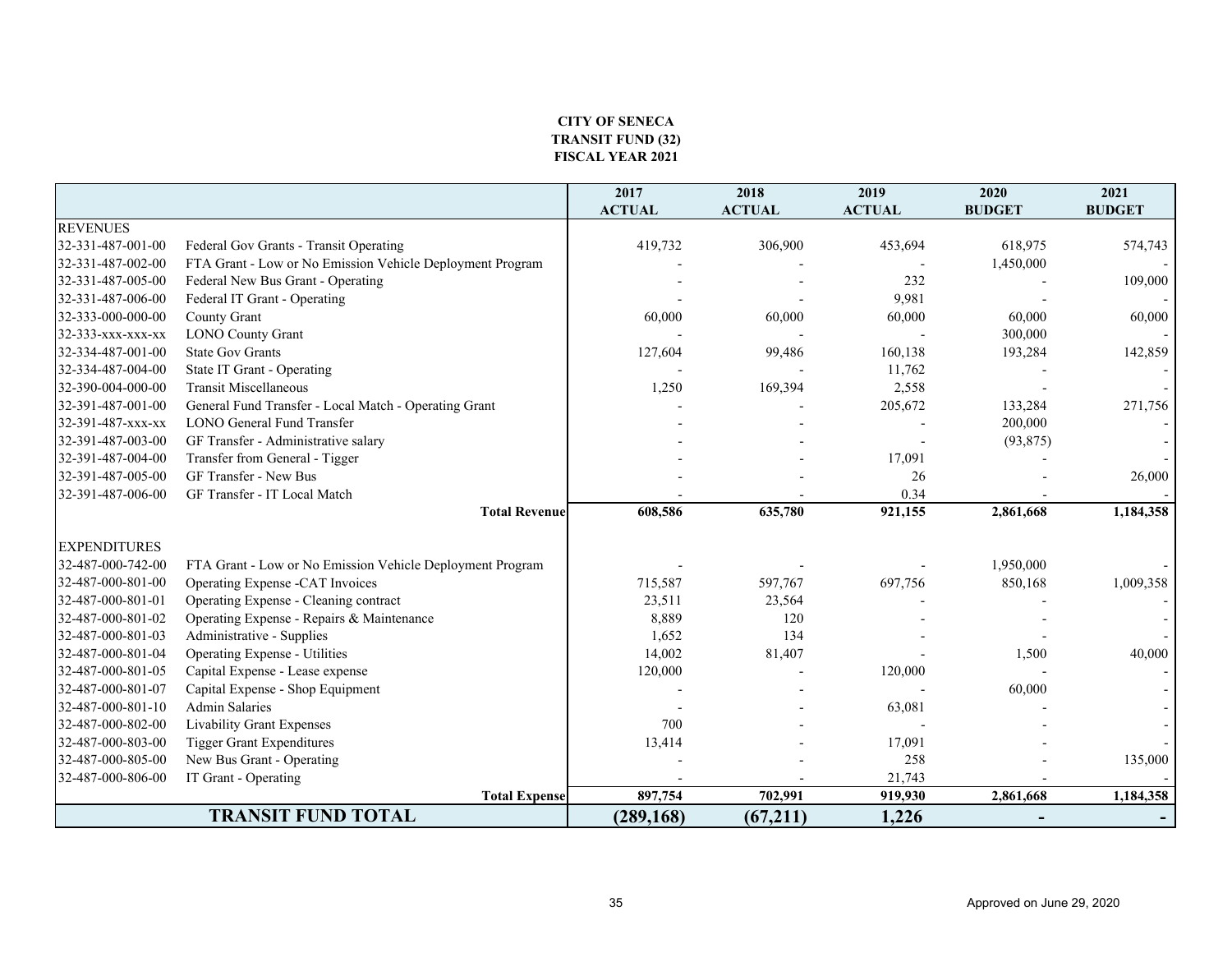# **CITY OF SENECA C FUNDS (34) FISCAL YEAR 2021**

|                                              | 2017          | 2018          | 2019          | 2020                     | 2021          |
|----------------------------------------------|---------------|---------------|---------------|--------------------------|---------------|
|                                              | <b>ACTUAL</b> | <b>ACTUAL</b> | <b>ACTUAL</b> | <b>BUDGET</b>            | <b>BUDGET</b> |
| <b>REVENUE</b><br>34-334-481-000-00 C FUNDS  | 126,225       | 795,106       | 689,825       | 500,000                  | 1,000,000     |
| <b>Total Revenue</b>                         | 126,225       | 795,106       | 689,825       | 500,000                  | 1,000,000     |
| <b>EXPENDITURES</b>                          |               |               |               |                          |               |
| 34-431-000-731-00 C FUNDS PROJECT EXPENSE    |               |               |               | $\overline{\phantom{0}}$ |               |
| 34-481-000-730-00 STREET IMPROVEMENT C FUNDS |               | 645,032       | 689,825       | 500,000                  | 1,000,000     |
| <b>Total Expense</b>                         |               | 645,032       | 689,825       | 500,000                  | 1,000,000     |
| <b>C FUNDS TOTAL</b>                         | 126,225       | 150,074       |               |                          |               |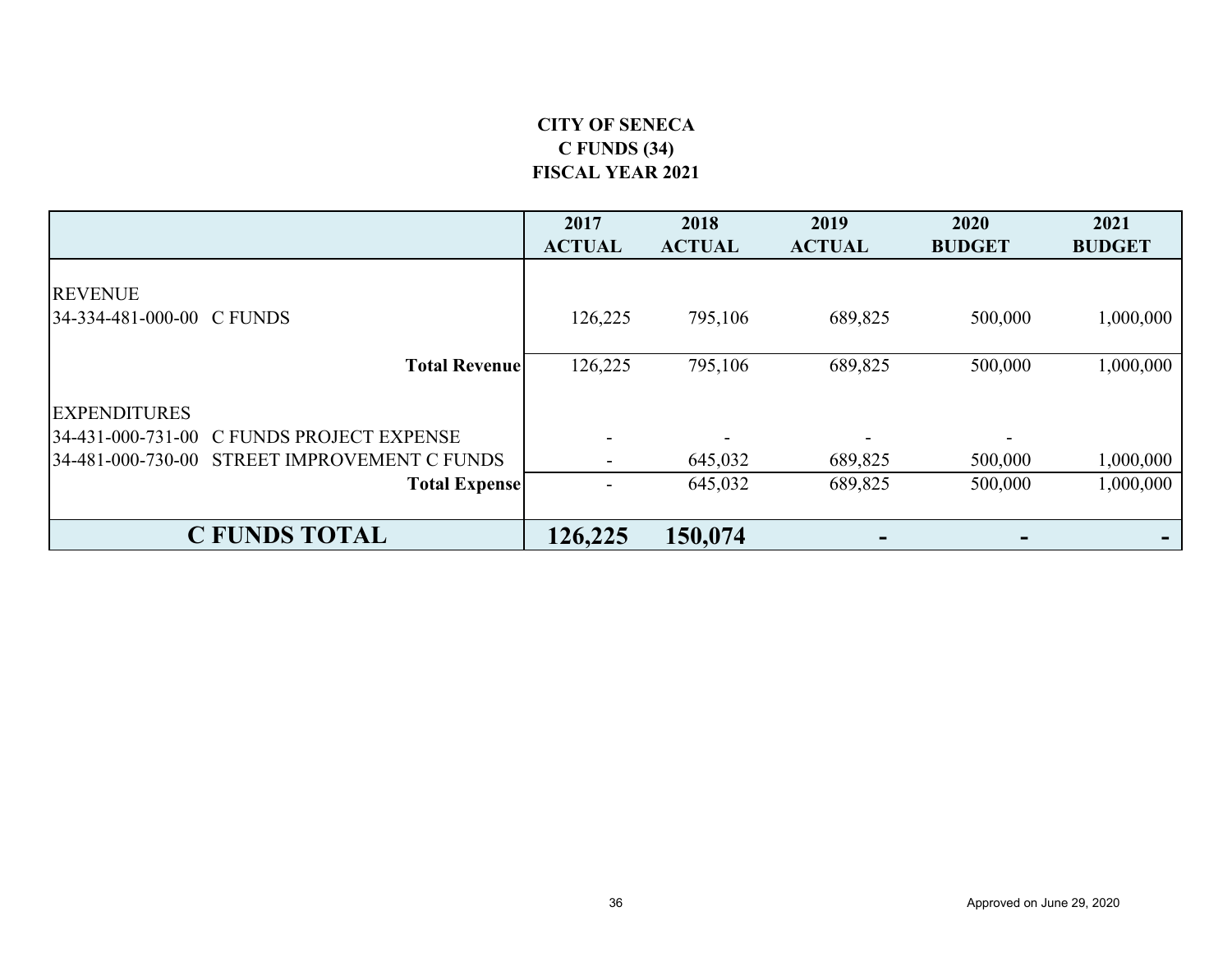#### **CITY OF SENECA SENECA FACILITIES CORP (81) FISCAL YEAR 2021**

|                     |                                             | 2017                     | 2018          | 2019           | 2020                     | 2021          |
|---------------------|---------------------------------------------|--------------------------|---------------|----------------|--------------------------|---------------|
|                     |                                             | <b>ACTUAL</b>            | <b>ACTUAL</b> | <b>ACTUAL</b>  | <b>BUDGET</b>            | <b>BUDGET</b> |
| <b>REVENUE</b>      |                                             |                          |               |                |                          |               |
| 81-361-000-000-00   | Interest Income                             | 2,465                    | 4,284         | 2,724          |                          |               |
| 81-390-000-00-00    | 2019 IPRB                                   |                          |               |                | 2,838,119                | 2,161,881     |
| 81-390-004-000-00   | Miscellaneous Income                        | 21,046                   |               | 15,686         |                          |               |
| 81-390-010-000-00   | Lease Income                                | 922,264                  | 806,689       | 924,737        | 974,350                  | 1,035,488     |
| 81-390-030-000-00   | Transfer to principal reserve               |                          |               |                |                          |               |
| 81-390-030-000-01   | Principal savings for loan payment          |                          |               |                | (4,779)                  |               |
| 81-391-001-000-00   | Transfer to General Fund                    |                          |               |                |                          | (111,667)     |
| 81-391-001-000-00   | Transfer from General Fund-PWB              |                          |               |                |                          | 127,323       |
| 81-391-002-000-00   | FEMA/Insurance                              |                          |               |                |                          | 50,000        |
| 81-391-002-000-00   | Transfer to/from Light & Water              |                          |               |                |                          |               |
|                     | <b>Total Revenue</b>                        | 945,774                  | 810,973       | 943,147        | 3,807,690                | 3,263,025     |
| <b>EXPENDITURES</b> |                                             |                          |               |                |                          |               |
| 81-415-000-300-13   | Professional Services                       | 4,597                    | 7,205         | 1,473          | 20,000                   | 5,000         |
| 81-415-000-300-15   | <b>Bank Charges</b>                         | 31                       | 24            | 54             | 100                      | 500           |
| 81-415-000-330-00   | Contract Labor (Ken Burgess)                | 14,200                   | 13,650        | 23,457         | 12,000                   | 15,000        |
| 81-415-000-331-00   | Other Professional Services                 | $\overline{\phantom{a}}$ |               | $\overline{a}$ | $\overline{\phantom{0}}$ | 1,000         |
| 81-415-000-331-01   | 2019 IPRB Fees                              | $\overline{a}$           |               |                |                          |               |
| 81-415-000-335-00   | Management Fees                             | 50,000                   | 50,000        | 50,000         | 50,000                   | 50,000        |
| 81-415-000-410-00   | Utilities                                   | 5,701                    | 10,754        | 8,973          | 11,000                   | 11,000        |
| 81-415-000-430-xx   | Repairs & Maintenance *Multiple upfit lines | 76,693                   | 234,017       | 508,068        | 200,000                  | 200,000       |
| 81-415-000-520-00   | Insurance                                   | 66,021                   | 52,142        | 54,473         | 52,000                   | 60,000        |
| 81-415-000-525-00   | <b>Property Taxes</b>                       | 20,379                   | 23,888        | 46,823         | 50,000                   | 50,000        |
| 81-415-000-530-00   | Communications & Telephone                  | 4,000                    | 4,280         | 4,866          | 4,000                    | 6,000         |
| 81-415-000-610-00   | Tools & Supplies                            |                          | 592           | 20             |                          |               |
| 81-415-000-700-00   | Depreciation                                | 129,498                  |               | 133,152        | 130,000                  | 130,000       |
| 81-415-000-720-02   | 2019 IPRB Property Upgrades                 |                          |               |                | 500,000                  | 661,881       |
| 81-415-000-720-03   | 2019 IPRB Public Works Bldg                 |                          |               |                |                          | 1,500,000     |
| 81-415-000-730-00   | Improvements Other than buildings           |                          |               | 4,709          |                          |               |
| 81-415-000-730-01   | Propex Conversion                           |                          |               | 7,509          |                          |               |
| 81-415-000-802-00   | <b>Interest Expense</b>                     | 188,370                  | 188,370       | 188,370        | 188,370                  |               |
| 81-415-000-802-01   | <b>NMTC</b> Principal                       |                          |               |                | 2,109,619                |               |
| 81-415-000-807-00   | IPRB Payments (int/princ)                   |                          |               |                |                          | 424,410       |
| 81-415-004-000-00   | Misc. Expense                               |                          |               |                |                          |               |
| 81-415-999-430-00   | FEMA 2020 - Maint. & Repairs                |                          |               |                |                          | 50,000        |
|                     | <b>Total Expense</b>                        | 559,489                  | 584,923       | 1,031,948      | 3,327,089                | 3,164,791     |
|                     | <b>SENECA FACILITIES CORP TOTAL</b>         | 386,285                  | 226,050       | (88, 801)      | 480,601                  | 98,234        |
|                     |                                             |                          |               |                |                          |               |
|                     | <b>FUND BALANCE</b>                         | 1,247,776                | 1,473,826     | 1,385,025      | 1,865,626                | 1,483,260     |